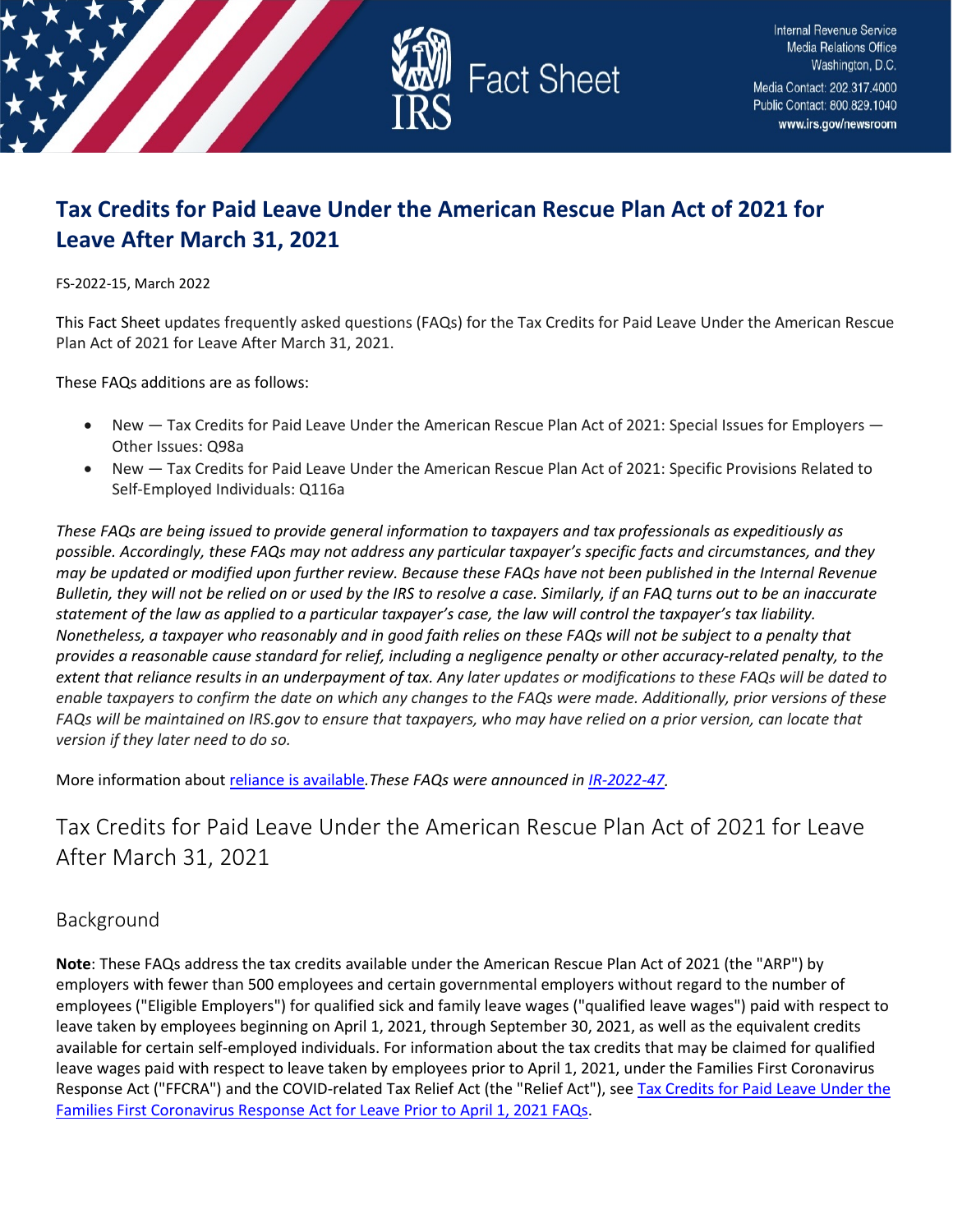

Although the requirement that Eligible Employers provide leave under the Emergency Paid Sick Leave Act ("EPSLA") and Emergency Family and Medical Leave Expansion Act ("Expanded FMLA") under the FFCRA does not apply after December 31, 2020, the tax credits under sections 3131 through 3133 of the Internal Revenue Code ("the Code") are available for qualified leave wages an Eligible Employer provides with respect to leave taken by employees beginning on April 1, 2021, through September 30, 2021, if the leave would have satisfied the requirements of the EPSLA and Expanded FMLA, as amended for purposes of the ARP.

## Frequently Asked Questions

- **[Overview](#page-1-0)**
- [General Information](#page-5-0)
- [What is an Eligible Employer?](#page-10-0)
- [Determining the Amount of the Tax Credit for Qualified Sick Leave Wages](#page-12-0)
- [Determining the Amount of the Tax Credit for Qualified Family Leave Wages](#page-17-0)
- [Determining the Amount of Allocable Qualified Health Plan Expenses](#page-21-0)
- [Determining the Amount of Allocable Collectively Bargained Contributions](#page-22-0)
- [How to Claim the Credits](#page-23-0)
- [How Should an Eligible Employer Substantiate Eligibility for Tax Credits for Qualified Leave Wages?](#page-28-0)
- [Periods of Time for Which Credits are Available](#page-30-0)
- [Special Issues for Employers: Taxation and Deductibility of Tax Credits](#page-30-1)
- Special [Issues for Employers: Interaction of the American Rescue Plan Act of 2021 Tax Credits with Other Tax](#page-32-0)  **[Credits](#page-32-0)**
- [Special Issues for Employers: Use of Third-Party Payers](#page-34-0)
- [Special Issues for Employers: Other Issues](#page-37-0)
- **[Special Issues for Employees](#page-41-0)**
- [Specific Provisions Related to Self-Employed Individuals](#page-42-0)

## <span id="page-1-0"></span>Tax Credits for Paid Leave Under the American Rescue Plan Act of 2021: Overview

Throughout these FAQs, the use of the word "work," unless otherwise noted, is inclusive of telework.

## **COVID-19-Related Tax Credits Extended for Paid Leave for Periods Beginning April 1, 2021, through September 30, 2021.**

Sections 3131 through 3133 of the Code were enacted by the ARP, on March 11, 2021, to allow Eligible Employers to claim refundable tax credits that reimburse them for the cost of providing qualified sick and family leave wages with respect to leave taken by employees beginning on April 1, 2021, through September 30, 2021, either for the employee's own health needs or to care for family members. Employees may receive up to ten days of paid sick leave and up to 12 weeks of paid family leave. Certain self-employed individuals in similar circumstances are entitled to similar credits.

For a more detailed overview of the law, see "Overview of Paid Leave Tax Credits under the ARP," below.

For FAQs, see ["General Information FAQs,](https://www.irs.gov/newsroom/tax-credits-for-paid-leave-under-the-american-rescue-plan-act-of-2021-general-information)" and the sections that follow. The FAQs will be updated periodically to address changes in the law or additional questions as they are raised.

#### **Overview of Paid Leave Tax Credits under the ARP**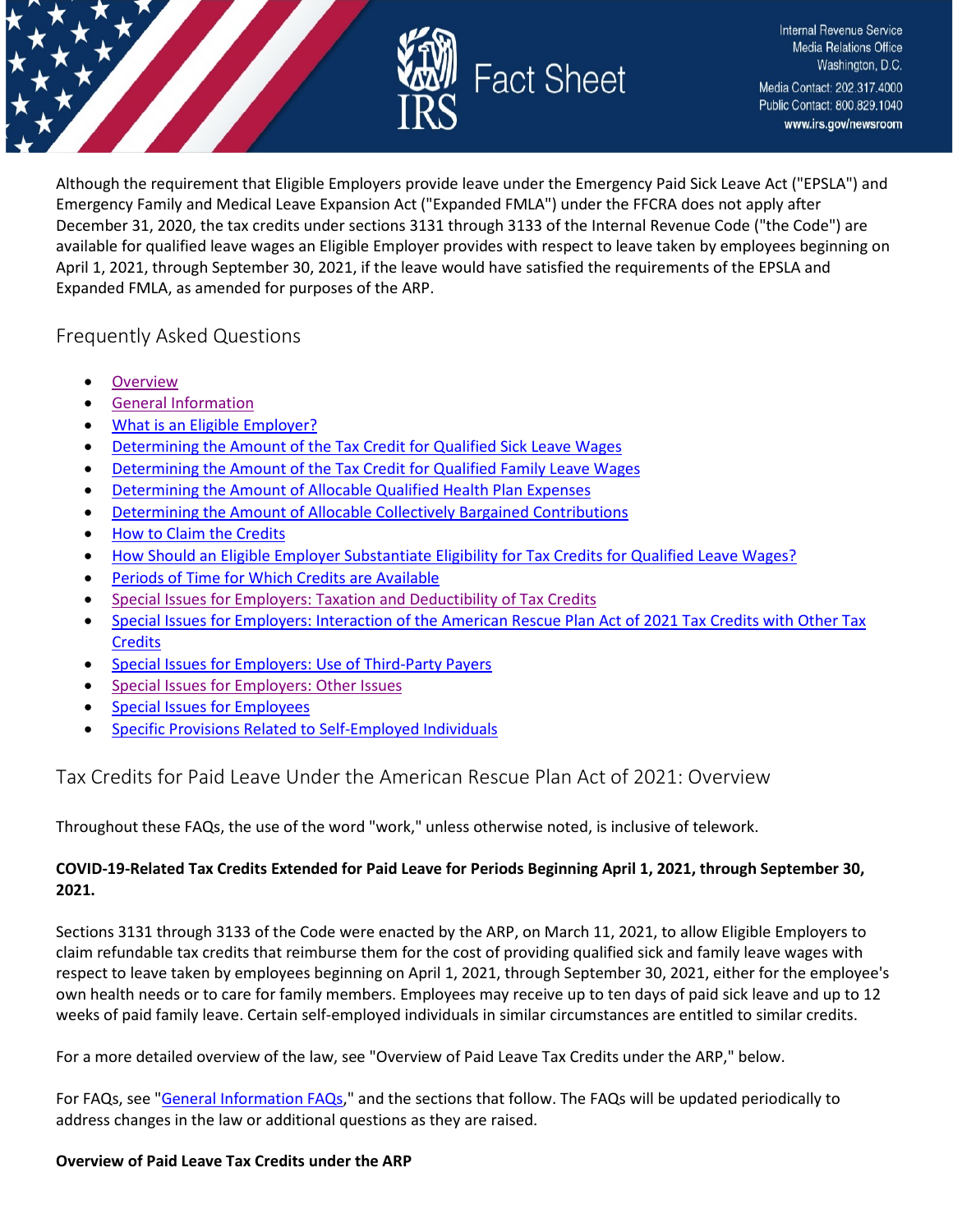

The ARP amended and extended the tax credits available to Eligible Employers providing paid sick and family leave consistent with the leave provided under the FFCRA. Under the FFCRA, enacted March 18, 2020, employers were required to provide paid leave through two separate provisions: (1) the EPSLA, under which employees received to up to 80 hours of paid sick time when they were unable to work for certain reasons related to COVID-19, and (2) Expanded FMLA, under which employees received paid family leave to care for a child whose school or place of care was closed or child care provider was unavailable for reasons related to COVID-19. The obligation for employers to provide paid leave under the EPSLA and the Expanded FMLA applied to qualified leave wages paid with respect to leave taken by employees beginning on April 1, 2020, through December 31, 2020. The FFCRA provided that Eligible Employers providing paid leave that satisfied the requirements of the EPSLA and the Expanded FMLA for the periods of time during which employees were unable to work (including telework) were permitted to claim fully refundable tax credits to cover the cost of the paid leave wages. Certain self-employed persons in similar circumstances were entitled to similar credits. The Relief Act extended the tax credits available to Eligible Employers for paid sick and family leave that would have satisfied the requirements of the EPSLA or Expanded FMLA, as amended for purposes of the Relief Act, for qualified leave wages paid with respect to leave taken by employees through March 31, 2021.

Under the ARP, refundable tax credits are available to Eligible Employers providing paid sick and family leave wages that otherwise would have satisfied the requirements of the EPSLA and Expanded FMLA, as amended for purposes of the ARP, paid with respect to leave taken by employees beginning on April 1, 2021, through September 30, 2021. The ARP codified these credits in sections 3131 through 3133 of the Code. These tax credits are increased by the Eligible Employer's cost of maintaining health insurance coverage allocable to the qualified leave wages ("allocable qualified health plan expenses") and certain amounts paid under collectively bargained agreements by the Eligible Employer that are properly allocable to the qualified leave wages ("certain collectively bargained contributions"). Under section 3133 of the Code, the tax credits are also increased by the employer's share of social security and Medicare taxes imposed on the qualified leave wages.

Under sections 9642 and 9643 of the ARP, self-employed individuals are entitled to equivalent credits based on similar circumstances in which the individual is unable to work. For more information about how self-employed individuals can claim the credits, see ["Specific Provisions Related to Self-Employed Individuals"](https://www.irs.gov/newsroom/tax-credits-for-paid-leave-under-the-american-rescue-plan-act-of-2021-specific-provisions-related-to-self-employed-individuals).

For leave required under the FFCRA prior to January 1, 2021, the Wage and Hour Division of the Department of Labor (DOL) administers the EPSLA and the Expanded FMLA and issued regulations at 29 CFR Part 826 and posted FAQs and relevant information about the paid leave provisions. See the DOL's Families First Coronavirus Response Act: Questions [and Answers.](https://www.dol.gov/agencies/whd/pandemic/ffcra-questions)

The following section provides an overview of the ARP's refundable paid leave credit provisions, and the FAQs that follow provide more detailed information regarding the requirements, limitations, and application of the paid leave credits.

#### **Overview of Paid Sick Leave Refundable Credit (updated July 29, 2021)**

Under the ARP, Eligible Employers are entitled to tax credits if they provide employees with paid sick leave if the employee is unable to work due to any of the following:

1. the employee is under a Federal, State, or local quarantine or isolation order related to COVID-19;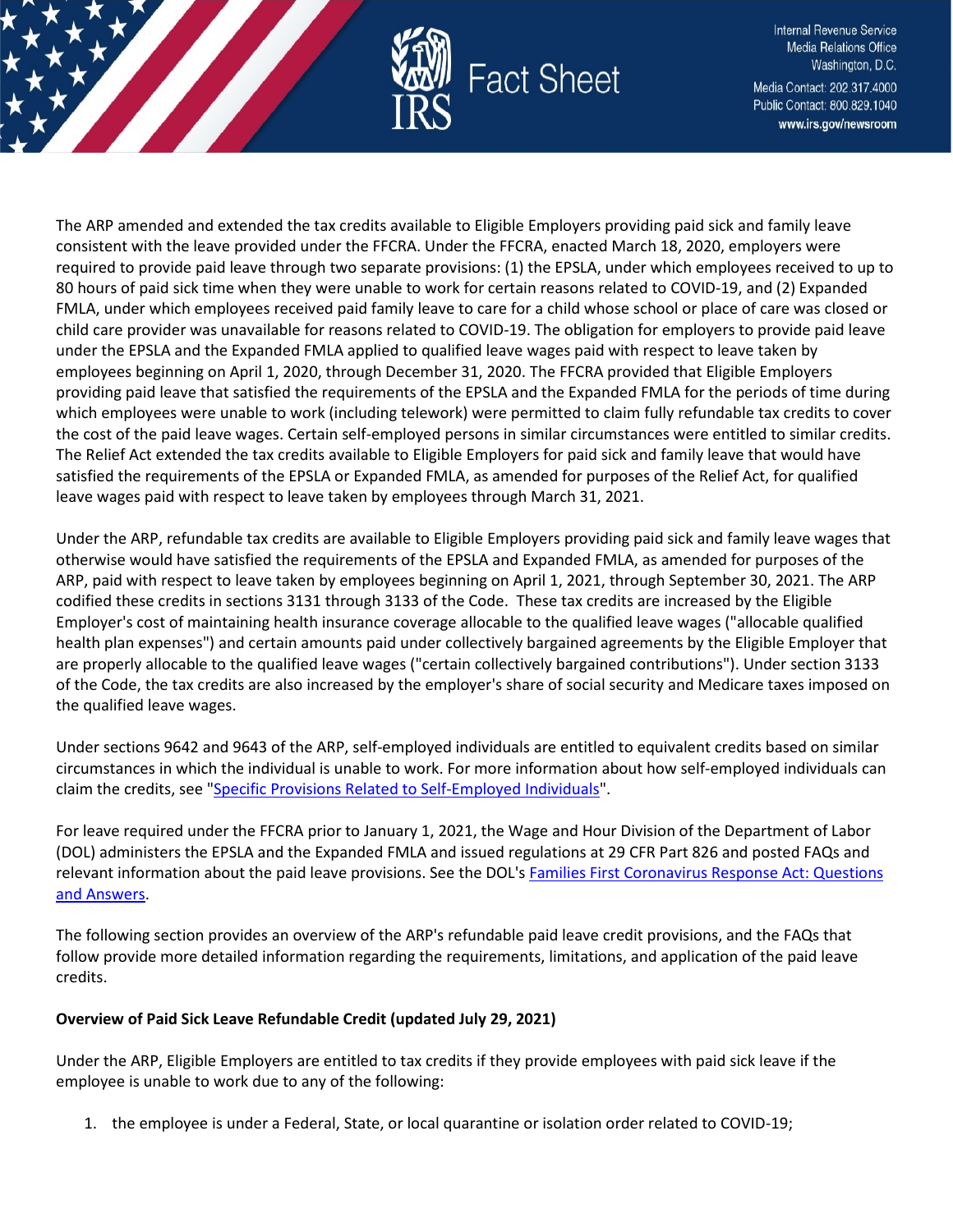

2. the employee has been advised by a health care provider to self-quarantine due to concerns related to COVID-19;

**Fact Sheet** 

- 3. the employee is:
	- a. experiencing symptoms of COVID-19 and seeking a medical diagnosis,
	- b. seeking or awaiting the results of a diagnostic test for, or a medical diagnosis of, COVID–19 and the employee has been exposed to COVID–19 or the employee's employer has requested the test or diagnosis, or
	- c. obtaining immunization related to COVID–19 or recovering from any injury, disability, illness, or condition related to the immunization;
- 4. the employee is caring for an individual who is subject to a Federal, State, or local quarantine or isolation order related to COVID-19, or has been advised by a health care provider to self-quarantine due to concerns related to COVID-19;
- 5. the employee is caring for the child of the employee if the school or place of care of the child has been closed, or the childcare provider of the child is unavailable, due to COVID–19 precautions; or
- 6. the employee is experiencing any other substantially similar condition specified by the Secretary of Health and Human Services (HHS) in consultation with the Secretary of the Treasury and the Secretary of Labor. The Secretary of HHS has specified, after consultation with the Secretaries of Treasury and Labor, that a substantially similar condition is one in which the employee takes leave:
	- a. to accompany an individual to obtain immunization related to COVID-19, or
	- b. to care for an individual who is recovering from any injury, disability, illness, or condition related to the immunization. For more information on who is an "individual" for purposes of this condition, see "Do ["qualified sick leave wages" include wages paid for leave taken to accompany an individual who is](https://www.irs.gov/newsroom/tax-credits-for-paid-leave-under-the-american-rescue-plan-act-of-2021-determining-the-amount-of-the-tax-credit-for-qualified-sick-leave-wages#27a)  [obtaining a vaccination or to care for an individual who is recovering from vaccination?](https://www.irs.gov/newsroom/tax-credits-for-paid-leave-under-the-american-rescue-plan-act-of-2021-determining-the-amount-of-the-tax-credit-for-qualified-sick-leave-wages#27a)" and ["Do](https://www.irs.gov/newsroom/tax-credits-for-paid-leave-under-the-american-rescue-plan-act-of-2021-determining-the-amount-of-the-tax-credit-for-qualified-family-leave-wages#38a)  "qualified family leave wages" include [wages paid for leave taken to accompany an individual who is](https://www.irs.gov/newsroom/tax-credits-for-paid-leave-under-the-american-rescue-plan-act-of-2021-determining-the-amount-of-the-tax-credit-for-qualified-family-leave-wages#38a)  [obtaining a vaccination or to care for an individual who is recovering from vaccination?](https://www.irs.gov/newsroom/tax-credits-for-paid-leave-under-the-american-rescue-plan-act-of-2021-determining-the-amount-of-the-tax-credit-for-qualified-family-leave-wages#38a)"

#### **An Eligible Employer may claim a tax credit for qualified sick leave wages in the following amounts:**

- For an employee who is unable to work due to reasons described in (1), (2) or (3) above, the Eligible Employer may claim a tax credit for up to two weeks (up to 80 hours) of paid sick leave at the employee's regular rate of pay, or, if higher, the Federal minimum wage or any applicable State or local minimum wage, up to \$511 per day and \$5,110 in the aggregate for leave taken beginning on April 1, 2021, through September 30, 2021. For more information, see ["What is the rate of pay for qualified sick leave wages if an employee is unable to work due to](https://www.irs.gov/newsroom/tax-credits-for-paid-leave-under-the-american-rescue-plan-act-of-2021-determining-the-amount-of-the-tax-credit-for-qualified-sick-leave-wages#30)  [the employee's own health needs and the maximum amount of qualified sick leave wages that may be taken](https://www.irs.gov/newsroom/tax-credits-for-paid-leave-under-the-american-rescue-plan-act-of-2021-determining-the-amount-of-the-tax-credit-for-qualified-sick-leave-wages#30)  [into account?](https://www.irs.gov/newsroom/tax-credits-for-paid-leave-under-the-american-rescue-plan-act-of-2021-determining-the-amount-of-the-tax-credit-for-qualified-sick-leave-wages#30)"
- For an employee who is unable to work due to reasons described in (4), (5) or (6) above, the Eligible Employer may claim a tax credit for up to two weeks (up to 80 hours) of paid sick leave at 2/3 the employee's regular rate of pay or, if higher, the Federal minimum wage or any applicable State or local minimum wage, up to \$200 per day and \$2,000 in the aggregate for leave taken beginning on April 1, 2021, through September 30, 2021. For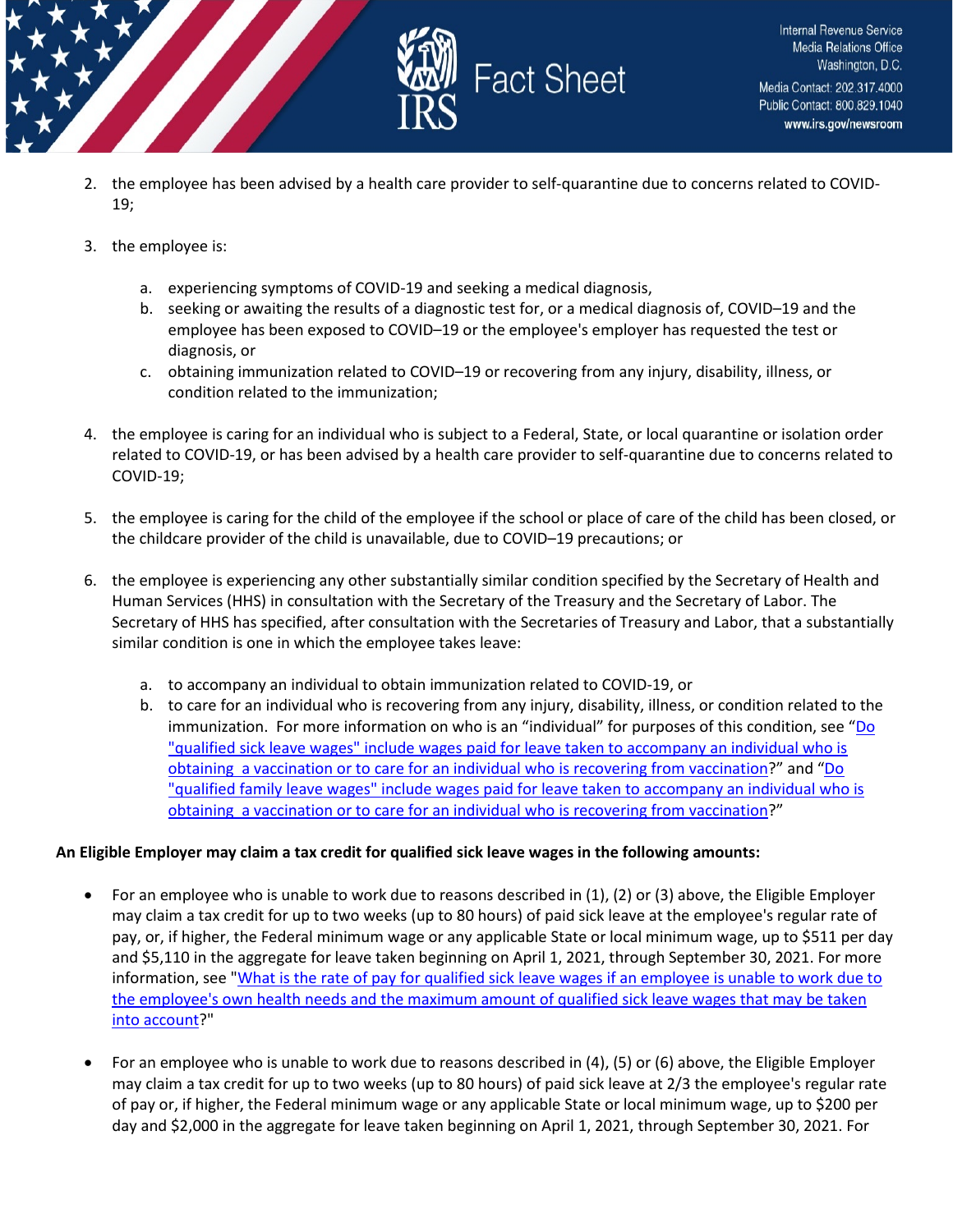

more information, see ["What is the rate of pay for qualified sick leave wages if an employee is unable to work](https://www.irs.gov/newsroom/tax-credits-for-paid-leave-under-the-american-rescue-plan-act-of-2021-determining-the-amount-of-the-tax-credit-for-qualified-sick-leave-wages#31)  [because the employee needs to care for others?](https://www.irs.gov/newsroom/tax-credits-for-paid-leave-under-the-american-rescue-plan-act-of-2021-determining-the-amount-of-the-tax-credit-for-qualified-sick-leave-wages#31)"

The Eligible Employer is entitled to a fully refundable tax credit for qualified sick leave wages it pays. The Eligible Employer is subject to the employer's share of social security and Medicare taxes imposed on those qualified sick leave wages; however, the tax credit is increased by the amount of the employer's share of social security and Medicare taxes imposed on the qualified sick leave wages, as well as allocable qualified health plan expenses, and certain collectively bargained contributions during the sick leave period.

#### **Overview of Paid Family Leave Refundable Credit**

Under the ARP, Eligible Employers are entitled to tax credits if they provide employees with paid family leave because the employee is unable to work due to any of the reasons listed above for which Eligible Employers may provide paid sick leave that would have satisfied the requirements of the EPSLA, as amended for purposes of the ARP. An Eligible Employer may claim a tax credit for qualified family leave wages for an employee who is unable to work due to any of those circumstances, at 2/3 the employee's regular pay, up to \$200 per day and \$12,000 in the aggregate for qualified family leave wages paid with respect to leave taken by employees beginning on April 1, 2021, through September 30, 2021. Up to 12 weeks of qualifying leave can be counted towards the paid family leave tax credit. An Eligible Employer may not claim the credit for providing paid family leave for any wages for which it claimed a tax credit for providing paid sick leave. For more information, see ["What is included in "qualified family leave wages"](https://www.irs.gov/node/95786#qualifiedfamilyleavewages)?"

The Eligible Employer is entitled to a fully refundable tax credit for qualified family leave wages it pays. The Eligible Employer is subject to the employer's share of social security and Medicare taxes imposed on those wages; however, the Eligible Employer's tax credit is increased by the employer's share of social security and Medicare taxes imposed on the qualified sick leave wages, as well as allocable qualified health plan expenses, and certain collectively bargained contributions during the family leave period. For more information, see "How does an Eligible Employer determine the [amounts and rate of pay of the qualified family leave wages to pay?](https://www.irs.gov/newsroom/tax-credits-for-paid-leave-under-the-american-rescue-plan-act-of-2021-determining-the-amount-of-the-tax-credit-for-qualified-family-leave-wages#faq40)"

#### **Claiming the Paid Sick and Family Leave Credits**

Under sections 3131 through 3133 of the Code, Eligible Employers are entitled to receive the credits for the full amount of qualified leave wages and certain collectively bargained contributions, plus allocable qualified health plan expenses and the amount of the employer's share of social security and Medicare taxes imposed on the qualified leave wages, that are paid with respect to leave taken by employees beginning on April 1, 2021, through September 30, 2021. The credit is allowed against the taxes imposed on employers by section 3111(b) of the Code (Hospital Insurance (Medicare tax)) and so much of the taxes imposed on employers under section 3221(a) of the Code as are attributable to the rate in effect under section 3111(b) of the Code (the Railroad Retirement Tax Act Tier 1 rate) on all wages and compensation, respectively, paid to all employees. If the amount of the credit exceeds the Eligible Employer's share of these federal employment taxes, then the excess is treated as an overpayment and refunded to the Eligible Employer under sections 6402(a) or 6413(b) of the Code. The qualified leave wages are subject to the taxes imposed on employers by sections 3111(a) and 3111(b) of the Code and, for railroad employers, the Railroad Retirement Tax Act Tier 1 rate under section 3221(a) of the Code.

Eligible Employers that pay qualified leave wages may retain an amount of all federal employment taxes equal to the amount of the anticipated tax credits based on qualified leave wages paid (plus allocable qualified health plan expenses, certain collectively bargained contributions, and the employer's share of social security and Medicare taxes imposed on the qualified leave wages), rather than depositing the employment taxes with the IRS. The federal employment taxes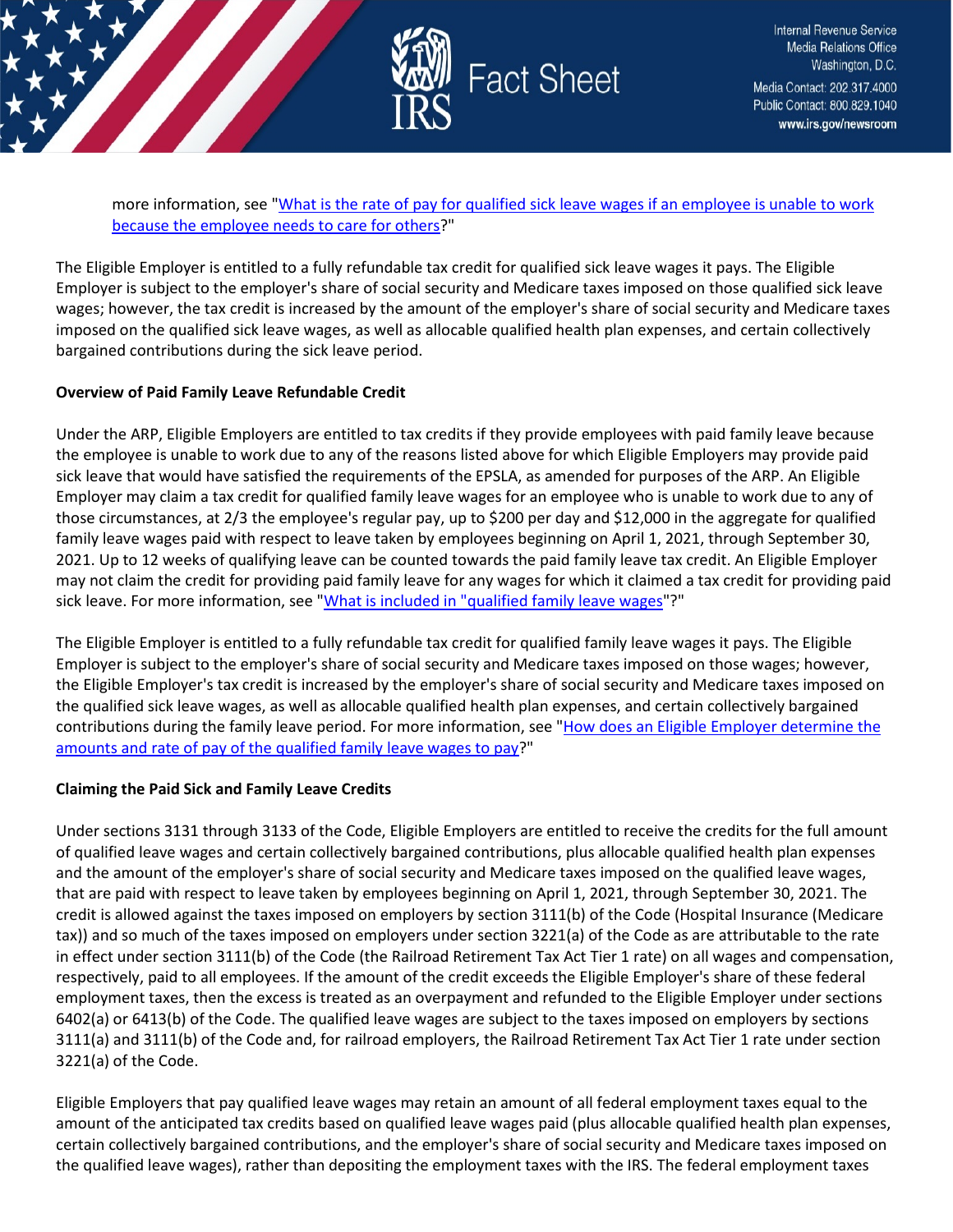

that are available for retention by Eligible Employers include federal income taxes withheld from employees, the employees' share of social security and Medicare taxes, and the employer's share of social security and Medicare taxes with respect to all employees.

If the federal employment taxes that are available for retention are not sufficient to cover the Eligible Employer's cost of qualified leave wages (plus allocable qualified health plan expenses, certain collectively bargained contributions, and the employer's share of social security and Medicare taxes imposed on the qualified leave wages), then the Eligible Employer may file a request for an advance payment from the IRS using the applicable version o[f Form 7200, Advance](https://www.irs.gov/pub/irs-pdf/f7200.pdf)  [Payment of Employer Credits Due to COVID-19](https://www.irs.gov/pub/irs-pdf/f7200.pdf) PDF for the relevant calendar quarter.

Eligible Employers claiming these credits must retain records and documentation related to and supporting each employee's leave to substantiate the claim for the credits, as well retaining th[e Forms 941, Employer's Quarterly Federal](https://www.irs.gov/pub/irs-pdf/f941.pdf)  [Tax Return](https://www.irs.gov/pub/irs-pdf/f941.pdf) PDF, and 7200, and any other applicable filings made to the IRS requesting the credits.

For more detail on the refundable tax credits and the procedures to receive payment of the advance credit, see "How to [Claim the Credits.](https://www.irs.gov/newsroom/tax-credits-for-paid-leave-under-the-american-rescue-plan-act-of-2021-how-to-claim-the-credits)"

## <span id="page-5-0"></span>Tax Credits for Paid Leave Under the American Rescue Plan Act of 2021: General Information

## **1. What paid leave tax credits does the American Rescue Plan Act of 2021 provide? (added June 11, 2021)**

The ARP provides Eligible Employers with tax credits to cover certain costs of providing employees with paid sick and family leave for specified reasons related to COVID-19, for qualified leave wages paid with respect to leave taken by employees beginning on April 1, 2021, through September 30, 2021.

#### **2. When can Eligible Employers claim the paid leave tax credits? (added June 11, 2021)**

Under the ARP, Eligible Employers may claim tax credits for qualified leave wages (plus allocable qualified health plan expenses, certain collectively bargained contributions, and the employer's share of social security and Medicare taxes imposed on the qualified leave wages) paid with respect to leave taken by employees beginning on April 1, 2021, through September 30, 2021.

Eligible Employers may claim the credits on their federal employment tax returns (e.g., [Form 941, Employer's Quarterly](https://www.irs.gov/pub/irs-pdf/f941.pdf)  [Federal Tax Return](https://www.irs.gov/pub/irs-pdf/f941.pdf) PDF), but they can benefit more quickly from the credits by reducing their federal employment tax deposits. If there are insufficient federal employment taxes to cover the amount of the credits, an Eligible Employer may request an advance payment of the credits from the IRS by submitting the applicable version of [Form 7200, Advance](https://www.irs.gov/forms-pubs/about-form-7200)  [Payment of Employer Credits Due to COVID-19](https://www.irs.gov/forms-pubs/about-form-7200) for the relevant calendar quarter.

For the circumstances, amounts, and period for which the credits are available, see "Determining the Amount of the Tax [Credit for Qualified Sick Leave Wages,](https://www.irs.gov/newsroom/tax-credits-for-paid-leave-under-the-american-rescue-plan-act-of-2021-determining-the-amount-of-the-tax-credit-for-qualified-sick-leave-wages)" ["Determining the Amount of the Tax Credit for Qualified Family Leave Wages,"](https://www.irs.gov/newsroom/tax-credits-for-paid-leave-under-the-american-rescue-plan-act-of-2021-determining-the-amount-of-the-tax-credit-for-qualified-family-leave-wages)  [and "Periods of Time for Which Credits are Available.](https://www.irs.gov/newsroom/tax-credits-for-paid-leave-under-the-american-rescue-plan-act-of-2021-determining-the-amount-of-the-tax-credit-for-qualified-family-leave-wages)"

#### **3. When will Eligible Employers receive the credits? (added June 11, 2021)**

Eligible Employers may receive payment of the credits after qualified leave wages have been paid, in accordance with applicable IRS procedures.

For more information, see ["How do Eligible Employers claim the credit?](https://www.irs.gov/newsroom/tax-credits-for-paid-leave-under-the-american-rescue-plan-act-of-2021-how-to-claim-the-credits)"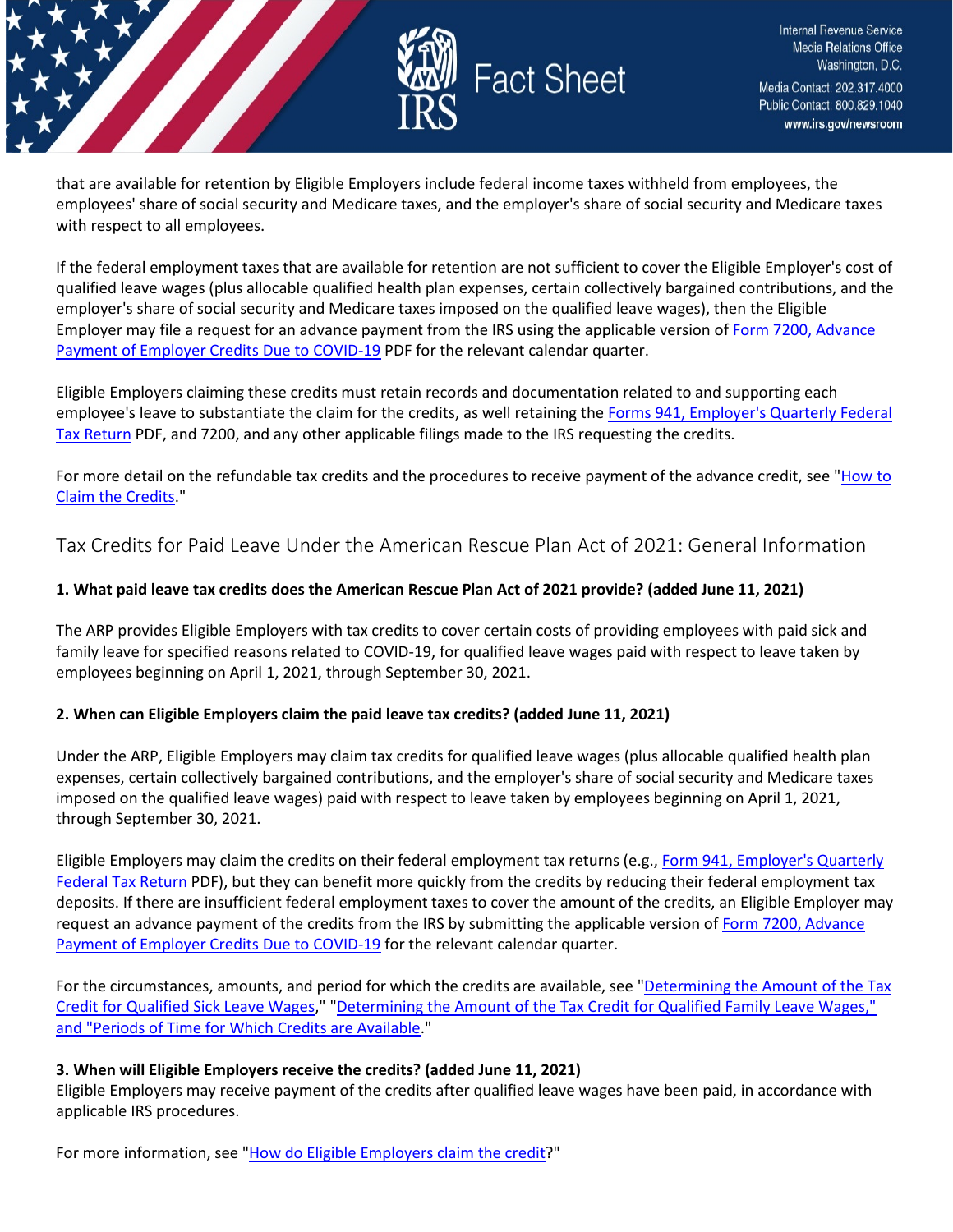

#### **4. What documentation must an Eligible Employer retain to substantiate eligibility to claim the tax credits? (added June 11, 2021)**

Eligible Employers claiming the credits for qualified leave wages (plus allocable qualified health plan expenses, certain collectively bargained contributions, and the employer's share of social security and Medicare taxes imposed on the qualified leave wages) must retain records and documentation related to and supporting each employee's leave to substantiate the claim for the credits, and retain the [Forms 941, Employer's Quarterly Federal Tax Return](https://www.irs.gov/pub/irs-pdf/f941.pdf) PDF, and [7200,](https://www.irs.gov/pub/irs-pdf/f7200.pdf)  [Advance of Employer Credits Due To COVID-19](https://www.irs.gov/pub/irs-pdf/f7200.pdf) PDF, and any other applicable filings made to the IRS requesting the credits.

For more information, see ["How Should an Employer Substantiate Eligibility for Tax Credits for Qualified Leave Wages?](https://www.irs.gov/newsroom/how-should-an-employer-substantiate-eligibility-for-tax-credits-for-qualified-leave-wages)"

## **5. Which employers are Eligible Employers for purposes of claiming the tax credits? (added June 11, 2021)**

Employers that are Eligible Employers entitled to claim the refundable tax credits with respect to leave taken by employees beginning on April 1, 2021, through September 30, 2021, are employers with fewer than 500 employees (and certain governmental employers without regard to the number of employees) that provide paid leave that would have satisfied the requirements of the EPSLA or Expanded FMLA, as amended for purposes of the ARP.

Note: Neither the Federal government nor any agency or instrumentality of the Federal government is an Eligible Employer entitled to receive tax credits for providing paid leave wages under sections 3131 or 3132 of the Code, except for an organization described in section  $501(c)(1)$  of the Code. State or local governments and their agencies or instrumentalities and tribal governments that pay qualified leave wages under sections 3131 or 3132 of the Code are Eligible Employers entitled to claim the tax credits for qualified leave wages.

For more information, see ["How is the "fewer than 500 employees" threshold determined for purposes of determining](https://www.irs.gov/newsroom/tax-credits-for-paid-leave-under-the-american-rescue-plan-act-of-2021-what-is-an-eligible-employer#fewerthan500employees)  [an employer's eligibility for the credits"](https://www.irs.gov/newsroom/tax-credits-for-paid-leave-under-the-american-rescue-plan-act-of-2021-what-is-an-eligible-employer#fewerthan500employees), and ["What is an Eligible Employer?](https://www.irs.gov/newsroom/tax-credits-for-paid-leave-under-the-american-rescue-plan-act-of-2021-what-is-an-eligible-employer)"

## **6. What makes the credits "fully refundable"? (added June 11, 2021)**

The credits are fully refundable because the Eligible Employer may get a refund if the amount of the credits is more than certain federal employment taxes the Eligible Employer owes. That is, if for any calendar quarter the amount of the credits the Eligible Employer is entitled to exceeds the Eligible Employer's portion of the Medicare tax on all wages (or the Eligible Employer's portion of the Medicare tax on all compensation for Eligible Employers subject to the Railroad Retirement Tax Act) paid to all employees, then the excess is treated as an overpayment and refunded to the Eligible Employer under section 6402(a) or 6413(b) of the Code.

## **7. What is the amount of the refundable tax credits available to Eligible Employers? (added June 11, 2021)**

The credits are equal to 100 percent of up to two weeks (to a maximum of 80 hours) of the qualified sick leave wages and up to 12 weeks of the qualified family leave wages (including certain collectively bargained contributions), plus allocable qualified health plan expenses, and the employer's allocable share of social security and Medicare taxes imposed on the qualified leave wages) that an Eligible Employer pays with respect to leave taken by employees beginning on April 1, 2021, through September 30, 2021.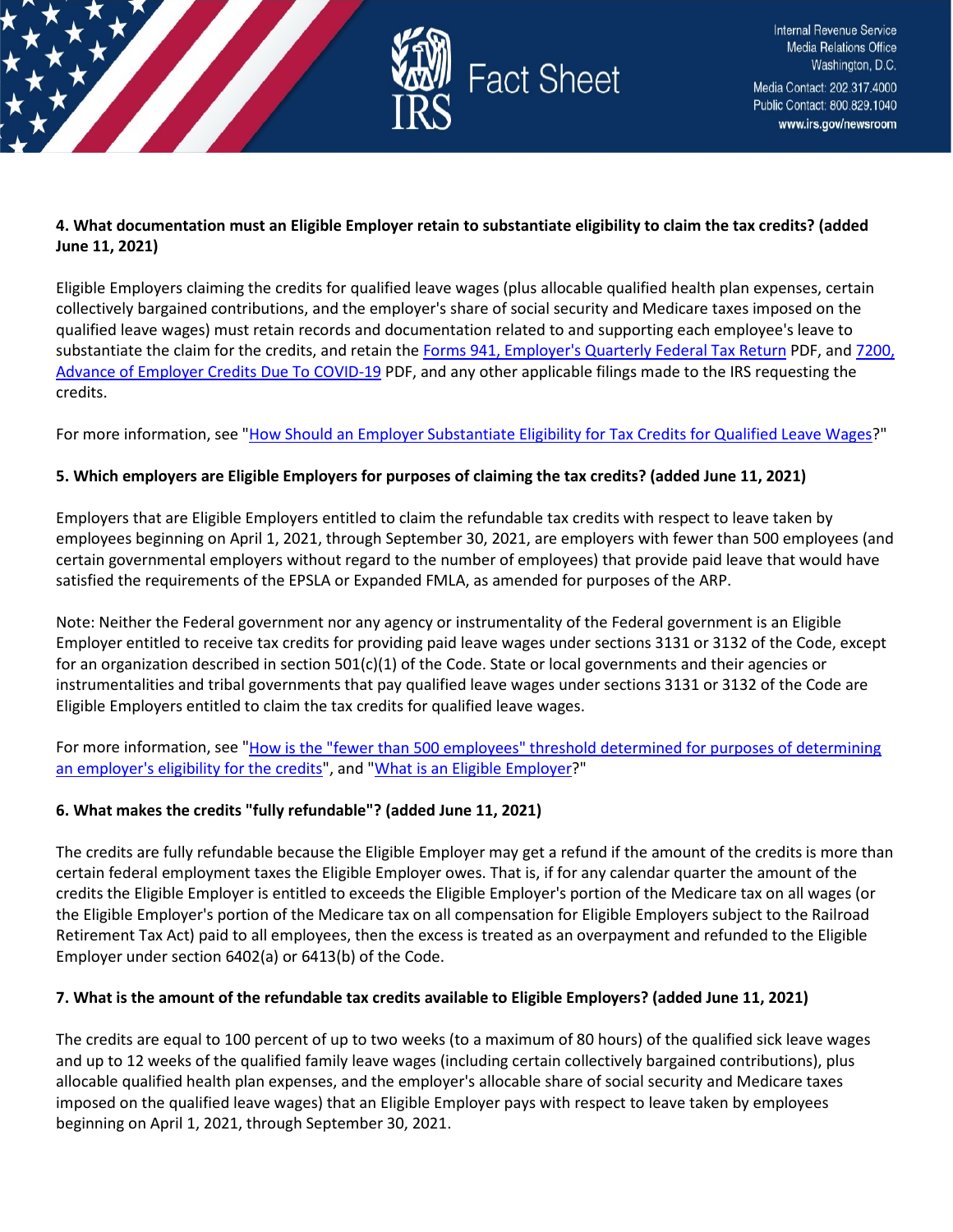

**Example**: An Eligible Employer pays \$10,000 in qualified sick leave wages and qualified family leave wages with respect to leave taken by an employee during the second quarter of 2021 (that is, April 1, 2021, through June 30, 2021). The Eligible Employer must withhold the employee's share of social security and Medicare taxes imposed on the \$10,000 in qualified leave wages and it owes the employer's share of social security tax and Medicare tax imposed on the \$10,000. The Eligible Employer is entitled to a credit equal to \$10,765, which includes the \$10,000 in qualified leave wages plus \$620 for the employer's share of social security tax, plus \$145 for the employer's share of Medicare tax. (This example does not include any allocable qualified health plan expenses or certain collectively bargained contributions.) When the Eligible Employer files its federal employment tax return for the second quarter of 2021, this amount may be applied first against the Eligible Employer's share of Medicare tax on any wages paid in the second quarter of 2021. Any credit amount in excess of the Eligible Employer's share of Medicare tax is refundable.

For more information, see ["What is included in "qualified sick leave wages"](https://www.irs.gov/newsroom/tax-credits-for-paid-leave-under-the-american-rescue-plan-act-of-2021-determining-the-amount-of-the-tax-credit-for-qualified-sick-leave-wages#faq25)?" and "What is included in "qualified family [leave wages"?](https://www.irs.gov/newsroom/tax-credits-for-paid-leave-under-the-american-rescue-plan-act-of-2021-determining-the-amount-of-the-tax-credit-for-qualified-family-leave-wages#faq36)"

## **8. What are "qualified sick leave wages"? (updated July 29, 2021)**

Qualified sick leave wages are wages (as defined in section 3121(a) of the Code, determined without regard to the exclusions from employment under section 3121(b)(1)-(22) of the Code) and compensation (as defined in section 3231(e) of the Code, determined without regard to the exclusions from compensation under section 3231(e)(1) of the Code) that an Eligible Employer pays that would have satisfied the requirements of the EPSLA, as amended for purposes of the ARP, to an employee who is unable to work because of:

- The following reasons under section 5102(a) of the EPSLA, as amended for purposes of the ARP, related to the employee's personal health status:
	- $\circ$  the employee is under a Federal, State, or local quarantine or isolation order related to COVID-19 or has been advised by a health care provider to self-quarantine due to concerns related to COVID-19,
	- $\circ$  the employee has COVID-19 symptoms and is seeking a medical diagnosis, is seeking or awaiting the results of a diagnostic test for, or a medical diagnosis of COVID–19 and the employee has been exposed to COVID–19 or the employee's employer has requested the test or diagnosis, or
	- $\circ$  the employee is obtaining the COVID-19 vaccine, or recovering from conditions related to obtaining the COVID-19 vaccine);
- Or the following reasons under section 5102(a) of the EPSLA, as amended for purposes of the ARP, related to the employee's need to care for others:
	- $\circ$  the employee is caring for an individual who is subject to a Federal, State, or local quarantine or isolation order related to COVID-19, or has been advised by a health care provider to self-quarantine due to concerns related to COVID-19,
	- $\circ$  the employee is caring for a child whose school or place of care is closed or childcare provider is unavailable due to COVID-19 precautions, or
	- $\circ$  the employee is accompanying an individual to obtain the COVID-19 vaccine or caring for an individual who is recovering from conditions related to obtaining the COVID-19 vaccine.

For more information, see "What is included in ["qualified sick leave wages"?](https://www.irs.gov/newsroom/tax-credits-for-paid-leave-under-the-american-rescue-plan-act-of-2021-determining-the-amount-of-the-tax-credit-for-qualified-sick-leave-wages#faq25)"

**9. What are "qualified family leave wages"? (updated July 29, 2021)**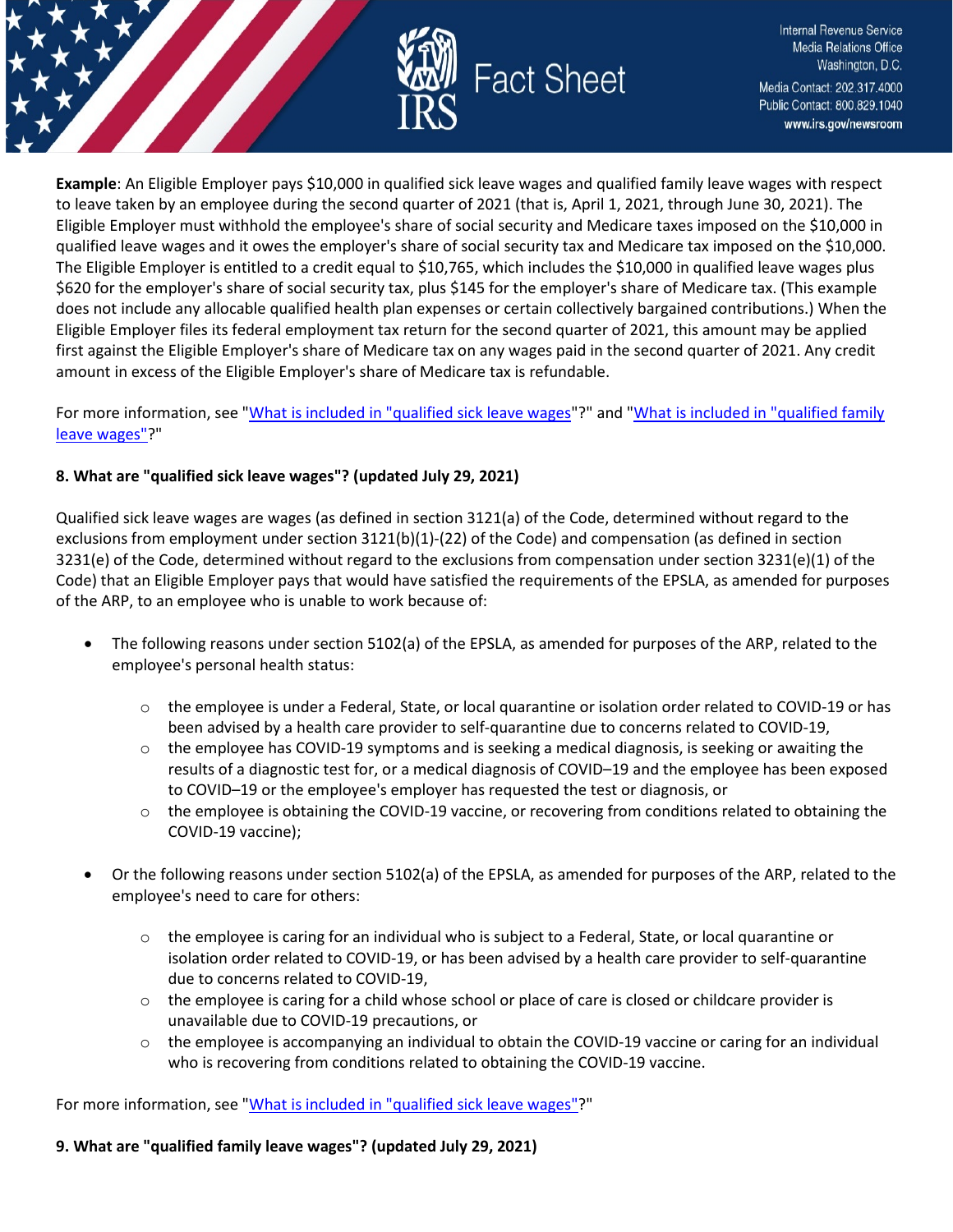

Qualified family leave wages are wages (as defined in section 3121(a) of the Code, determined without regard to the exclusions from employment under section 3121(b)(1)-(22) of the Code) and compensation (as defined in section 3231(e) of the Code, determined without regard to the exclusions from compensation under section 3231(e)(1) of the Code) that an Eligible Employer pays that would have satisfied the requirements of the Expanded FMLA, as amended for purposes of the ARP, to an employee who is unable to work because of:

The following reasons related to the employee's personal health status:

- the employee is under a Federal, State, or local quarantine or isolation order related to COVID-19 or has been advised by a health care provider to self-quarantine due to concerns related to COVID-19,
	- o the employee has COVID-19 symptoms and is seeking a medical diagnosis, is seeking or awaiting the results of a diagnostic test for, or a medical diagnosis of COVID–19 and the employee has been exposed to COVID–19 or the employee's employer has requested the test or diagnosis, or
	- $\circ$  the employee is obtaining the COVID-19 vaccine or recovering from conditions related to obtaining the COVID-19 vaccine;
- Or the following reasons related to the employee's need to care for others:
	- $\circ$  the employee is caring for an individual who is subject to a Federal, State, or local quarantine or isolation order related to COVID-19, or has been advised by a health care provider to self-quarantine due to concerns related to COVID-19, or
	- $\circ$  the employee is caring for a child whose school or place of care is closed or childcare provider is unavailable due to COVID-19 precautions, or
	- $\circ$  the employee is accompanying an individual to obtain the COVID-19 vaccine or caring for an individual who is recovering from conditions related to obtaining the COVID-19 vaccine.

For more information, see "What is included in ["qualified family leave wages"](https://www.irs.gov/newsroom/tax-credits-for-paid-leave-under-the-american-rescue-plan-act-of-2021-determining-the-amount-of-the-tax-credit-for-qualified-family-leave-wages#faq36)?"

## **10. What are ["qualified health plan expenses"](https://www.irs.gov/newsroom/covid-19-related-tax-credits-for-required-paid-leave-provided-by-small-and-midsize-businesses-faqs#collapseCollapsible1585691612632)? (added June 11, 2021)**

Qualified health plan expenses are amounts paid or incurred by an Eligible Employer to provide and maintain a group health plan (as defined in section 5000(b)(1) of the Code), but only to the extent that the amounts are excluded from the gross income of employees by reason by section 106(a) of the Code.

For more information, see "Determining the Amount of Allocable Qualified Health Plan Expenses."

## **11. What are the "certain collectively bargained contributions" paid by an Eligible Employer that are eligible for the credit? (added June 11, 2021)**

The collectively bargained contributions paid by an Eligible Employer that are eligible for the credit are collectively bargained defined benefit pension plan contributions and collectively bargained apprenticeship program contributions that are properly allocable to qualified leave wages.

For more information, see ["Determining the Amount of Allocable Collectively Bargained Contributions.](https://www.irs.gov/newsroom/tax-credits-for-paid-leave-under-the-american-rescue-plan-act-of-2021-determining-the-amount-of-allocable-collectively-bargained-contributions)"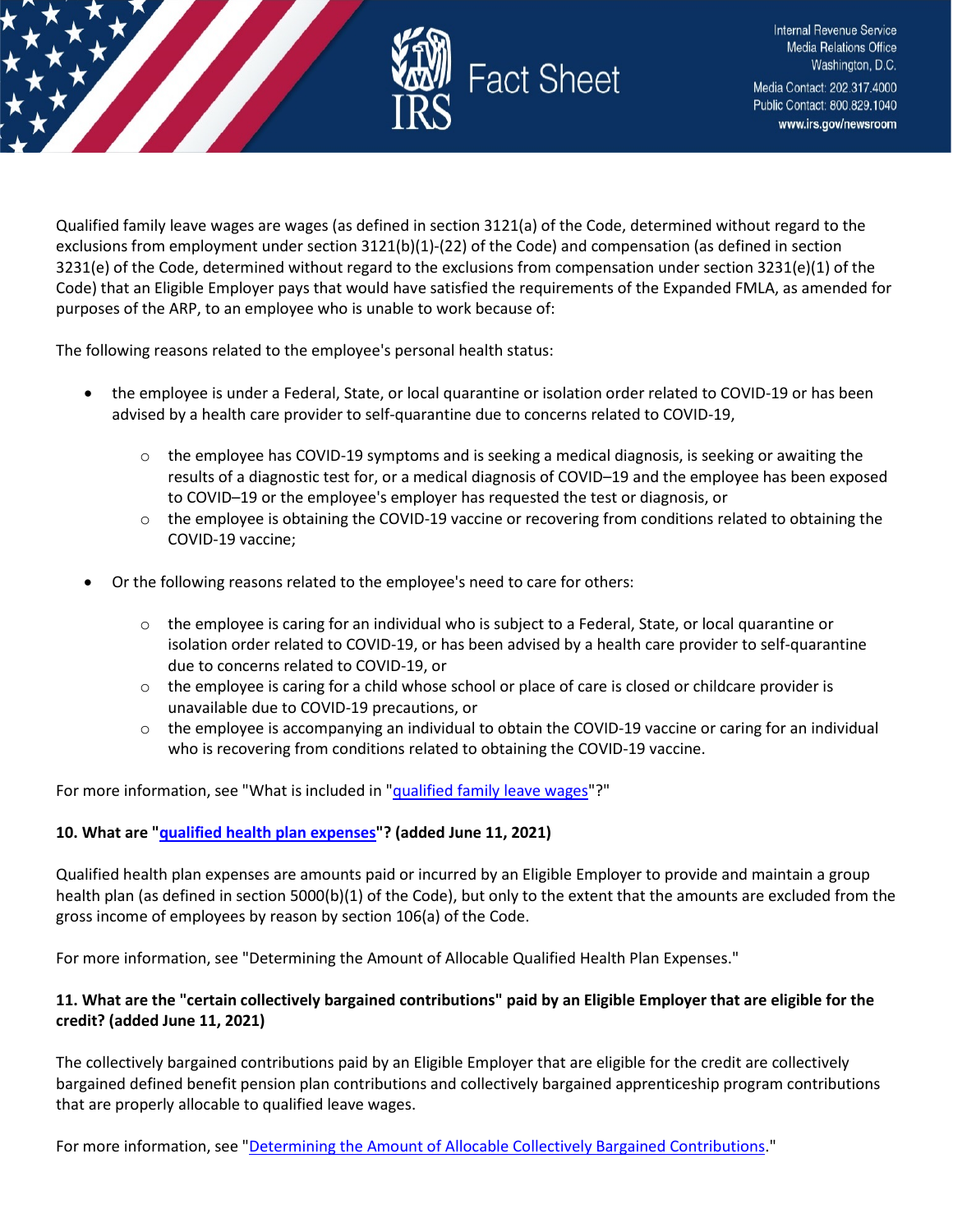

#### **12. How do Eligible Employers claim the credits? (added June 11, 2021)**

Eligible Employers report their total qualified leave wages (plus allocable qualified health plan expenses, certain collectively bargained contributions, and the employer's share of social security and Medicare taxes imposed on the qualified leave wages) for each quarter on their federal employment tax return, usually Form 941, Employer's Quarterly [Federal Tax Return](https://www.irs.gov/pub/irs-pdf/f941.pdf) PDF. Form 941 is used by most employers to report income tax and social security and Medicare taxes withheld from employee wages, as well as the employer's own share of social security and Medicare taxes.

In anticipation of receiving the credits, Eligible Employers can cover qualified leave wages (plus allocable qualified health plan expenses, certain collectively bargained contributions, and the employer's share of social security and Medicare taxes imposed on the qualified leave wages) by accessing federal employment taxes, including withheld taxes, that would otherwise be required to be deposited with the IRS. This means that in anticipation of claiming the credits on the Form 941, Eligible Employers can retain the federal employment taxes that they otherwise would have deposited, including federal income tax withheld from employees, the employees' share of social security and Medicare taxes, and the employer's share of social security and Medicare taxes with respect to all employees. The [Form 941 instructions](https://www.irs.gov/pub/irs-pdf/i941.pdf) PDF explain how to reflect the reduced liabilities for the quarter related to the deposit schedule.

For more information, see ["How to Claim the Credits.](https://www.irs.gov/newsroom/tax-credits-for-paid-leave-under-the-american-rescue-plan-act-of-2021-how-to-claim-the-credits)"

## **13. What if an Eligible Employer does not have enough federal employment taxes set aside for deposit to cover amounts provided as qualified leave wages? (added June 11, 2021)**

If an Eligible Employer does not have enough federal employment taxes set aside for deposit to cover amounts provided as qualified leave wages (plus allocable qualified health plan expenses, certain collectively bargained contributions, and the employer's share of social security and Medicare taxes imposed on the qualified leave wages), the Eligible Employer may request an advance of the credits by completing the applicable version of Form 7200, Advance Payment of [Employer Credits Due to COVID-19](https://www.irs.gov/pub/irs-pdf/f7200.pdf) PDF for the relevant calendar quarter. The Eligible Employer will account for the amounts received as an advance when it files it[s Form 941, Employer's Quarterly Federal Tax Return](https://www.irs.gov/pub/irs-pdf/f941.pdf) PDF, for the relevant quarter.

For more information about claiming the tax credits for providing qualified leave wages, see ["How to Claim the Credits.](https://www.irs.gov/newsroom/tax-credits-for-paid-leave-under-the-american-rescue-plan-act-of-2021-how-to-claim-the-credits)"

## **14. May an Eligible Employer reduce its federal employment tax deposit by the qualified leave wages that it has paid without incurring a failure to deposit penalty? (added June 11, 2021)**

Yes. An Eligible Employer that pays qualified leave wages in a calendar quarter will not be subject to a penalty under section 6656 of the Code for failing to deposit federal employment taxes if:

- the Eligible Employer paid qualified leave wages to its employees in the calendar quarter before the required deposit;
- the total amount of federal employment taxes that the Eligible Employer does not timely deposit is less than or equal to the amount of the Eligible Employer's anticipated tax credit for the qualified leave wages for the calendar quarter as of the time of the required deposit; and
- the Eligible Employer did not seek payment of an advance credit by filing Form 7200, Advance Payment of [Employer Credits Due to COVID-19](https://www.irs.gov/pub/irs-pdf/f7200.pdf) PDF, with respect to any portion of the anticipated credits it relied upon to reduce its deposits.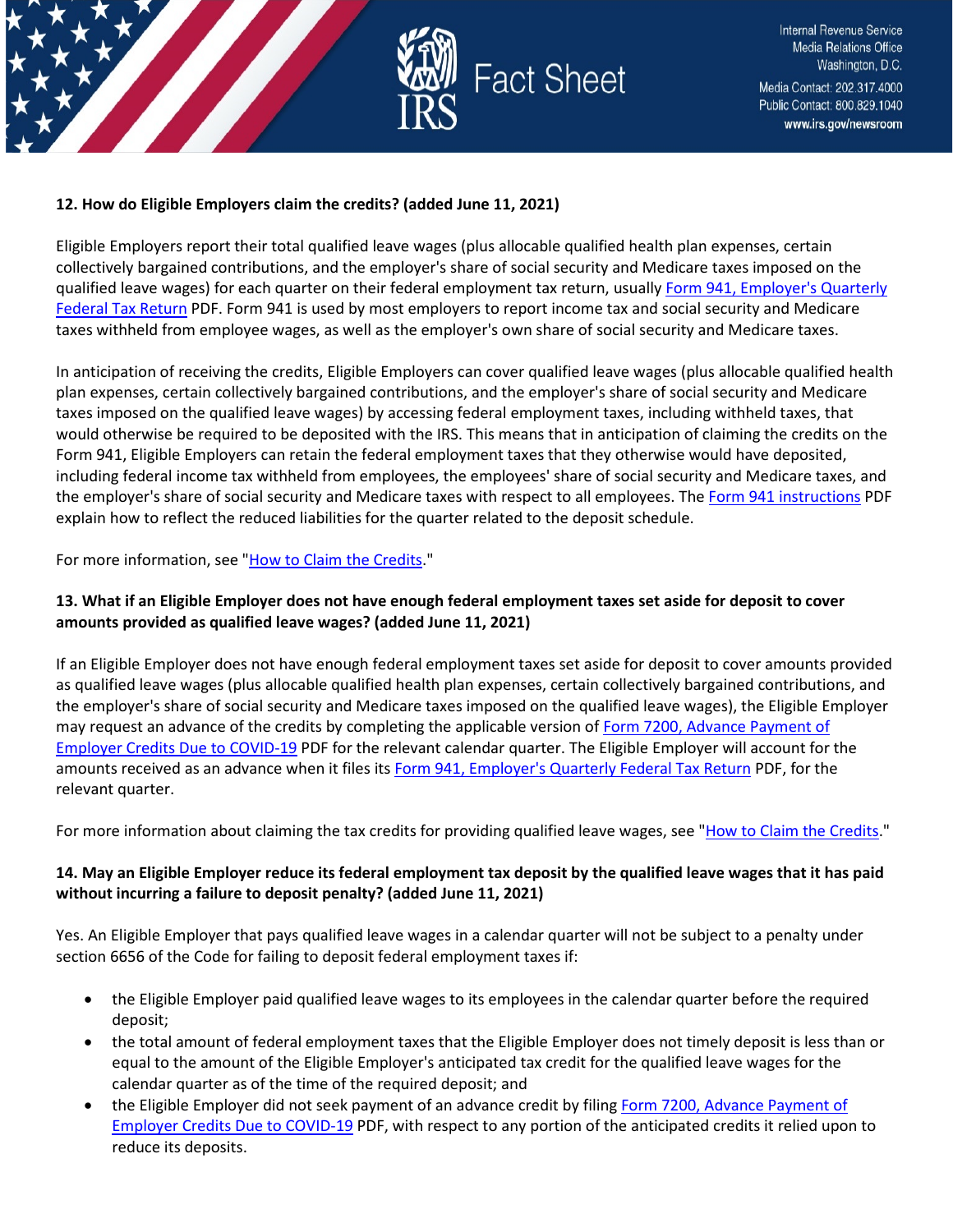

For more information about the relief from the penalty for failure to deposit federal employment taxes on account of qualified leave wages, se[e Notice 2021-24](https://www.irs.gov/pub/irs-drop/n-21-24.pdf) PDF.

#### **15. Are similar tax credits available to self-employed individuals? (added June 11, 2021)**

Yes. Sections 9642 and 9643 of the ARP also provide comparable credits for self-employed individuals carrying on any trade or business within the meaning of section 1402 of the Code if the self-employed individual would be eligible to receive paid leave that would have satisfied the requirements of the EPSLA or Expanded FMLA, as amended for purposes of the ARP, if the individual were an employee of an Eligible Employer (other than the self-employed individual).

For more information about how the credits apply to self-employed individuals, see "Specific Provisions Related to Self-Employed Individuals."

## **16. What is the statute of limitations for assessment of potential tax attributable to a disallowance of a credit claimed under sections 3131 and 3132 of the Code? (added June 11, 2021)**

The statute of limitations for assessment of any amounts of potential tax attributable to the disallowance of a credit under sections 3131 and 3132 of the Code claimed for qualified leave wages will not expire until five years from the later of: (1) the date of filing of the original return that includes the calendar quarter in which the credit was claimed, or (2) the date the return is treated as filed under section 6501(b)(2) of the Code.

## <span id="page-10-0"></span>Tax Credits for Paid Leave Under the American Rescue Plan Act of 2021: What is an Eligible Employer?

## **17. How is the "fewer than 500 employees" threshold determined for purposes of determining an employer's eligibility for the credits? (added June 11, 2021)**

DOL guidance under the FFCRA provided that an employer has fewer than 500 employees if, at the time its employee's leave is to be taken, it employs fewer than 500 full-time and part-time employees within the United States, which includes any State of the United States, the District of Columbia, or any Territory or possession of the United States. In making this determination, the employer should include employees on leave; temporary employees who are jointly employed by it and another employer; and day laborers supplied by a temporary agency (regardless of whether it is the temporary agency or the client firm if there is a continuing employment relationship). Workers who are independent contractors under the Fair Labor Standards Act (FLSA), rather than employees, are not considered employees for purposes of the 500-employee threshold. In general, two or more entities are separate employers unless they meet the integrated employer test under the Family and Medical Leave Act of 1993 (FMLA). If two entities are an integrated employer under the FMLA, under the test provided by the DOL, then employees of all entities making up the integrated employer will be counted in determining employer coverage. These standards continue to apply for purposes of the ARP.

**Note**: Under the ARP, certain non-Federal governmental employers (as well as Federal governmental employers that are organizations described in section 501(c)(1) of the Code and exempt from tax under section 501(a) of the Code) may claim tax credits for providing paid leave. The 500 or fewer employee limitation does not apply to these governmental employers; hence, these governmental employers are eligible for the credit even if they have 500 or more employees.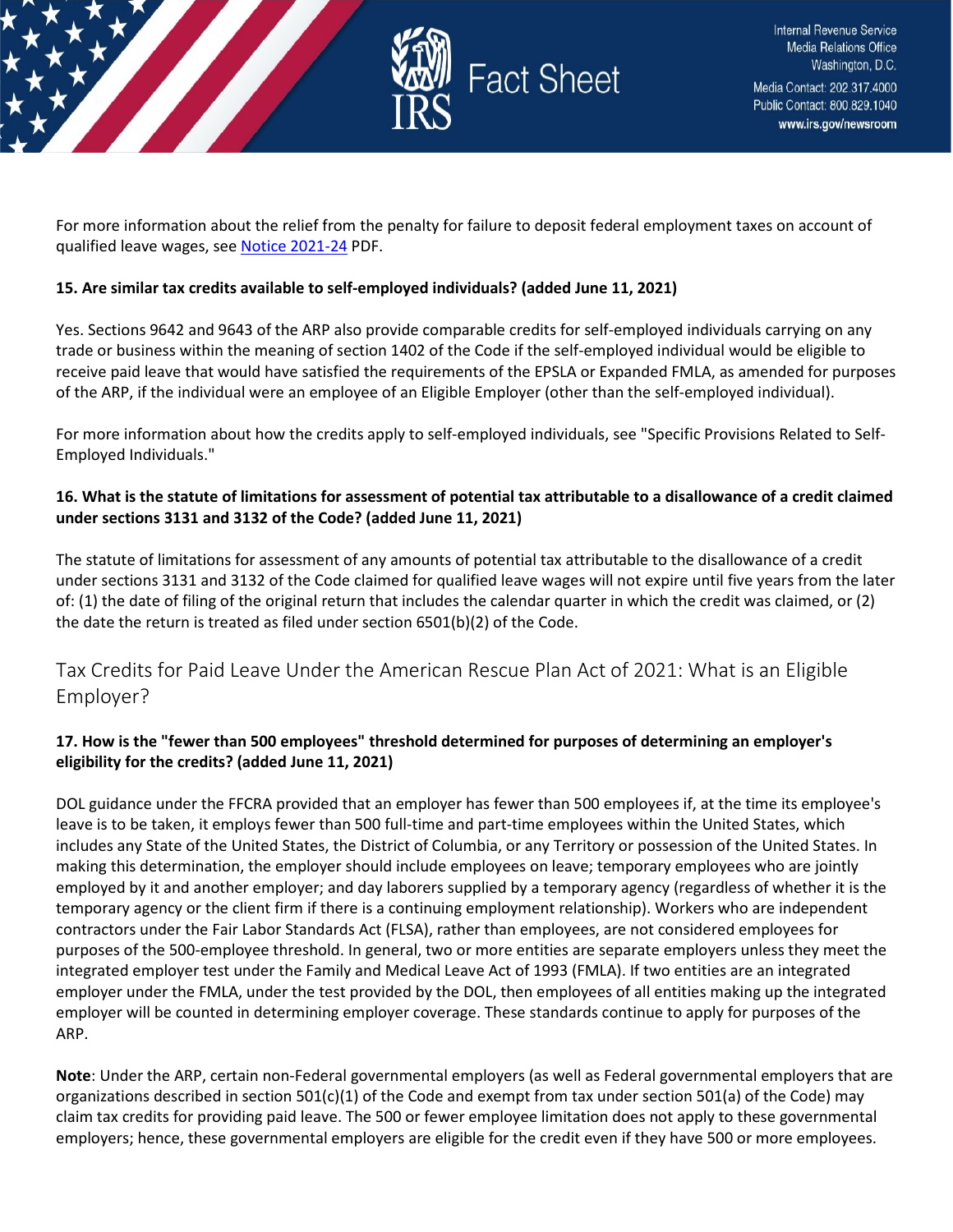

#### **18. Can governmental employers be Eligible Employers under sections 3131 and 3132 of the Internal Revenue Code? (added June 11, 2021)**

Generally, governmental employers (including any agency or instrumentality of the government) are eligible to receive tax credits for qualified leave wages paid with respect to leave taken by employees beginning on April 1, 2021, through September 30, 2021, without regard to the number of employees. However, the Federal government, and any agency or instrumentality of the Federal government that is not an organization described in section 501(c)(1) of the Code, is not an Eligible Employer and is not entitled to receive tax credits for providing qualified leave wages.

#### **19. What organizations are considered an "instrumentality" of the Federal government for purposes of determining if an employer is an Eligible Employer under sections 3131 and 3132 of the Internal Revenue Code? (added June 11, 2021)**

In general, for employment tax purposes, the IRS considers six factors in determining whether an organization is an instrumentality. The six factors that are used to determine whether an organization is an instrumentality are:

- whether the organization is used for a governmental purpose and performs a governmental function;
- whether performance of the organization's function is on behalf of one or more states or political subdivisions;
- whether there are any private interests involved, or whether the states or political subdivisions involved have the powers and interests of an owner;
- whether control and supervision of the organization is vested in public authority or authorities;
- if express or implied statutory or other authority is necessary for the creation and/or use of such an instrumentality, and whether such authority exists; and
- the degree of financial autonomy and the source of its operating expenses.

See Rev. Rul. 57-128, 1957-1 C.B. 311. No one factor is determinative; instrumentality status is based on all the facts and circumstances.

#### **20. Are employers in U.S. Territories eligible for the tax credits? (added June 11, 2021)**

Yes. Employers in U.S. Territories are eligible to claim the tax credits for qualified leave wages, assuming they are otherwise Eligible Employers. Sections 3131(f)(2) and 3132(f)(2) of the Code provide, in relevant part, that qualified sick leave wages and qualified family leave wages, respectively, are wages as defined in section 3121(a) of the Code for purposes of the Federal Insurance Contributions Act ("FICA") tax. Under section 3121(b), payments of wages by employers in U.S. territories are subject to FICA.

For more information on defining an Eligible Employer, see "Which employers are Eligible Employers for purposes of [claiming the tax credits?](https://www.irs.gov/node/95786#employerseligibleemployers)"

#### **21. Are household employers eligible for the tax credits? (added June 11, 2021)**

Yes. Assuming a household employer is otherwise an Eligible Employer, the Eligible Employer may claim tax credits for providing paid leave under sections 3131 and 3132 of the Code if the leave (1) would have satisfied the requirements of the EPSLA or Expanded FMLA, as amended for purposes of the ARP, and (2) is wages (as defined in section 3121(a) of the Code, determined without regard to the exclusions from employment under section 3121(b)(1)-(22) of the Code) or compensation (as defined in section 3231€ of the Code, determined without regard to the exclusions from compensation under section 3231€(1) of the Code).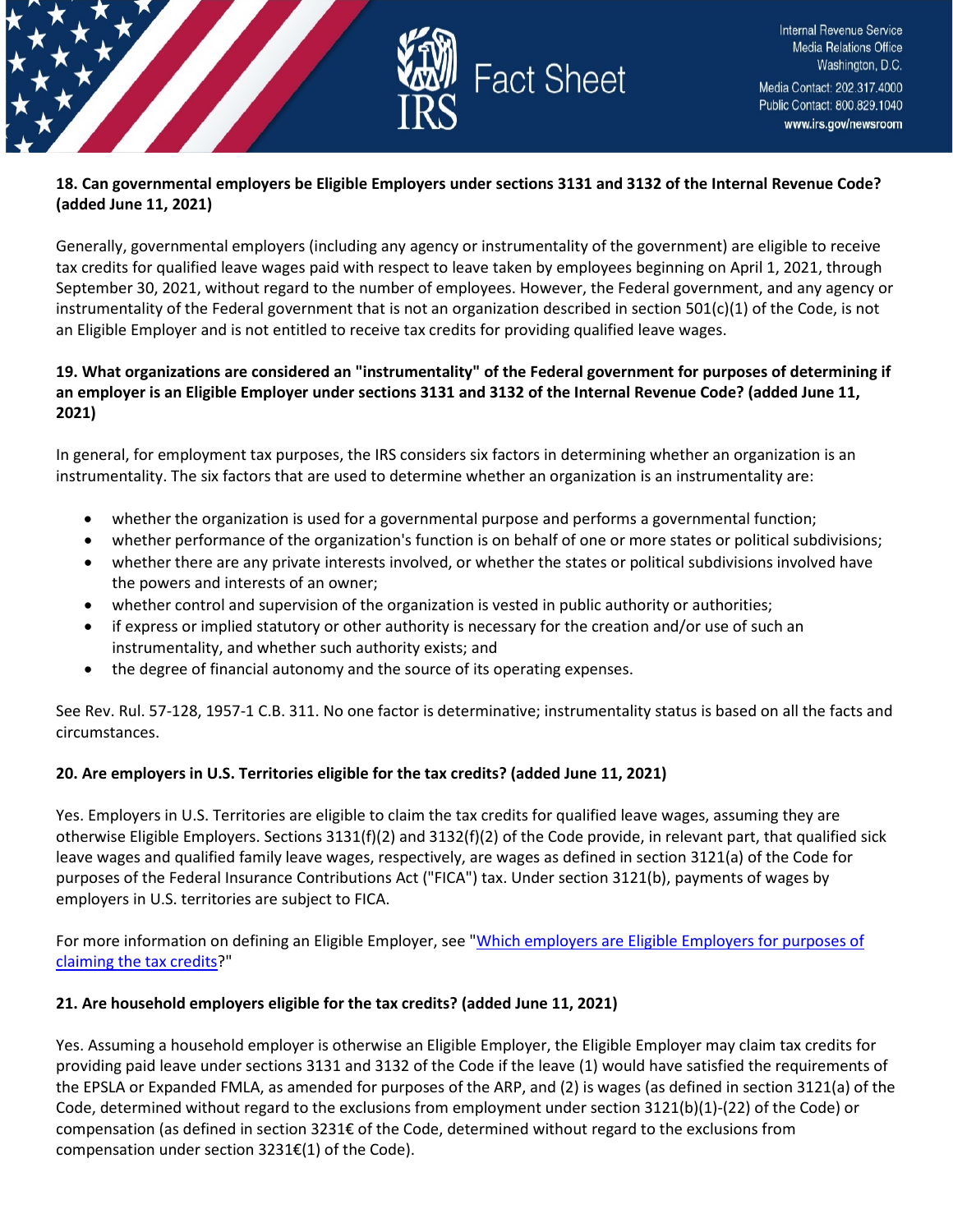

Whether a household employer provides paid leave to a household worker that would have satisfied the requirements of the EPSLA or Expanded FMLA, as amended for purposes of the ARP, depends on whether the household employer is an employer under the FLSA as interpreted by the DOL. In general, a household employer is considered to be the employer of the household worker under the FLSA if the household worker is "economically dependent" on the household employer for the opportunity to work.

#### **22. Can Eligible Employers claim the tax credit for amounts paid to H-2A visa holders? (added June 11, 2021)**

Yes. Sections 3131(f)(2) and 3132(f)(2) of the Code define qualified sick leave wages and qualified family leave wages for purposes of the EPSLA and the Expanded FMLA, respectively, and as amended for purposes of the ARP, as wages as defined in section 3121(a) of the Code, determined without regard to the exclusions from employment under section 3121(b)(1)-(22) of the Code. Therefore, although section 3121(b)(1) of the Code excludes from "employment" services performed by H-2A workers, Eligible Employers are entitled to tax credits under sections 3131 and 3132 of the Code for qualified leave wages paid to H-2A workers.

## **23. Are tribal governments eligible for the tax credits? (added June 11, 2021)**

Yes. Tribal governments that provide paid sick and family leave that would have satisfied the requirements of the EPSLA or Expanded FMLA, as amended for purposes of the ARP, are eligible to claim the tax credits for qualified leave wages.

## **24. Is an otherwise Eligible Employer eligible for the credit if the employer discriminates in favor of highly compensated employees, full-time employees, or employees on the basis of employment tenure? (added June 11, 2021)**

No. Under section 3131(j) and 3132(j) of the Code, a credit for qualified leave wages will not be allowed if an otherwise Eligible Employer discriminates in favor of highly compensated employees within the meaning of section 414(q) of the Code, full-time employees, or employees on the basis of employment tenure with that Eligible Employer with respect to the availability of the provision of qualified sick or family leave wages. A highly compensated employee within the meaning of section 414(q) the Code is an employee that (1) was a five percent owner at any time during the year or the preceding year or (2) received more than \$130,000 (indexed for 2021) in pay for the preceding year and, if elected by the employer, was in the top 20 percent of employees ranked by pay for the preceding year. To show that it does not discriminate, an Eligible Employer should maintain records demonstrating the availability of qualified leave wages to highly compensated and non-highly compensated employees, full-time and part-time employees, and without regard to employees' tenure with the Eligible Employer.

<span id="page-12-0"></span>Tax Credits for Paid Leave Under the American Rescue Plan Act of 2021: Determining the Amount of the Tax Credit for Qualified Sick Leave Wages

#### **25. What is included in "qualified sick leave wages"? (updated July 29, 2021)**

Qualified sick leave wages are wages (as defined in section 3121(a) of the Code, determined without regard to the exclusions from employment under section 3121(b)(1)-(22) of the Code) and compensation (as defined in section 3231€ of the Code, determined without regard to the exclusions from compensation under section 3231€(1) of the Code) that Eligible Employers pay with respect to leave taken by an employee for reasons provided under section 5102(a) of the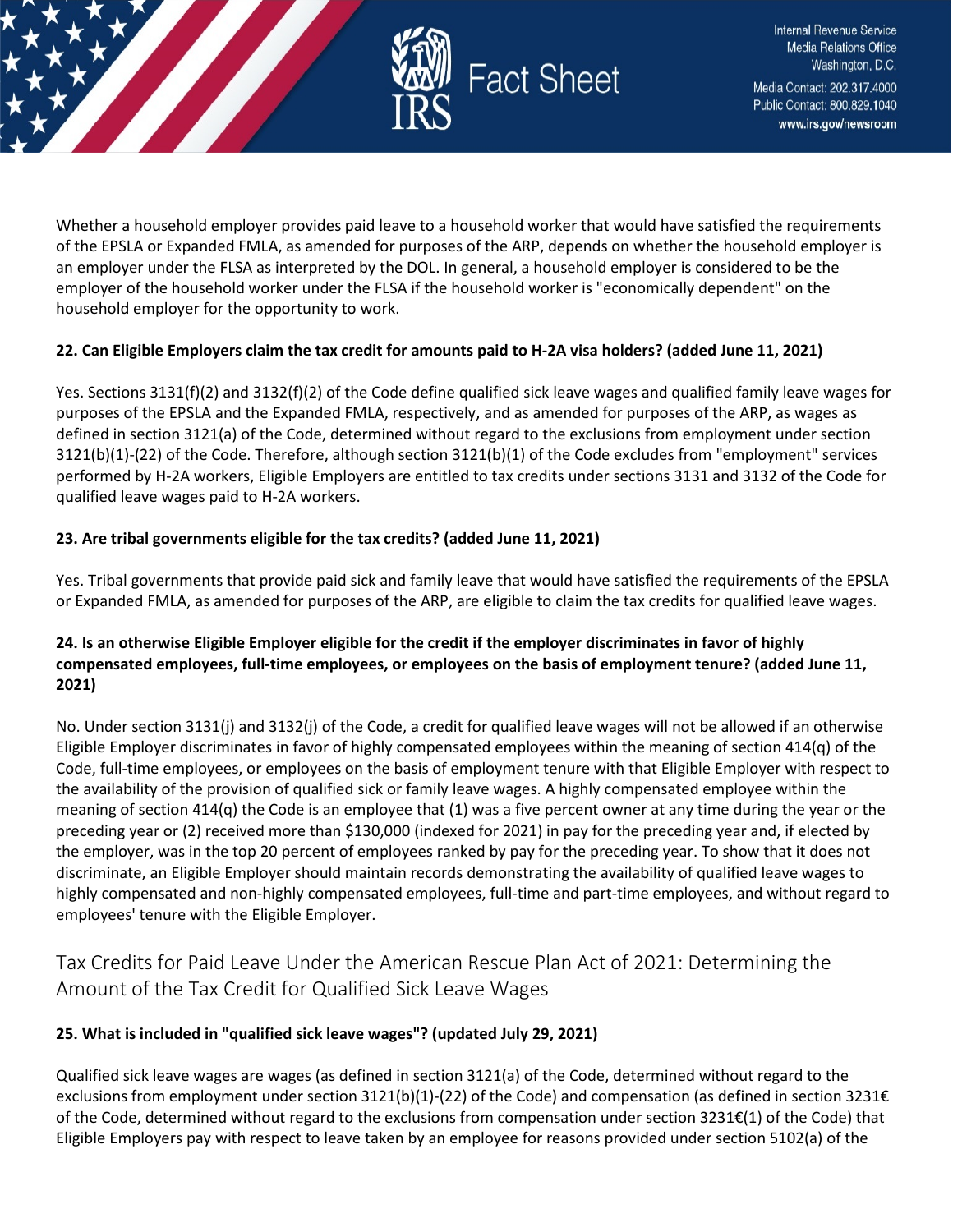

EPSLA, as amended for purposes of the ARP during which the employee is unable to work (including telework) because the employee:

- is subject to a Federal, State, or local quarantine or isolation order related to COVID-19;
- has been advised by a health care provider to self-quarantine due to concerns related to COVID-19;
- is:
- $\circ$  experiencing symptoms of COVID-19 and seeking a medical diagnosis,
- $\circ$  seeking or awaiting the results of a diagnostic test for, or a medical diagnosis of, COVID-19 and the employee has been exposed to COVID-19 or the employee's employer has requested the test or diagnosis, or
- $\circ$  obtaining immunization related to COVID–19 or recovering from any injury, disability, illness, or condition related to the immunization;
- is caring for an individual who is subject to a Federal, State, or local quarantine or isolation order related to COVID-19, or has been advised by a health care provider to self-quarantine due to concerns related to COVID-19;
- is caring for a child of the employee if the school or place of care of the child has been closed (including the closure of a summer camp, summer enrichment program, or other summer program), or the child care provider of the child is unavailable due to COVID-19 precautions; or
- is experiencing any other substantially similar condition specified by the Secretary of HHS in consultation with the Secretary of the Treasury and the Secretary of Labor. The Secretary of HHS has specified, after consultation with the Secretaries of Treasury and Labor, that a substantially similar condition is one in which the employee takes leave:
	- o to accompany an individual to obtain immunization related to COVID-19, or
	- $\circ$  to care for an individual who is recovering from any injury, disability, illness, or condition related to the immunization.

## **26. Do "qualified sick leave wages" include taxes imposed on or withheld from the wages? (added June 11, 2021)**

For purposes of the credit, qualified sick leave wages are calculated without regard to federal taxes imposed on or withheld from the wages, including the employees' and employer's shares of social security taxes, the employees' and employer's shares of Medicare tax, and federal income taxes required to be withheld.

Note: Under sections 3131 and 3133 of the Code, as added by the ARP, qualified sick leave wages are subject to the employer's share of social security tax and Medicare tax, but the tax credit that an Eligible Employer receives for paying qualified sick leave wages is increased by the employer's share of social security and Medicare taxes imposed on the qualified sick leave wages. Qualified sick leave wages under the FFCRA paid with respect to leave taken by employees prior to April 1, 2021, are only subject to the employer's share of Medicare tax (and not the employer's share of social security tax); therefore, the Eligible Employer is entitled to receive credits to offset only Medicare tax for leave for those periods. For more information about qualified sick leave wages paid with respect to leave taken prior to April 1, 2021, see Tax Credits for Paid Leave Under the [Families First Coronavirus Response Act for Leave Prior to April 1, 2021 FAQs.](https://www.irs.gov/newsroom/tax-credits-for-paid-leave-under-the-families-first-coronavirus-response-act-for-leave-prior-to-april-1-2021)

## **27. Do "qualified sick leave wages" include wages paid for leave taken for COVID-19 testing, to receive a vaccination or to recover from vaccination? (added June 11, 2021)**

Yes. The ARP expanded the reasons for Eligible Employers to pay qualified sick leave wages under the EPSLA to include wages paid with respect to leave taken by employees beginning April 1, 2021, through September 30, 2021, during which an employee is unable to work because the employee is seeking or awaiting the results of a diagnostic test for, or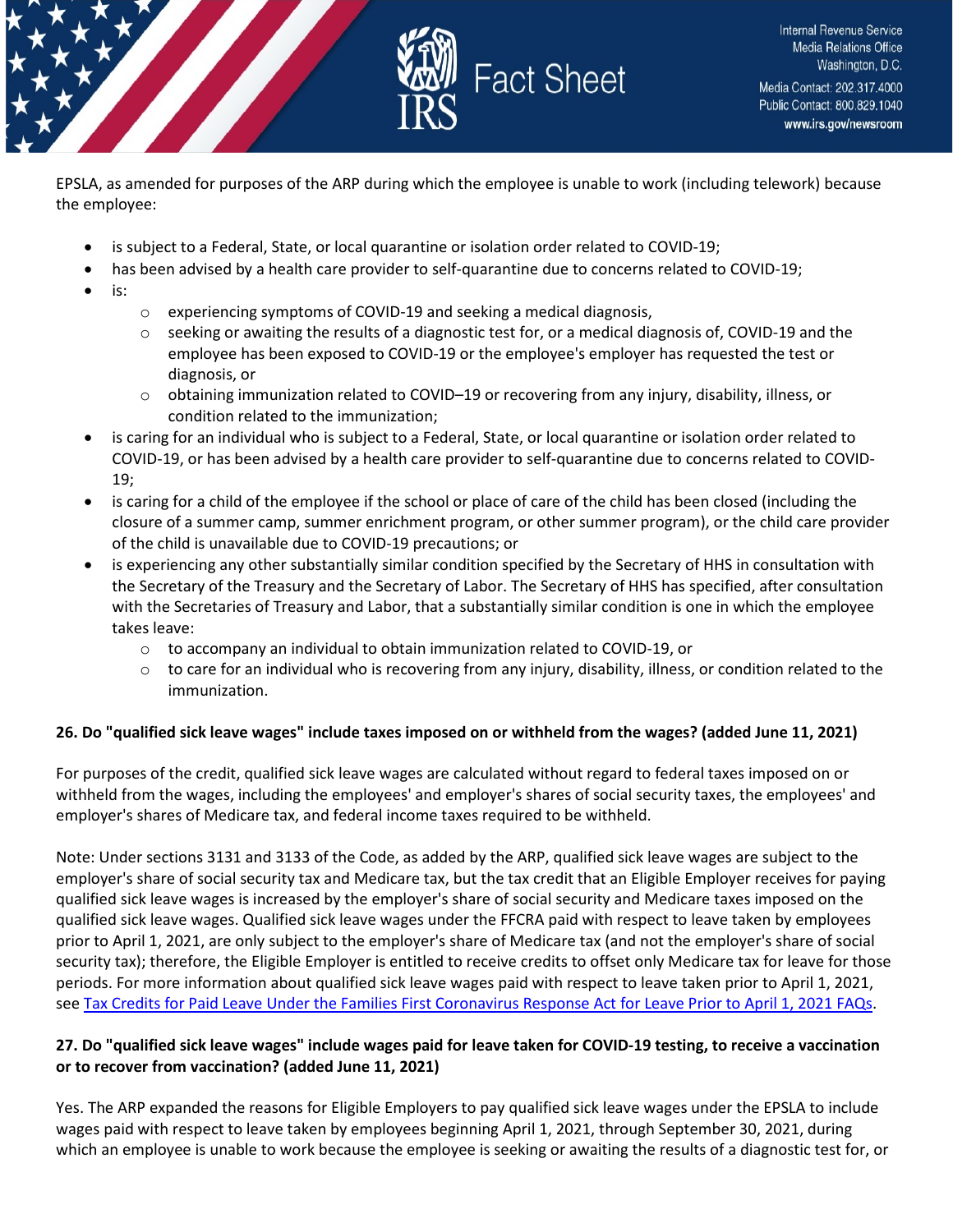

a medical diagnosis of, COVID-19 and the employee has been exposed to COVID-19 or the employee's employer has requested the test or diagnosis, or the employee is obtaining immunization related to COVID–19 or recovering from any injury, disability, illness, or condition related to the immunization.

#### **27a. Do "qualified sick leave wages" include wages paid for leave taken to accompany an individual who is obtaining a vaccination or to care for an individual who is recovering from vaccination? (added July 29, 2021)**

Yes. Under section 5102(a)(6) of the FFCRA, an Eligible Employer may pay qualified sick leave wages to an employee who is experiencing any other "substantially similar condition," as specified by the Secretary of HHS, in consultation with the Secretary of the Treasury and the Secretary of Labor, to a condition for which the Eligible Employer may otherwise pay qualified sick leave wages. The Secretary of HHS has specified, in consultation with the Secretaries of Treasury and Labor, that an employee who takes leave to accompany an individual to obtain immunization related to COVID-19, or to care for an individual who is recovering from any injury, disability, illness, or condition related to the immunization, is experiencing a "substantially similar condition" under section 5102(a)(6) for which the Eligible Employer may pay qualified sick leave wages.

The HHS Secretary further specified that, for this purpose, "individual" has the same meaning as was assigned to that term in 29 CFR 826.20(a)(5) for purposes of the FFCRA. Thus, "individual" means an immediate family member, someone who regularly resides in the employee's home, or a similar person with whom the employee has a relationship that creates an expectation that the employee would care for the person. For this purpose, "individual" does not include persons with whom the employee has no personal relationship.

## **28. What is the amount of the credit an Eligible Employer may receive for qualified sick leave wages that it pays? (added June 11, 2021)**

An Eligible Employer may claim a fully refundable tax credit equal to 100 percent of the qualified sick leave wages (plus allocable qualified health plan expenses, certain collectively bargained contributions, and the employer's share of social security and Medicare taxes imposed on the qualified sick leave wages) it pays. The maximum amount of qualified sick leave wages (including certain collectively bargained contributions) paid for purposes of the credit is up to \$511 per day and \$5,110 in the aggregate for reasons related to the employee's own health needs and up to \$200 per day and \$2,000 in the aggregate for reasons related to the employee's need to care for others.

For more information about how to determine the amount of qualified sick leave wages for which an Eligible Employer may receive credit, see "How does an Eligible Employer determine the amount of qualified sick leave wages it pays under the EPSLA, as amended for purposes of the ARP?", "What is the rate of pay for qualified sick leave wages if an [employee is unable to work due to the employee's own health needs and the maximum amount of qualified sick leave](https://www.irs.gov/newsroom/tax-credits-for-paid-leave-under-the-american-rescue-plan-act-of-2021-determining-the-amount-of-the-tax-credit-for-qualified-sick-leave-wages#30)  [wages that may be taken into account?](https://www.irs.gov/newsroom/tax-credits-for-paid-leave-under-the-american-rescue-plan-act-of-2021-determining-the-amount-of-the-tax-credit-for-qualified-sick-leave-wages#30)," and "What is the rate of pay for qualified sick leave wages if an employee is [unable to work because the employee needs to care for others?](https://www.irs.gov/newsroom/tax-credits-for-paid-leave-under-the-american-rescue-plan-act-of-2021-determining-the-amount-of-the-tax-credit-for-qualified-sick-leave-wages#31)"

## **29. How does an Eligible Employer determine the amount of qualified sick leave wages it pays under the EPSLA, as amended for purposes of the ARP? (added June 11, 2021)**

The amount of qualified sick leave wages for which an Eligible Employer may claim the credit varies depending on the reason for which the employee is unable to work, the duration of the employee's absence, the employee's hours, and the employee's regular rate of pay (or, if higher, the federal minimum wage or any applicable State or local minimum wage).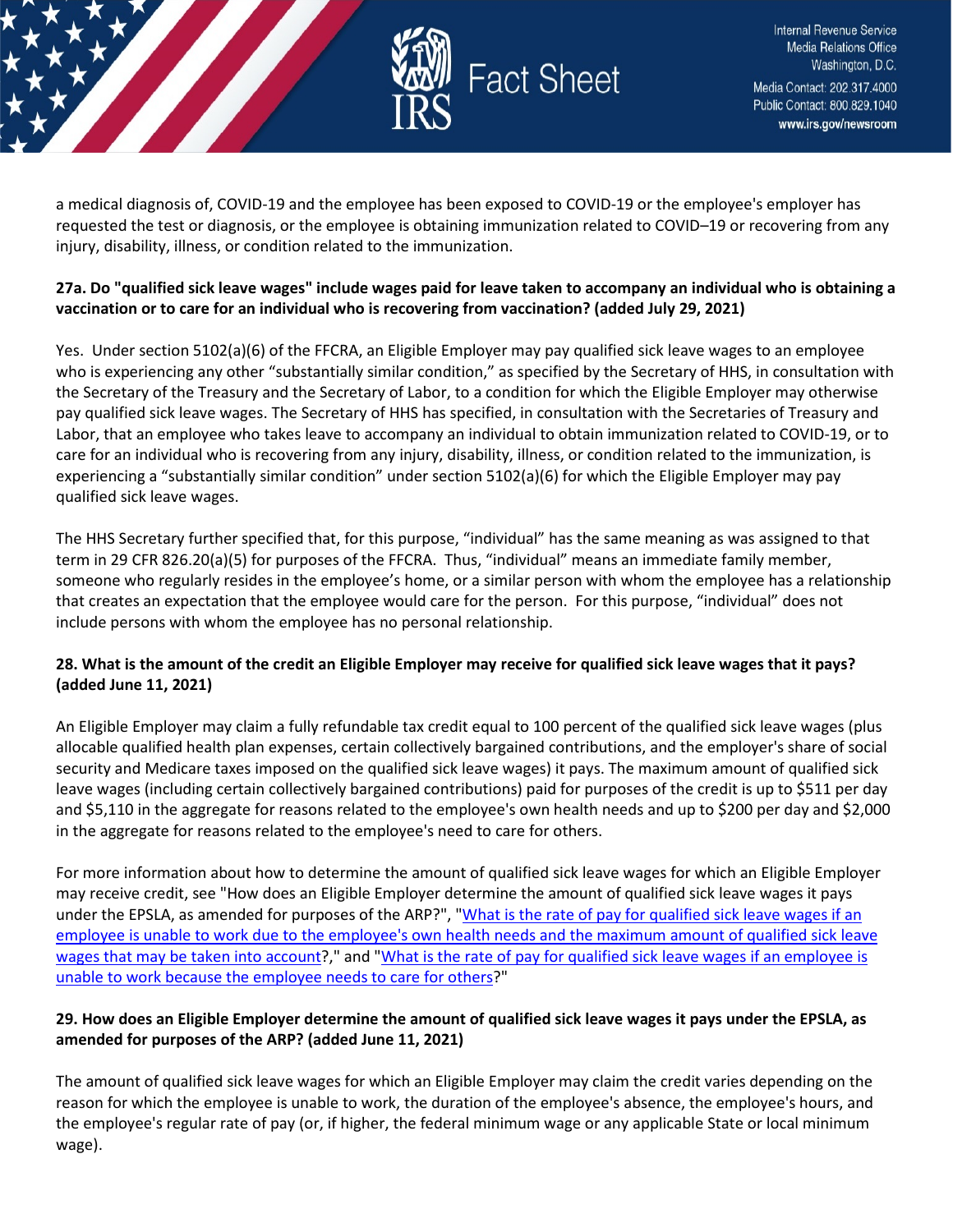

For more information see "What is the rate of pay for qualified sick leave wages if an employee is unable to work due to the employee's own health needs and the maximum amount of qualified sick leave wages that may be taken into account?" as well as ["What is the rate of pay for qualified sick leave wages if an employee is unable to work because the](https://www.irs.gov/newsroom/tax-credits-for-paid-leave-under-the-american-rescue-plan-act-of-2021-determining-the-amount-of-the-tax-credit-for-qualified-sick-leave-wages#31)  [employee needs to care for others?](https://www.irs.gov/newsroom/tax-credits-for-paid-leave-under-the-american-rescue-plan-act-of-2021-determining-the-amount-of-the-tax-credit-for-qualified-sick-leave-wages#31)"

#### **30. What is the rate of pay for qualified sick leave wages if an employee is unable to work due to the employee's own health needs and the maximum amount of qualified sick leave wages that may be taken into account? (added June 11, 2021)**

If an employee is unable to work because the employee:

- is subject to a Federal, State, or local quarantine or isolation order related to COVID-19;
- has been advised by a health care provider to self-quarantine due to concerns related to COVID-19; or
- is:
- o experiencing symptoms of COVID-19 and seeking a medical diagnosis,
- $\circ$  seeking or awaiting the results of a diagnostic test for, or a medical diagnosis of, COVID-19 and the employee has been exposed to COVID-19 or the employee's employer has requested the test or diagnosis, or
- o obtaining immunization related to COVID–19 or recovering from any injury, disability, illness, or condition related to the immunization,

to be able to claim the credit, the Eligible Employer pays qualified sick leave wages for up to two weeks (up to 80 hours) at a rate for each hour of the greatest of the following:

- the employee's regular rate of pay (as determined under section  $7 \epsilon$  of the FLSA);
- the minimum wage rate in effect under section  $6(a)(1)$  of the FLSA; or
- the minimum wage rate in effect for the employee in the applicable State or locality, whichever is greater, in which the employee is employed.

The maximum amount of qualified sick leave wages paid for these reasons is up to \$511 per day and \$5,110 in the aggregate.

#### **31. What is the rate of pay for qualified sick leave wages if an employee is unable to work because the employee needs to care for others? (updated July 29, 2021)**

If an employee is unable to work because the employee is:

- caring for an individual who is subject to a Federal, State, or local quarantine or isolation order related to COVID-19, or has been advised by a health care provider to self-quarantine due to concerns related to COVID-19;
- caring for a child of the employee if the school or place of care of the child has been closed, or the child care provider of the child is unavailable due to COVID-19 precautions; or
- experiencing any other substantially similar condition specified by the Secretary of Health and Human Services in consultation with the Secretary of the Treasury and the Secretary of Labor, including if the employee is accompanying an individual to obtain immunization related to COVID-19, or is caring for an individual who is recovering from any injury, disability, illness, or condition related to the immunization,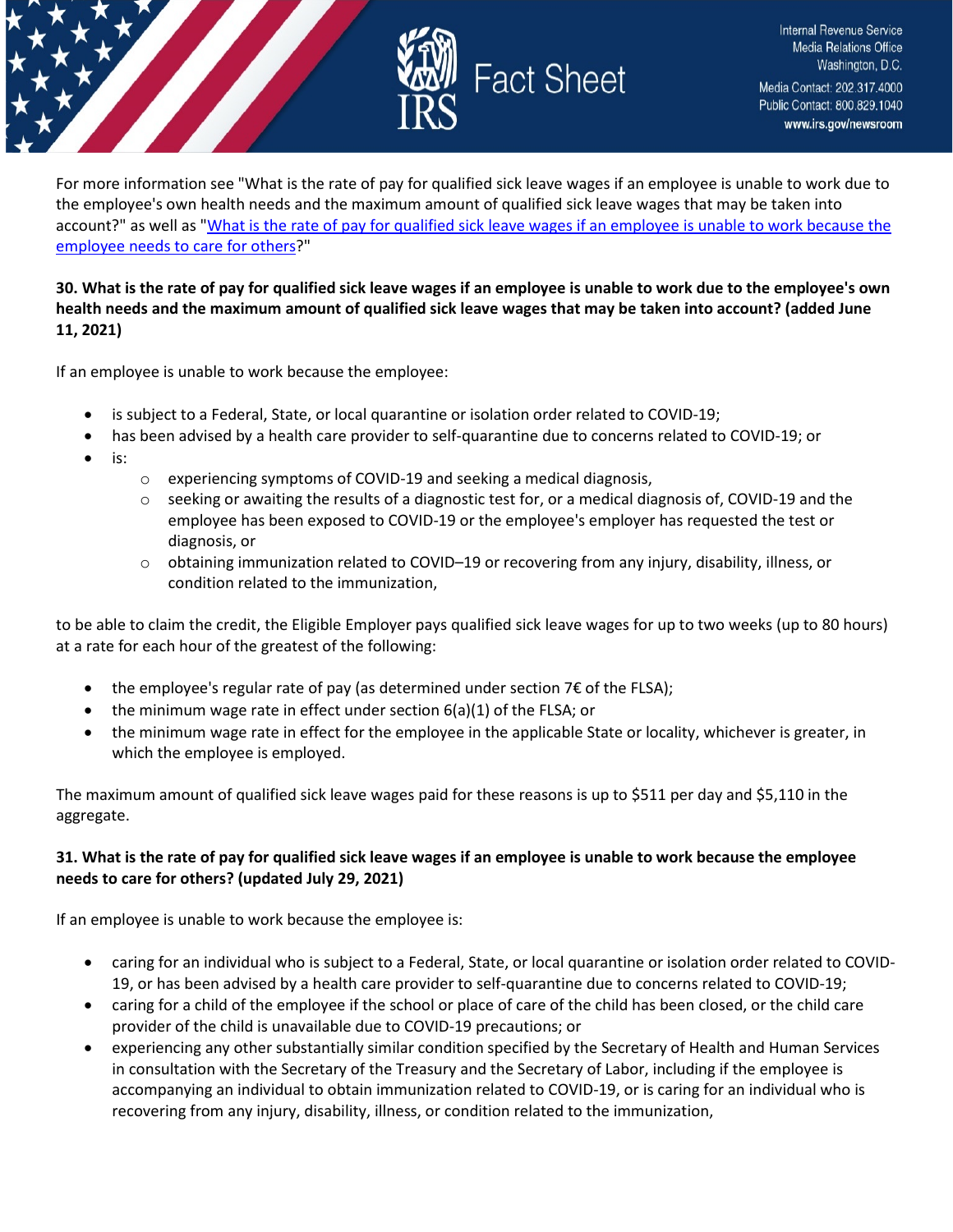

to be able to claim the credit, the Eligible Employer pays qualified sick leave wages for up to two weeks (up to 80 hours) at a rate for each hour of 2/3 of the greatest of the following:

- the employee's regular rate of pay (as determined under section 7(e) of the FLSA);
- the minimum wage rate in effect under section 6(a)(1) of the FLSA; or
- the minimum wage rate in effect for the employee in the applicable State or locality, whichever is greater, in which the employee is employed.

The maximum amount of qualified sick leave wages paid due to the need to care for others as described above for these reasons is up to \$200 per day and \$2,000 in the aggregate.

## **32. How are employees' hours determined for purposes of the paid sick leave requirements? (added June 11, 2021)**

Full-time employees can receive up to 80 hours of paid sick leave with respect to leave taken beginning on April 1, 2021, through September 30, 2021, for which an Eligible Employer may claim a credit. Part-time employees can receive the number of hours of paid sick leave that the employee works, on average, in a two-week period for leave taken beginning on April 1, 2021 through September 30, 2021.

DOL guidance under the FFCRA provided rules for determinations of full-time or part-time status and calculating leave for part-time employees.

For the purposes of paid sick leave, a full-time employee is an employee who is normally scheduled to work 40 or more hours per week; a part-time employee is an employee who is normally scheduled to work fewer than 40 hours per week.

Generally, the employer calculates hours of leave for a part-time employee based on the number of hours the employee is normally scheduled to work. If the normal hours scheduled are unknown, or if the part-time employee's schedule varies, the employer may use a six-month average to calculate the average daily hours. The part-time employee may take paid sick leave for this number of hours per day for up to a two-week period.

If this calculation cannot be made because the part-time employee has not been employed for at least six months, the employer uses the number of hours that the employer and the employee agreed that the employee would work upon hiring. And if there is no agreement, the employer may calculate the appropriate number of hours of leave based on the average hours per day the employee was scheduled to work over the entire term of the employee's employment.

These standards continue to apply for purposes of the ARP.

The 80 hours of paid sick leave for which an Eligible Employer may claim a tax credit under section 3131 of the Code is determined without regard to any qualified sick leave wages which it paid with respect to leave taken by employees prior to the April 1, 2021. That is, the ARP "reset" the maximum amount of paid sick leave for which an Eligible Employer could claim tax credits for qualified leave wages paid with respect to leave taken by employees beginning on April 1, 2021, through September 30, 2021; unused paid sick leave for which an Eligible Employer did not claim tax credits under the FFCRA with respect to periods prior to April 1, 2021 does not increase the paid sick leave for which an Eligible Employer may claim tax credits under the ARP, and paid sick leave for which an Eligible Employer claimed tax credits under the FFCRA with respect to periods prior to April 1, 2021 does not reduce the paid sick leave for which an Eligible Employer may claim tax credits under the ARP.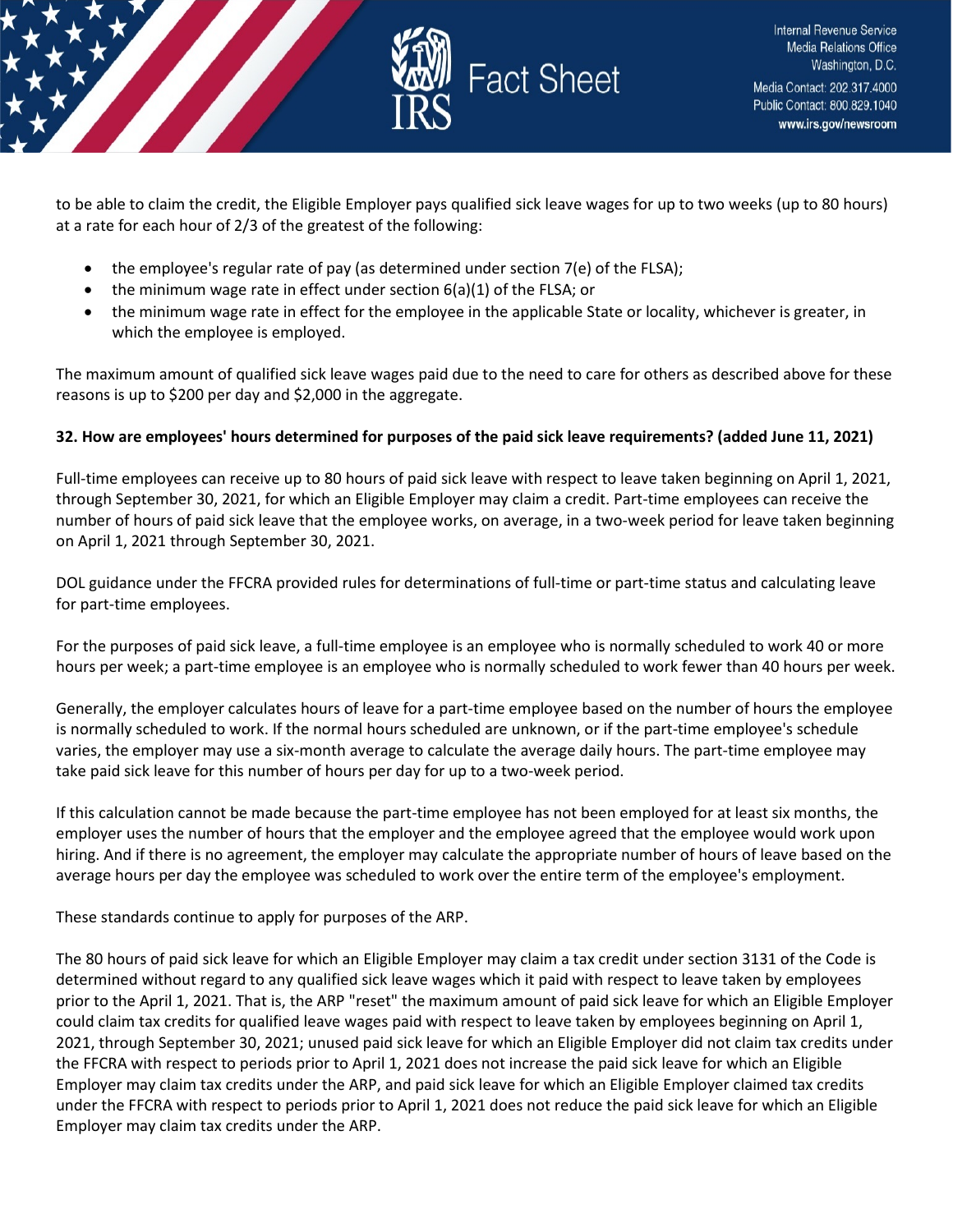

#### **33. Are amounts other than qualified sick leave wages included in the tax credit for paid sick leave? (added June 11, 2021)**

Yes. The tax credit for paid sick leave under section 3131 of the Code is increased by the amount of allocable qualified plan health expenses, certain collectively bargained contributions, and the employer's share of social security tax and Medicare tax imposed on the qualified sick leave wages.

For more information about the additions to the tax credit for allocable qualified health plan expenses and certain collectively bargained contributions, see ["Determining the Amount of Allocable Qualified Health Plan Expenses,](https://www.irs.gov/newsroom/tax-credits-for-paid-leave-under-the-american-rescue-plan-act-of-2021-determining-the-amount-of-allocable-qualified-health-plan-expenses)" and ["Determining the Amount of Allocable Amounts Paid Under Certain Collectively Bargained Agreements,](https://www.irs.gov/newsroom/tax-credits-for-paid-leave-under-the-american-rescue-plan-act-of-2021-determining-the-amount-of-allocable-collectively-bargained-contributions)" respectively.

#### **34. Are amounts other than qualified sick leave wages included in the amounts subject to the maximum daily and aggregate limits? (added June 11, 2021)**

Yes. The collectively bargained contributions are added to the qualified sick leave wages in applying the maximum daily and aggregate limits. That is, the maximum amount of qualified sick leave wages and certain collectively bargained contributions for which an Eligible Employer may claim the tax credit is \$511 per day or \$5,110 in the aggregate (or \$200 per day or \$2,000 in the aggregate, depending on the reason for which the Eligible Employer provided the leave). In contrast, the allocable qualified health plan expenses and the employer's share of social security and Medicare taxes imposed on the qualified sick leave wages are not included for the purposes of the maximum daily or aggregate limits.

#### **35. Is a similar tax credit available to self-employed individuals? (added June 11, 2021)**

Yes. Section 9642 of the ARP also provides a comparable credit for self-employed individuals carrying on any trade or business within the meaning of section 1402 of the Code if the self-employed individual would be eligible to receive paid sick leave that would have satisfied the requirements of the EPSLA, as amended for purposes of the ARP, if the individual were an employee of an Eligible Employer (other than the self-employed individual).

For more information, see ["Specific Provisions Related to Self-Employed Individuals.](https://www.irs.gov/newsroom/tax-credits-for-paid-leave-under-the-american-rescue-plan-act-of-2021-specific-provisions-related-to-self-employed-individuals)"

## <span id="page-17-0"></span>Tax Credits for Paid Leave Under the American Rescue Plan Act of 2021: Determining the Amount of the Tax Credit for Qualified Family Leave Wages

#### **36. What is included in "qualified family leave wages"? (updated July 29, 2021)**

Qualified family leave wages are wages (as defined in section 3121(a) of the Code, determined without regard to the exclusions from employment under section 3121(b)(1)-(22) of the Code) and compensation (as defined in section 3231(e) of the Code, determined without regard to the exclusions from compensation under section 3231(e)(1) of the Code) that Eligible Employers pay with respect to leave taken by an employee during which the employee is unable to work because the employee:

- is subject to a Federal, State, or local quarantine or isolation order related to COVID-19;
- has been advised by a health care provider to self-quarantine due to concerns related to COVID-19;
- is:
- o experiencing symptoms of COVID-19 and seeking a medical diagnosis,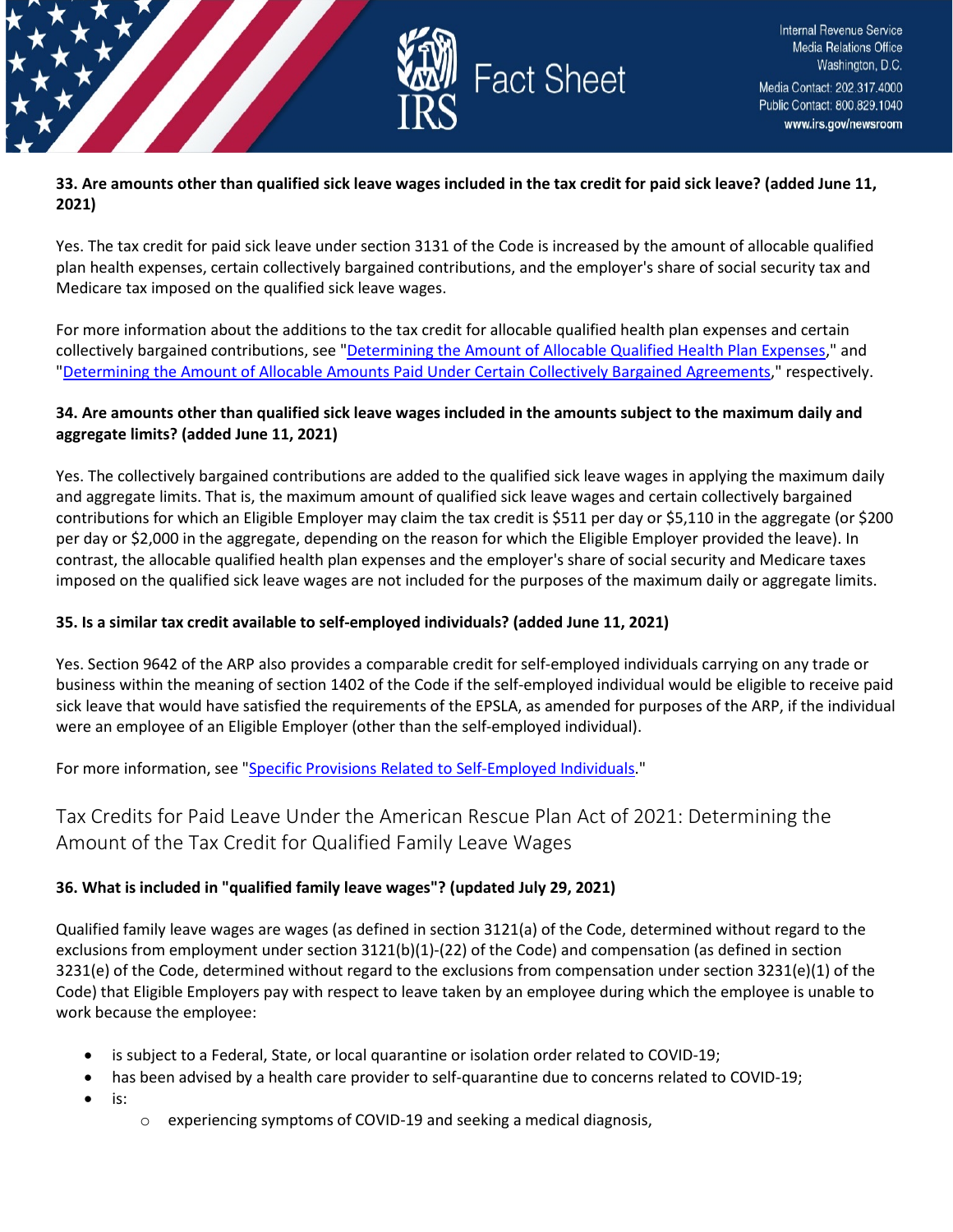

- $\circ$  seeking or awaiting the results of a diagnostic test for, or a medical diagnosis of, COVID-19 and the employee has been exposed to COVID-19 or the employee's employer has requested the test or diagnosis, or
- $\circ$  obtaining immunization related to COVID–19 or recovering from any injury, disability, illness, or condition related to the immunization;
- is caring for an individual who is subject to a Federal, State, or local quarantine or isolation order related to COVID-19, or has been advised by a health care provider to self-quarantine due to concerns related to COVID-19;
- is caring for a child of the employee if the school or place of care of the child has been closed (including the closure of a summer camp, summer enrichment program, or other summer program), or the child care provider of the child is unavailable due to COVID-19 precautions; or
- is experiencing any other substantially similar condition specified by the Secretary of HHS in consultation with the Secretary of the Treasury and the Secretary of Labor. The Secretary of HHS has specified, after consultation with the Secretaries of Treasury and Labor, that a substantially similar condition is one in which the employee takes leave:
	- o to accompany an individual to obtain immunization related to COVID-19, or
	- $\circ$  to care for an individual who is recovering from any injury, disability, illness, or condition related to the immunization.

The Eligible Employer may provide the employee with qualified family leave wages for up to 12 weeks.

#### **37. Do "qualified family leave wages" include taxes imposed on or withheld from the wages? (added June 11, 2021)**

For purposes of the credit, qualified family leave wages are calculated without regard to federal taxes imposed on or withheld from the wages, including the employee's and employer's share of social security taxes, the employee's and employer's share of Medicare tax, and federal income taxes required to be withheld.

Note: Under sections 3132 and 3133 of the Code, as added by the ARP, qualified family leave wages are subject to the employer's share of social security tax and Medicare tax, but the tax credit that an Eligible Employer receives for paying qualified family leave wages is increased by the employer's share of social security and Medicare taxes imposed on the qualified family leave wages. Qualified family leave wages under the FFCRA paid with respect to leave taken by employees prior to April 1, 2021, are only subject to the employer's share of Medicare tax (and not the employer's share of social security tax); therefore, the Eligible Employer is entitled to receive credits to offset only Medicare tax for leave for those periods. For more information about qualified family leave wages paid with respect to leave taken prior to April 1, 2021, se[e Tax Credits for Paid Leave Under the Families First Coronavirus Response Act for Leave Prior to April 1,](https://www.irs.gov/newsroom/tax-credits-for-paid-leave-under-the-families-first-coronavirus-response-act-for-leave-prior-to-april-1-2021)  [2021 FAQs.](https://www.irs.gov/newsroom/tax-credits-for-paid-leave-under-the-families-first-coronavirus-response-act-for-leave-prior-to-april-1-2021)

#### **38. Do qualified family leave wages include wages paid for leave taken for COVID-19 testing, to receive a vaccination or to recover from vaccination? (updated July 29, 2021)**

Yes. The ARP further expanded the Expanded FMLA reasons for employers to pay qualified family leave wages to include all of the reasons under the EPSLA section 5102(a), as amended by the ARP, including for COVID-19 testing, to receive vaccination or to recover from vaccination. That is, qualified family leave wages include wages paid with respect to leave taken by employees beginning on April 1, 2021, through September 30, 2021, during which an employee is unable to work because the employee is seeking or awaiting the results of a diagnostic test for, or a medical diagnosis of, COVID-19 and the employee has been exposed to COVID-19 or the employee's employer has requested the test or diagnosis, or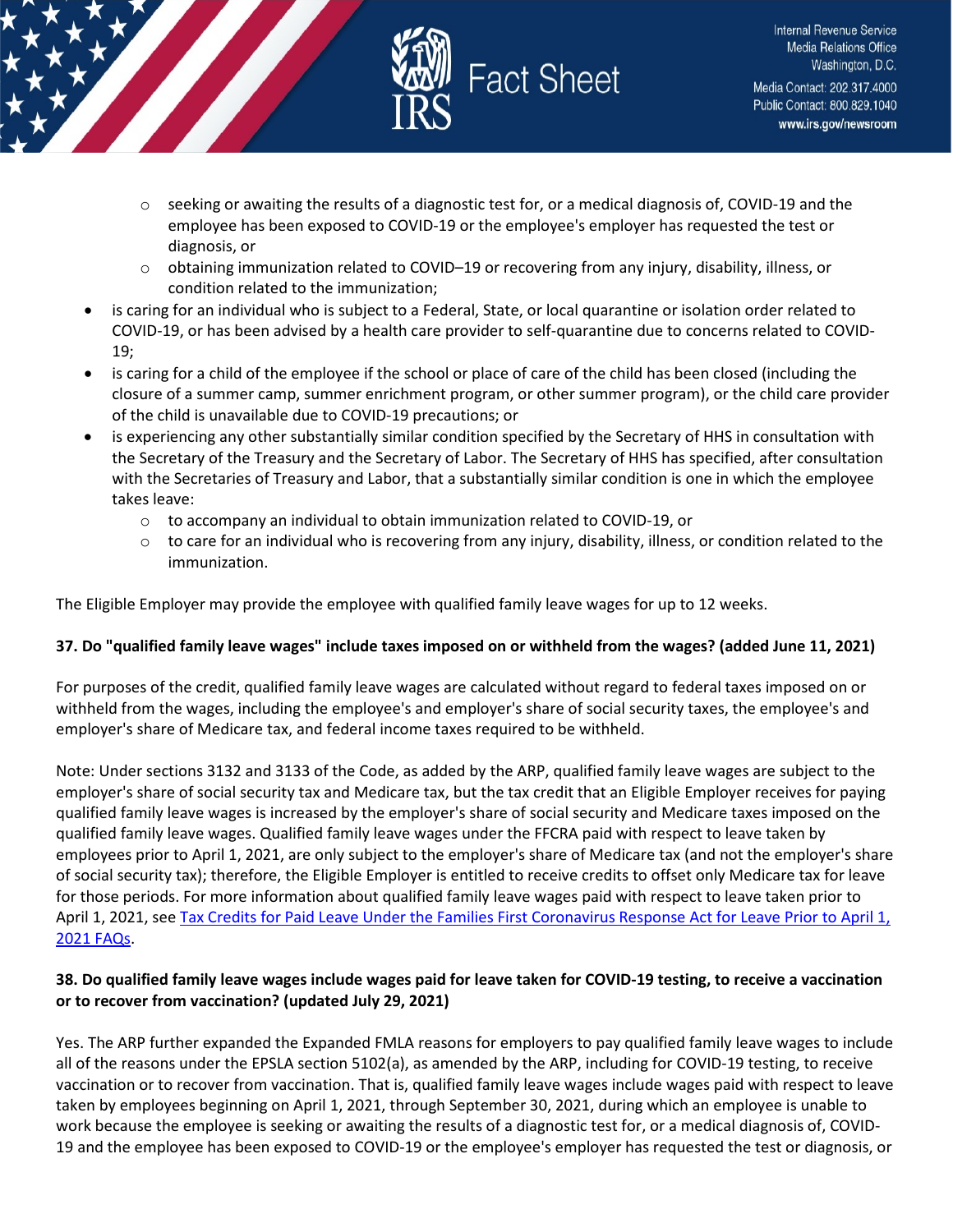

the employee is obtaining immunization related to COVID–19 or recovering from any injury, disability, illness, or condition related to the immunization. Qualified family leave wages also include wages paid to an employee who is under a Federal, State, or local quarantine or isolation order related to COVID-19 or has been advised by a health care provider to self-quarantine due to concerns related to COVID-19, or has COVID-19 symptoms and is seeking a medical diagnosis, or the employee is caring for an individual who is subject to a Federal, State, or local quarantine or isolation order related to COVID-19, or has been advised by a health care provider to self-quarantine due to concerns related to COVID-19, or for a child whose school or place of care is closed or child care provider is unavailable due to COVID-19 precautions.

Although the reasons for Eligible Employers to pay employees the qualified family leave wages are the same as for the qualified sick leave wages, the wages cannot be for the same hours for purposes of claiming the credits.

## **38a. Do "qualified family leave wages" include wages paid for leave taken to accompany an individual who is obtaining a vaccination or to care for an individual who is recovering from vaccination? (added July 29, 2021)**

Yes. Under the ARP, all of the reasons for which qualified sick leave wages may be paid are also reasons for which qualified family leave wages may be paid. Furthermore, under section 5102(a)(6) of the FFCRA, an Eligible Employer may pay qualified sick leave wages to an employee who is experiencing any other "substantially similar condition," as specified by the Secretary of HHS, in consultation with the Secretary of the Treasury and the Secretary of Labor, to a condition for which the Eligible Employer may otherwise pay qualified sick leave wages. Thus, because the Secretary of HHS has specified, in consultation with the Secretaries of Treasury and Labor, that an employee who takes leave to accompany an individual to obtain immunization related to COVID-19, or to care for an individual who is recovering from any injury, disability, illness, or condition related to the immunization, is experiencing a "substantially similar condition" under section 5102(a)(6) for which the Eligible Employer may pay qualified sick leave wages, an Eligible Employer may also pay qualified family leave wages for these reasons.

The HHS Secretary further specified that, for this purpose, "individual" has the same meaning as was assigned to that term in 29 CFR 826.20(a)(5) for purposes of the FFCRA. Thus, "individual" means an immediate family member, someone who regularly resides in the employee's home, or a similar person with whom the employee has a relationship that creates an expectation that the employee would care for the person. For this purpose, "individual" does not include persons with whom the employee has no personal relationship.

Although the reasons for Eligible Employers to pay employees the qualified family leave wages are the same as for the qualified sick leave wages, the wages cannot be for the same hours for purposes of claiming the credits.

#### **39. What is the amount of the credit that an Eligible Employer may receive for qualified family leave wages? (added June 11, 2021)**

An Eligible Employer may claim a fully refundable tax credit equal to 100 percent of the qualified family leave wages (plus allocable qualified health plan expenses, certain collectively bargained contributions, and the employer's share of social security and Medicare taxes imposed on the qualified family leave wages) it pays. The maximum amount of qualified leave wages (including certain collectively bargained contributions) paid to an employee that may be taken into account is \$200 per day, and \$12,000 in the aggregate.

For more information about how to determine the amount of family leave wages for which an Eligible Employer may receive credit, see "How does an Eligible Employer determine the amounts and rate of pay of the qualified family leave wages to pay?"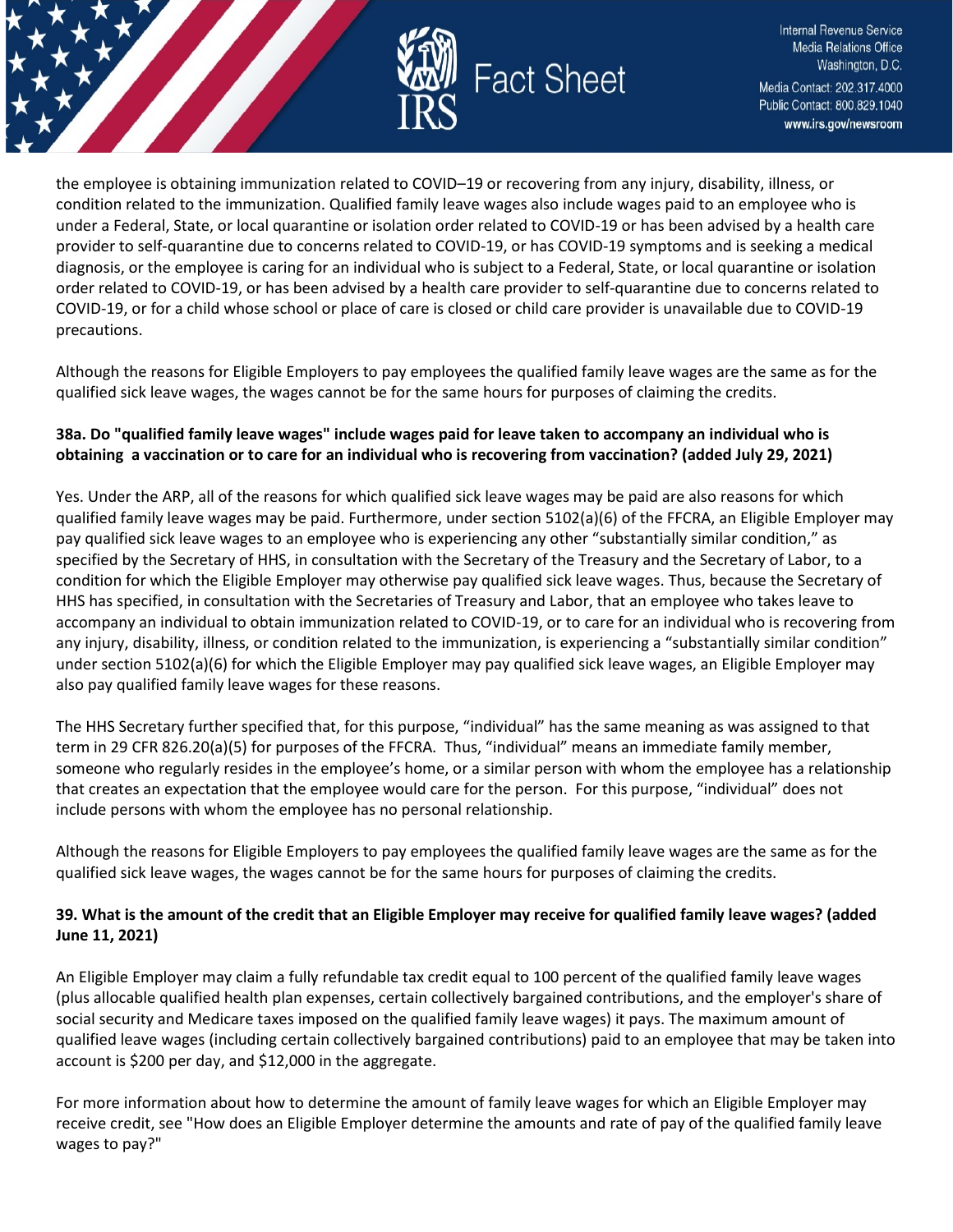

#### **40. How does an Eligible Employer determine the amounts and rate of pay of the qualified family leave wages to pay? (added June 11, 2021)**

Under the ARP, an Eligible Employer may provide an employee with qualified family leave wages for up to 12 weeks. To be able to claim the credit, the Eligible Employer pays the employee qualified family leave wages in an amount equal to at least 2/3 the employee's regular rate of pay (as determined under section 7(e) of the FLSA), multiplied by the number of hours the employee otherwise would have been scheduled to work, not to exceed \$200 per day and \$12,000 in the aggregate for leave taken by employees beginning on April 1, 2021, through September 30, 2021.

The \$12,000 in qualified family leave wages for which an Eligible Employer may claim a tax credit under section 3132 of the Code is determined without regard to any qualified family leave wages that it paid with respect to leave taken by employees prior to the April 1, 2021. That is, the ARP "reset" the maximum amount of paid family leave for which an employer may claim tax credits for wages paid with respect to leave taken by employees beginning on April 1, 2021, through September 30, 2021; unused paid family leave for which an Eligible Employer did not claim tax credits under the FFCRA with respect to periods prior to April 1, 2021 does not increase the paid family leave for which an Eligible Employer may claim tax credits under the ARP, and paid family leave for which an Eligible Employer claimed tax credits under the FFCRA with respect to periods prior to April 1, 2021 does not reduce the paid family leave for which an Eligible Employer may claim tax credits under the ARP.

## **41. Are amounts other than qualified family leave wages included in the tax credit for paid family leave? (added June 11, 2021)**

Yes. The credit for paid family leave under section 3132 of the Code is increased by the amount of allocable qualified health plan expenses, certain collectively bargained contributions, and the employer's share of social security tax and Medicare tax imposed on the qualified family leave wages paid with respect to leave taken by employees beginning on April 1, 2021, through September 30, 2021.

For more information about the additions to the tax credit for allocable qualified health plan expenses and certain collectively bargained contributions, see ["Determining the Amount of Allocable Qualified Health Plan Expenses,](https://www.irs.gov/newsroom/tax-credits-for-paid-leave-under-the-american-rescue-plan-act-of-2021-determining-the-amount-of-allocable-qualified-health-plan-expenses)" and ["Determining the Amount of Allocable Collectively Bargained Contributions,](https://www.irs.gov/newsroom/tax-credits-for-paid-leave-under-the-american-rescue-plan-act-of-2021-determining-the-amount-of-allocable-collectively-bargained-contributions)" respectively.

## **42. Are amounts other than qualified family leave wages included in the amounts subject to the maximum daily and aggregate limits? (added June 11, 2021)**

Yes. The collectively bargained contributions are added to the qualified family leave wages in applying the maximum daily and aggregate limits. That is, the maximum amount of qualified family leave wages and certain collectively bargained contributions for which an Eligible Employer may claim the tax credit is \$200 per day or \$12,000 in the aggregate. In contrast, the allocable qualified health plan expenses and the employer's share of social security and Medicare taxes imposed on the qualified family leave wages are not included for the purposes of the maximum daily or aggregate limits.

## **43. Is a similar tax credit available to self-employed individuals? (added June 11, 2021)**

Yes. Section 9643 of the ARP also provides a comparable credit for self-employed individuals carrying on any trade or business within the meaning of section 1402 of the Code if the self-employed individual would be eligible to receive paid family leave that would have satisfied the requirements of the Expanded FMLA, as amended for purposes of the ARP, if the individual were an employee of an Eligible Employer (other than the self-employed individual).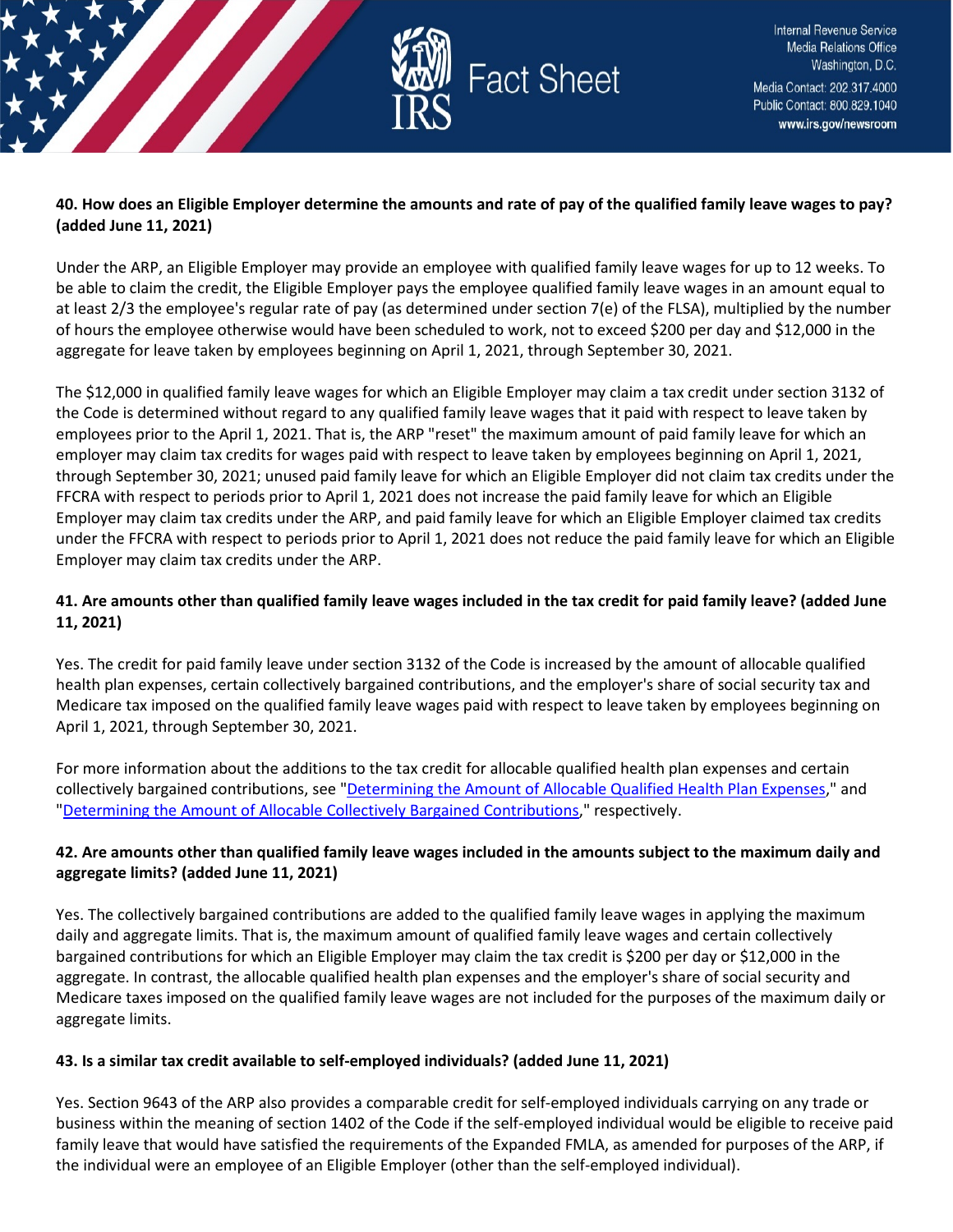



For more information, ["Specific Provisions Related to Self-Employed Individuals.](https://www.irs.gov/newsroom/tax-credits-for-paid-leave-under-the-american-rescue-plan-act-of-2021-specific-provisions-related-to-self-employed-individuals)"

<span id="page-21-0"></span>Tax Credits for Paid Leave Under the American Rescue Plan Act of 2021: Determining the Amount of Allocable Qualified Health Plan Expenses

#### **44. Does the amount of qualified health plan expenses include both the portion of the cost paid by the Eligible Employer and the portion of the cost paid by the employee? (added June 11, 2021)**

The amount of qualified health plan expenses taken into account in determining the credits generally includes both the portion of the cost paid by the Eligible Employer and the portion of the cost paid by the employee with pre-tax salary reduction contributions. However, the amount of qualified health plan expenses does not include any portion of the cost paid by the employee with after-tax contributions.

#### **45. For an Eligible Employer that sponsors more than one plan for its employees (for example, both a group health plan and a health flexible spending arrangement (health FSA)), how are the qualified health plan expenses for each employee determined? (added June 11, 2021)**

The qualified health plan expenses are determined separately for each plan. Therefore, for each plan, those expenses are allocated to the employees who participate in that plan. In the case of an employee who participates in more than one plan, the allocated expenses of each plan in which the employee participates are aggregated for that employee.

## **46. For an Eligible Employer that sponsors a fully-insured group health plan, how are the qualified health plan expenses of that plan allocated to the qualified sick or family leave wages on a pro rata basis? (added June 11, 2021)**

An Eligible Employer who sponsors a fully-insured group health plan may use any reasonable method to determine and allocate the plan expenses, including, but not limited to, (1) the COBRA applicable premium for the employee typically available from the insurer, (2) one average premium rate for all employees, or (3) a substantially similar method that takes into account the average premium rate determined separately for employees with self-only and other than selfonly coverage.

If an Eligible Employer chooses to use one average premium rate for all employees, the allocable amount for each day an employee covered by the insured group health plan is entitled to qualified leave wages could be determined using the following steps:

The Eligible Employer's overall annual premium for the employees covered by the policy is divided by the number of employees covered by the policy to determine the average annual premium per employee.

- The average annual premium per employee is divided by the average number of work days during the year by all covered employees (treating days of paid leave as a work day and a work day as including any day on which work is performed) to determine the average daily premium per employee. For example, a full-year employee working five days per week may be treated as working 52 weeks x 5 days or 260 days. Calculations for part-time and seasonal employees who participate in the plan should be adjusted as appropriate. Eligible Employers may use any reasonable method for calculating part-time employee work days.
- The resulting premium should be adjusted to reflect any portion that employees contribute after-tax.
- The resulting amount is the amount allocated to each day of qualified sick or family leave wages.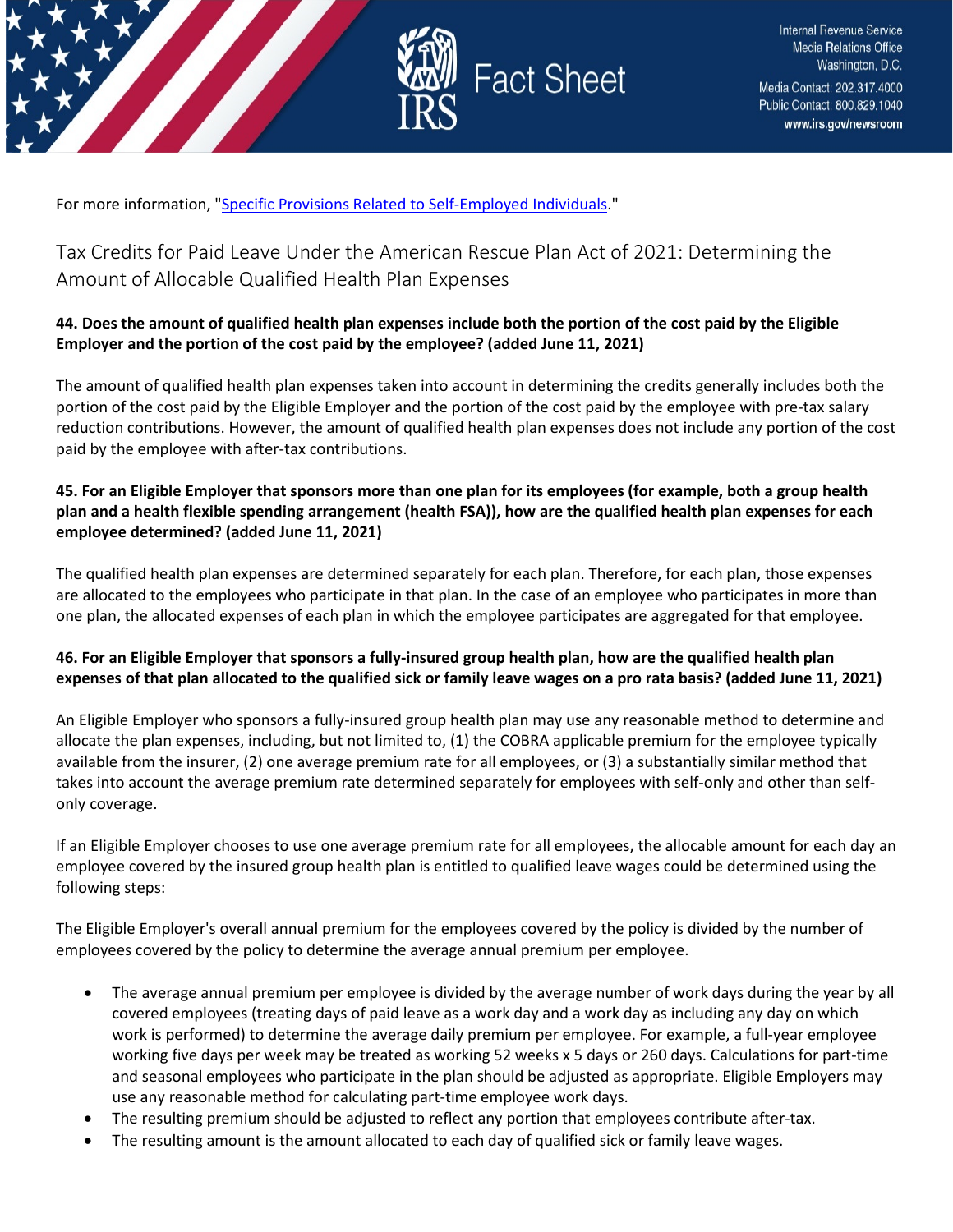

**Example**: An Eligible Employer sponsors an insured group health plan that covers 400 employees, some with self-only coverage and some with family coverage. Each employee is expected to have 260 work days a year. (Five days a week for 52 weeks.) The employees contribute a portion of their premium by pre-tax salary reduction, with different amounts for self-only and family. The total annual premium for the 400 employees is \$5.2 million. (This includes both the amount paid by the Eligible Employer and the amounts paid by employees through salary reduction.)

For an Eligible Employer using one average premium rate for all employees, the average annual premium rate is \$5.2 million divided by 400, or \$13,000. For each employee expected to have 260 work days a year, this results in a daily average premium rate equal to \$13,000 divided by 260, or \$50. That \$50 is the amount of qualified health expenses allocated to each day of paid sick leave or paid family leave per employee.

## **47. For an Eligible Employer that sponsors a self-insured group health plan, how are the qualified health plan expenses of that plan allocated to the qualified leave wages on a pro rata basis? (added June 11, 2021)**

An Eligible Employer who sponsors a self-insured group health plan may use any reasonable method to determine and allocate the qualified health plan expenses, including, but not limited to, (1) the COBRA applicable premium for the employee typically available from the administrator, or (2) any reasonable actuarial method to determine the estimated annual expenses of the plan.

If the Eligible Employer uses a reasonable actuarial method to determine the estimated annual expenses of the plan, then rules similar to the rules for insured plans are used to determine the amount of expenses allocated to an employee. That is, the estimated annual expense is divided by the number of employees covered by the plan, and that amount is divided by the average number of work days during the year by the employees (treating days of paid leave as work days and any day on which an employee performs any work as work days). The resulting amount is the amount allocated to each day of qualified sick or family leave wages.

#### **48. For an Eligible Employer that sponsors a health savings account (HSA), or Archer Medical Saving Account (Archer MSA) and a high deductible health plan (HDHP), are contributions to the HSA or Archer MSA included in the qualified health plan expenses? (added June 11, 2021)**

No. The amount of qualified health plan expenses does not include Eligible Employer contributions to HSAs or Archer MSAs. Eligible Employers that sponsor an HDHP should calculate the amount of qualified health plan expenses in the same manner as an insured group health plan, or a self-insured plan, as applicable.

#### **49. For an Eligible Employer that sponsors a health reimbursement arrangement (HRA), a health flexible spending arrangement (health FSA), or a qualified small employer health reimbursement arrangement (QSEHRA), are contributions to the HRA, health FSA, or QSEHRA included in the qualified health plan expenses? (added June 11, 2021)**

The amount of qualified health plan expenses may include contributions to an HRA (including an individual coverage HRA), or a health FSA, but does not include contributions to a QSEHRA. To allocate contributions to an HRA or a health FSA, Eligible Employers should use the amount of contributions made on behalf of the particular employee.

<span id="page-22-0"></span>Tax Credits for Paid Leave Under the American Rescue Plan Act of 2021: Determining the Amount of Allocable Collectively Bargained Contributions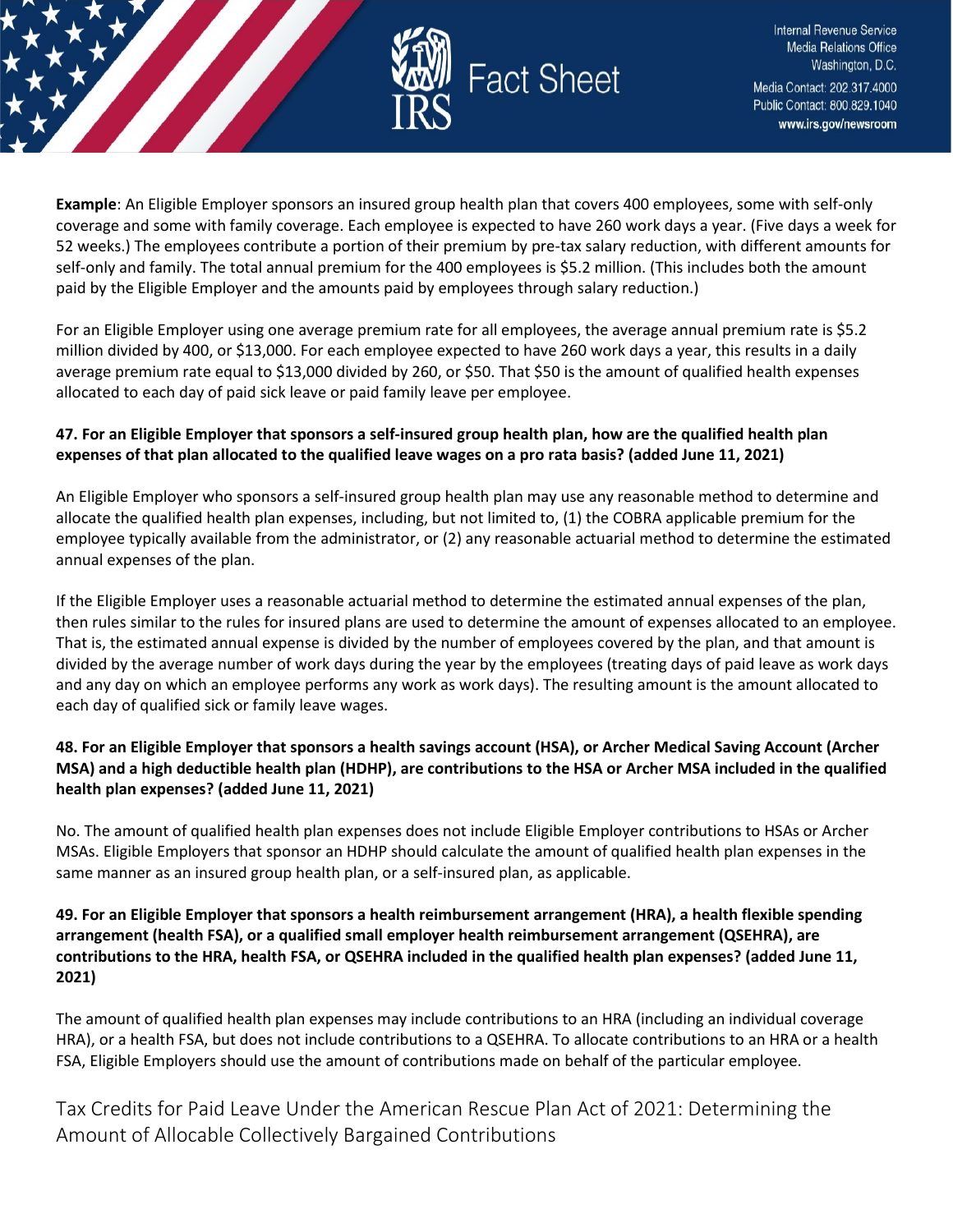

#### **50. What are amounts paid under certain collectively bargained agreements for which credits are allowed? (added June 11, 2021)**

Credits are allowed for the amount of the Eligible Employer's collectively bargained defined benefit pension plan contributions and the amount of the Eligible Employer's collectively bargained apprenticeship program contributions that are properly allocable to the qualified leave wages for which a credit is otherwise allowed.

#### **51. How are amounts for collectively bargained defined benefit pension plan contributions and collectively bargained apprenticeship program contributions determined? (added June 11, 2021)**

Amounts are collectively bargained defined benefit pension plan contributions if they are (1) paid or incurred to a defined benefit plan (as defined in section 414(j) of the Code) that meets the requirements of section 401(a) of the Code and (2) paid based on the pension contribution rate set forth in a collective bargaining agreement. The collectively bargained defined benefit pension plan contributions are properly allocable to qualified leave wages if the contributions are required, pursuant to the applicable collective bargaining agreement, to be paid for the hours for which the qualified leave wages were provided.

Amounts are collectively bargained apprenticeship program contributions if they are (1) paid or incurred with respect to a registered apprenticeship program (registered under the Act of August 16, 1937 and meeting the standards of 29 CFR Pt. 29, Subpt. A and 29 CFR Pt. 30) and (2) paid or incurred based on an apprenticeship program contribution rate set forth in a collective bargaining agreement. The collectively bargained apprenticeship program contributions are properly allocable to the qualified leave wages if the contributions are required, pursuant to the applicable collective bargaining agreement, to be paid for the hours for which the qualified leave wages were provided.

If the applicable collective bargaining agreement specifies a contribution rate based on a unit of measure (contribution base unit) other than hours, the collectively bargained defined benefit pension plan contributions and collectively bargained apprenticeship program contributions that are properly allocable to the qualified leave wages will be based on the contributions associated with qualified leave wages under the terms of the applicable collective bargaining agreement.

## <span id="page-23-0"></span>Tax Credits for Paid Leave Under the American Rescue Plan Act of 2021: How to Claim the **Credits**

#### **52. How does an Eligible Employer claim the refundable tax credits for qualified leave wages (plus allocable qualified health plan expenses, certain collectively bargained contributions, and the employer's share of social security and Medicare taxes)? (added June 11, 2021)**

Eligible Employers report their total qualified leave wages for each calendar quarter on their federal employment tax returns, usuall[y Form 941, Employer's Quarterly Federal Tax Return](https://www.irs.gov/pub/irs-pdf/f941.pdf) PDF. The Form 941 is used to report income and social security and Medicare taxes withheld by the Eligible Employer from employee wages, as well as the employer's share of social security and Medicare taxes. Eligible Employers report their total qualified leave wages for each calendar quarter on their federal employment tax returns, usually Form 941, Employer's Quarterly Federal Tax Return. The Form 941 is used to report income and social security and Medicare taxes withheld by the Eligible Employer from employee wages, as well as the employer's share of social security and Medicare taxes. Some Eligible Employers will use other federal employment tax returns, such as the [Form 944, Employer's Annual Federal Tax Return](https://www.irs.gov/pub/irs-pdf/f944.pdf) PDF, [Form 943,](https://www.irs.gov/pub/irs-pdf/f943.pdf)  Employer's Annual Federal [Tax Return for Agricultural Employees](https://www.irs.gov/pub/irs-pdf/f943.pdf) PDF, o[r Form CT-1, Employer's Annual Railroad Tax](https://www.irs.gov/pub/irs-pdf/fct1.pdf)  [Return](https://www.irs.gov/pub/irs-pdf/fct1.pdf) PDF, to report the amount of total qualified leave wages paid.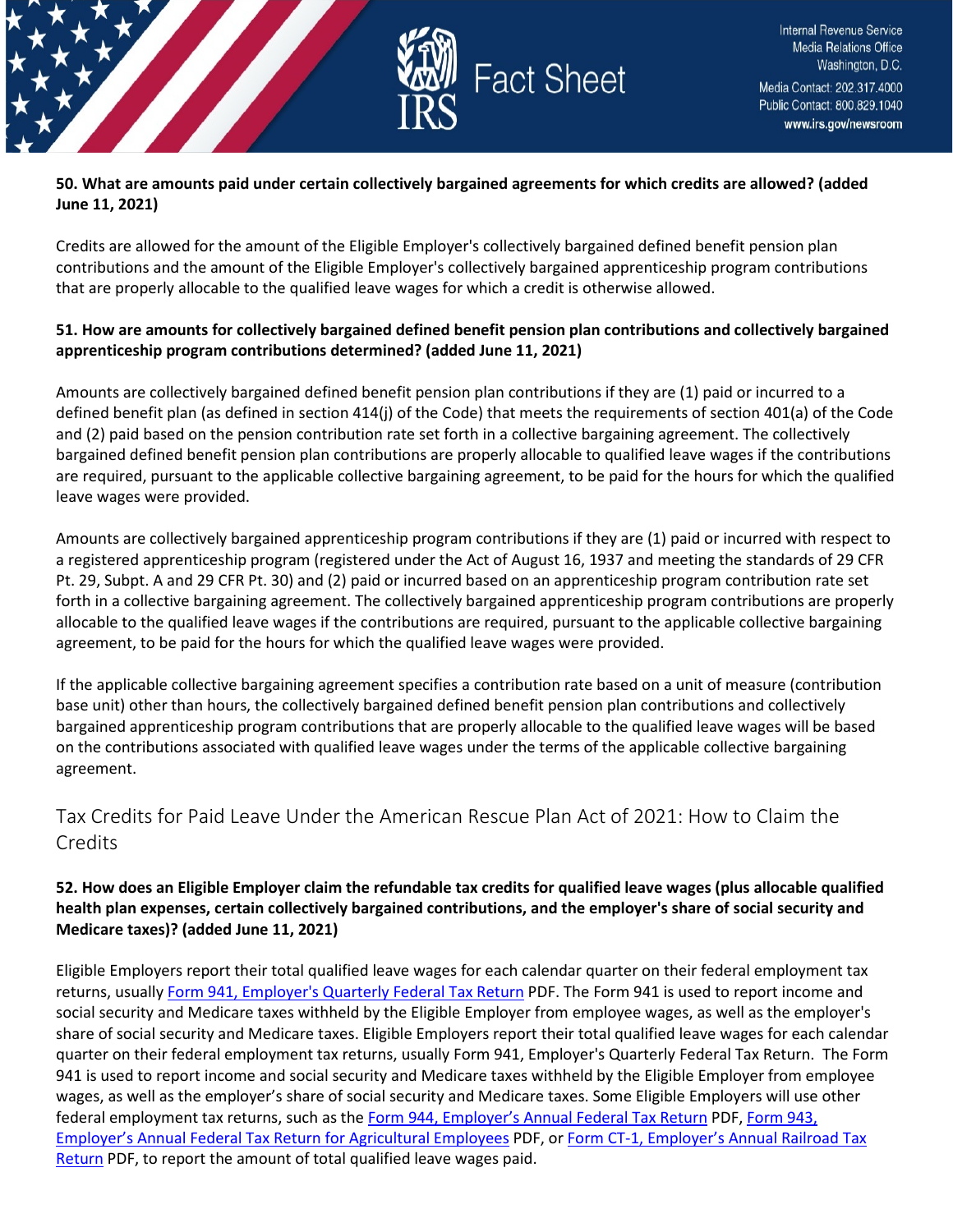

In anticipation of claiming the credit, Eligible Employers can (1) reduce federal employment taxes, including withheld taxes that would otherwise be required to be deposited with the IRS, and (2) when the amount of the credit exceeds the applicable federal employment taxes, request an advance payment of the credit from the IRS for the amount of the credit remaining after reducing federal employment tax deposits, by filing the applicable version of Form 7200, Advance [Payment of Employer Credits Due to COVID-19](https://www.irs.gov/pub/irs-pdf/f7200.pdf) PDF for the relevant calendar quarter.

#### **53. May an Eligible Employer that pays qualified leave wages reduce its federal employment tax deposits in anticipation of claiming the leave credits? (added June 11, 2021)**

An Eligible Employer that pays qualified leave wages to its employees in a calendar quarter before it is required to deposit federal employment taxes with the IRS for that quarter may reduce the amount of federal employment taxes it deposits for that quarter by the amount of the qualified leave wages (plus allocable qualified health plan expenses, certain collectively bargained contributions, and the employer's share of social security and Medicare taxes imposed on the qualified leave wages) paid in that calendar quarter in anticipation of the credit. The Eligible Employer must account for the reduction in deposits on the [Form 941, Employer's Quarterly Federal Tax Return](https://www.irs.gov/pub/irs-pdf/f941.pdf) PDF, for the quarter.

**Example**: In the second quarter of 2021, an Eligible Employer paid \$5,000 in qualified leave wages and has \$10,000 in federal employment taxes, including taxes withheld from all of its employees, that would otherwise be required to be deposited with the IRS for wage payments made during the same quarter. The Eligible Employer reasonably anticipates a credit of \$6,000 (100 percent of qualified sick and family leave wages plus allocable qualified health plan expenses, certain collectively bargained contributions, and the employer's share of social security and Medicare taxes imposed on the qualified leave wages). The Eligible Employer may keep up to \$6,000 of taxes the Eligible Employer was going to deposit, and it will not owe a penalty for keeping the \$6,000. The Eligible Employer is then only required to deposit the remaining \$4,000 on its required deposit date. The Eligible Employer will later account for the \$6,000 it retained when it files Form 941, for the quarter.

For more information about relief from failure to deposit penalties for failure to timely deposit certain federal employment taxes, see [Notice 2021-24](https://www.irs.gov/pub/irs-drop/n-21-24.pdf) PDF and "May an Eligible Employer reduce its federal employment tax deposit by the qualified leave wages that it has paid without incurring a failure to deposit penalty?"

## **54. May an Eligible Employer reduce its federal employment tax deposits in anticipation of the leave credit without incurring a penalty for failing to deposit federal employment taxes? (added June 11, 2021)**

Yes. An Eligible Employer that pays qualified leave wages in a calendar quarter will not be subject to a penalty under section 6656 of the Code for failing to deposit federal employment taxes if:

- the Eligible Employer paid qualified leave wages to its employees in the calendar quarter before the required deposit,
- the total amount of federal employment taxes that the Eligible Employer does not timely deposit is less than or equal to the amount of the Eligible Employer's anticipated credit for the qualified leave wages for the calendar quarter as of the time of the required deposit, and
- the Eligible Employer did not seek payment of an advance credit by filing Form 7200, Advance Payment of [Employer Credits Due to COVID-19](https://www.irs.gov/pub/irs-pdf/f7200.pdf) PDF, with respect to any portion of the anticipated credits it relied upon to reduce its deposits.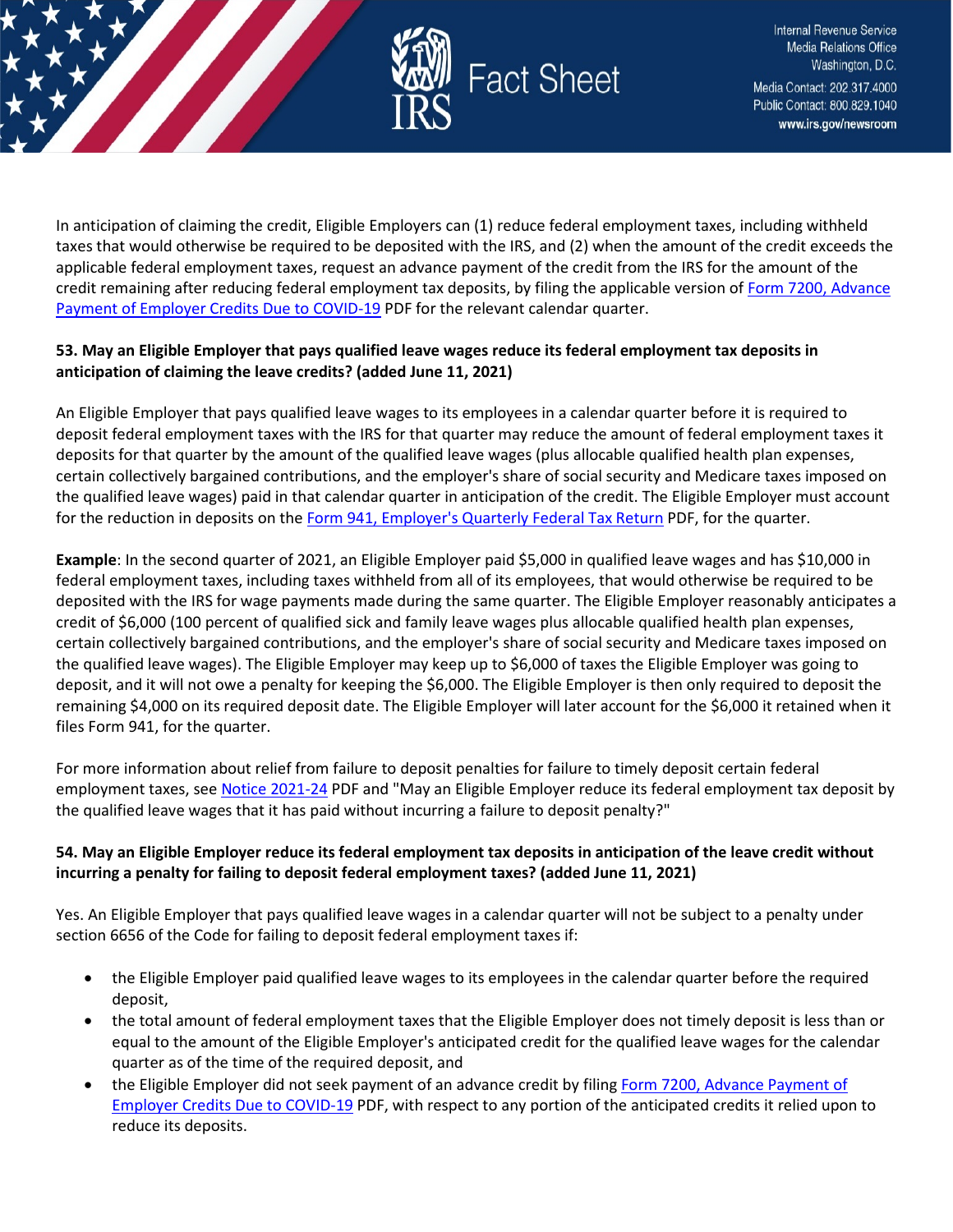

For more information, about the relief from the penalty for failure to deposit federal employment taxes on account of qualified wages, se[e Notice 2021-24](https://www.irs.gov/pub/irs-drop/n-21-24.pdf) PDF.

**Example**: In its first payroll period of the third quarter of 2021, Employer F pays \$3,500 in qualified sick and family leave wages under sections 3131 and 3132 of the Code and \$10,000 in qualified wages for purposes of the employee retention credit, among other wages for the payroll period. Employer F has \$9,000 of federal employment taxes available for deposit for the first payroll period of the third quarter of 2021. Employer F reasonably anticipates a \$4,250 paid leave credit (100 percent of qualified sick and family leave wages plus allocable qualified health expenses, certain collectively bargained contributions, and Employer F's share of social security and Medicare taxes imposed on the qualified leave wages) and a \$7,000 employee retention credit (70 percent of qualified wages) thus far for the third quarter.

Employer F reduces the \$9,000 federal employment tax deposit obligation by the \$4,250 anticipated paid leave credit, and then further reduces it to zero for \$4,750 of the \$7,000 anticipated employee retention credit. Employer F may request an advance of the remaining employee retention credit.

Employer F will not incur a failure to deposit penalty under section 6656 of the Code for reducing its federal employment tax deposit for the first payroll period of the third quarter to \$0.

For more information on requesting an advance for credit in excess of federal employment tax, see "May an Eligible Employer get an advance payment of the leave credits?"

#### **55. May an Eligible Employer get an advance payment of the leave credits? (added June 11, 2021)**

Yes. Some Eligible Employers may not have sufficient federal employment taxes set aside for deposit to the IRS to cover their qualified leave wages through reduction of the amount to be deposited. Accordingly, the IRS has a procedure for obtaining an advance payment of the refundable credits. The Eligible Employer can file the applicable version o[f Form](https://www.irs.gov/pub/irs-pdf/f7200.pdf)  [7200, Advance Payment of Employer Credits Due to COVID-19](https://www.irs.gov/pub/irs-pdf/f7200.pdf) PDF for the relevant calendar quarter, to request an advance payment of the credit for the remaining qualified leave wages it has paid for which it did not have sufficient federal employment tax deposits.

If an Eligible Employer fully reduces its required deposits of federal employment taxes otherwise due on wages paid in the same calendar quarter to its employees in anticipation of receiving the credits, and it has not paid qualified leave wages in excess of this amount, it should not file a Form 7200. If it files a Form 7200, it will need to reconcile this advance payment of the credit and its deposits with the qualified leave wages on Form 941, Employer's Quarterly [Federal Tax Return](https://www.irs.gov/pub/irs-pdf/f941.pdf) PDF (or other applicable federal employment tax return such as [Form 944, Employer's Annual](https://www.irs.gov/pub/irs-pdf/f944.pdf)  [Federal Tax Return](https://www.irs.gov/pub/irs-pdf/f944.pdf) PDF, o[r Form CT-1, Employer's Annual Railroad Retirement Tax Return](https://www.irs.gov/pub/irs-pdf/fct1.pdf) PDF, and it may have an underpayment of federal employment taxes for the quarter.

**Example**: During the second quarter of 2021, Employer G paid \$7,000 in qualified leave wages and is otherwise required to deposit \$8,000 in federal employment taxes on all wages paid. Employer G reasonably anticipates a \$9,000 leave credit (100 percent of qualified leave wages plus allocable qualified health expenses, certain collectively bargained contributions, and Employer G's share of social security and Medicare taxes imposed on the qualified leave wages). Employer G can keep the entire \$8,000 of employment taxes that Employer G was otherwise required to deposit without penalty as a portion of the credits it is otherwise entitled to claim on the Form 941. Employer G may file a request for an advance payment for the remaining \$1,000 by completing Form 7200. If Employer G does not request an advance payment of the credit, it may request that any overpayment be credited or refunded when it files its third quarter Form 941, and claims the credit on its return. Employer G must report all qualified wages, the credit for qualified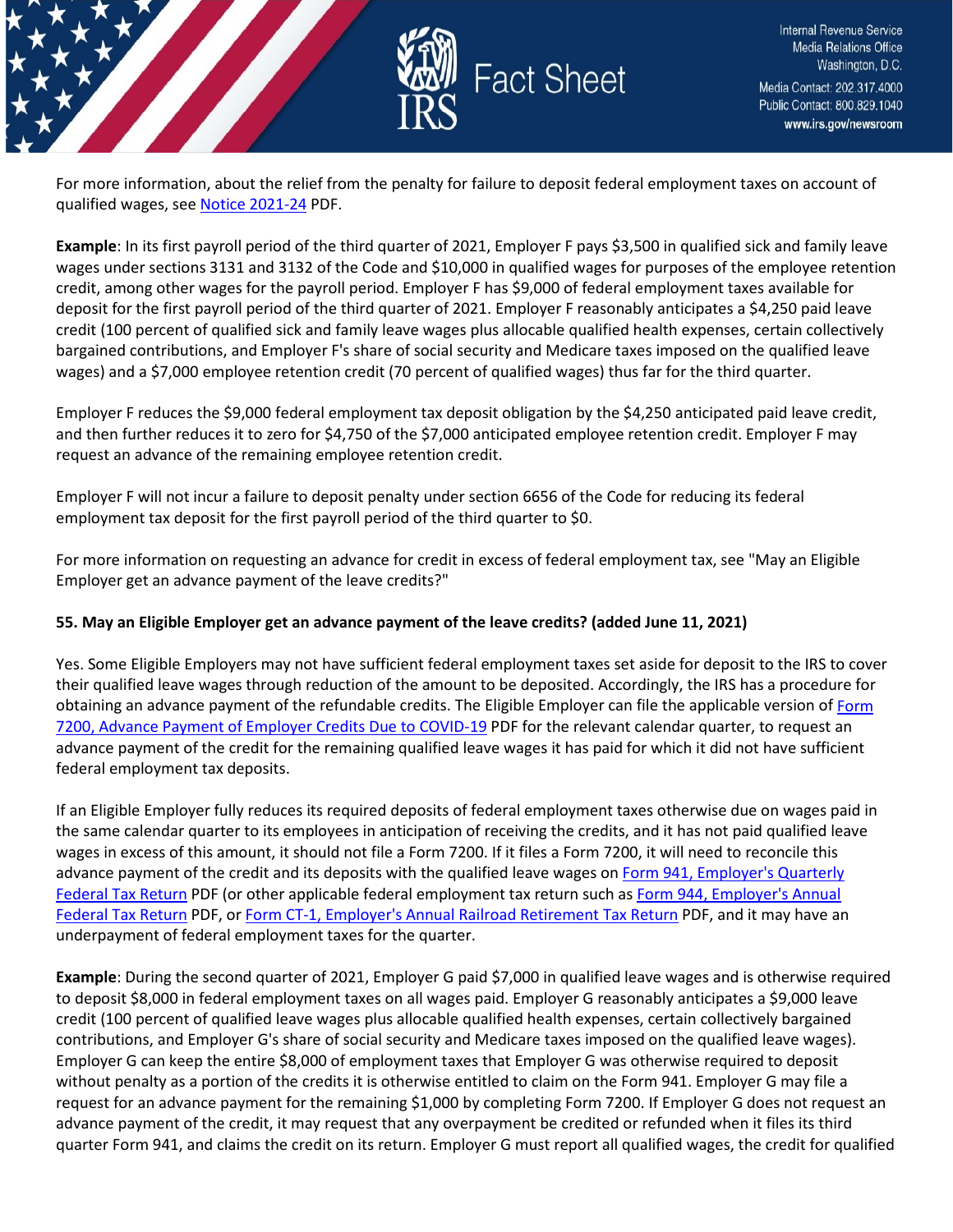

sick and family leave wages, and any advance credit received from Form 7200 filed for the quarter on the Form 941 for the quarter.

**56. If the credit allowed for qualified leave wages (plus allocable qualified health plan expenses, certain collectively bargained contributions, and the employer's share of social security and Medicare taxes imposed on the qualified leave wages) exceeds the Eligible Employer's share of Medicare tax owed for a quarter, how does the Eligible Employer get a refund of the excess credit? Does this affect what the Eligible Employer puts on its Form 941? (added June 11, 2021)**

If the amount of the credit exceeds the Eligible Employer's share of Medicare tax, then the excess is treated as an overpayment and refunded to the Eligible Employer under sections 6402(a) or 6413(b) of the Code. Consistent with its treatment as an overpayment, the excess will be applied to offset any remaining tax liability on the Form 941, [Employer's Quarterly Federal Tax Return](https://www.irs.gov/pub/irs-pdf/f941.pdf) PDF, and the amount of any remaining excess will be reflected as an overpayment on the Form 941. Like other overpayments of federal taxes, the overpayment will be subject to offset under section 6402(a) of the Code prior to being refunded to the Eligible Employer.

#### **57. How does an Eligible Employer obtain Form 7200 and where should it send its completed form to receive the advance credit? Is there a minimum advance amount that can be claimed on a Form 7200? (added June 11, 2021)**

An Eligible Employer may obtain the applicable version of [Form 7200, Advance Payment of Employer Credits Due to](https://www.irs.gov/pub/irs-pdf/f7200.pdf)  [COVID-19](https://www.irs.gov/pub/irs-pdf/f7200.pdf) PDF for the relevant calendar quarter online and may fax its completed form to 855-248-0552. The minimum advance amount that can be claimed on a Form 7200 is \$25. A Form 7200 requesting an advance payment of less than \$25 will not be processed. Taxpayers can claim credits of less than \$25 on the Form 941, Employer's Quarterly Federal [Tax Return](https://www.irs.gov/pub/irs-pdf/f941.pdf) PDF.

## **58. Who can sign a Form 7200? Should a taxpayer submit additional documents to confirm that a person is authorized to sign a Form 7200? (added June 11, 2021)**

The [instructions for Form 7200, Advance Payment of Employer Credits Due to COVID-19](https://www.irs.gov/pub/irs-pdf/i7200.pdf) PDF, provide information on who may properly sign a [Form 7200](https://www.irs.gov/pub/irs-pdf/f7200.pdf) PDF for each type of entity. For corporations, the instructions provide that the president, vice president, or other principal officer who is duly authorized may sign [a Form 7200](https://www.irs.gov/pub/irs-pdf/f7200.pdf) PDF. For partnerships (including an LLC treated as a partnership) or unincorporated organizations, a responsible and duly authorized partner, member, or officer having knowledge of the entity's affairs may sign a Form 7200. For a single-member LLC treated as a disregarded entity for federal income tax purposes, the instructions provide that the owner or a principal officer who is duly authorized may sign the form. For trusts or estates, the instructions provide that the fiduciary may sign the Form 7200. Additionally, the instructions provide that a Form 7200 may be signed by a duly authorized agent of the taxpayer if a valid power of attorney has been filed.

In many circumstances, whether the person signing the Form 7200 is duly authorized or has knowledge of the partnership's or unincorporated organization's affairs is not apparent on the Form 7200. To help expedite and ensure proper processing of Form 7200, if a taxpayer has duly authorized an officer, partner, or member to sign Form 7200 (and that person is not otherwise explicitly permitted to sign the Form 7200 by nature of their job title), the taxpayer should submit a copy of the [Form 2848, Power of Attorney and Declaration of Representative](https://www.irs.gov/pub/irs-pdf/f2848.pdf) PDF, authorizing the person to sign the [Form 7200](https://www.irs.gov/pub/irs-pdf/f7200.pdf) with the Form 7200 PDF.

## **59. When should the name and EIN of a third-party payer be included on Form 7200? (added June 11, 2021)**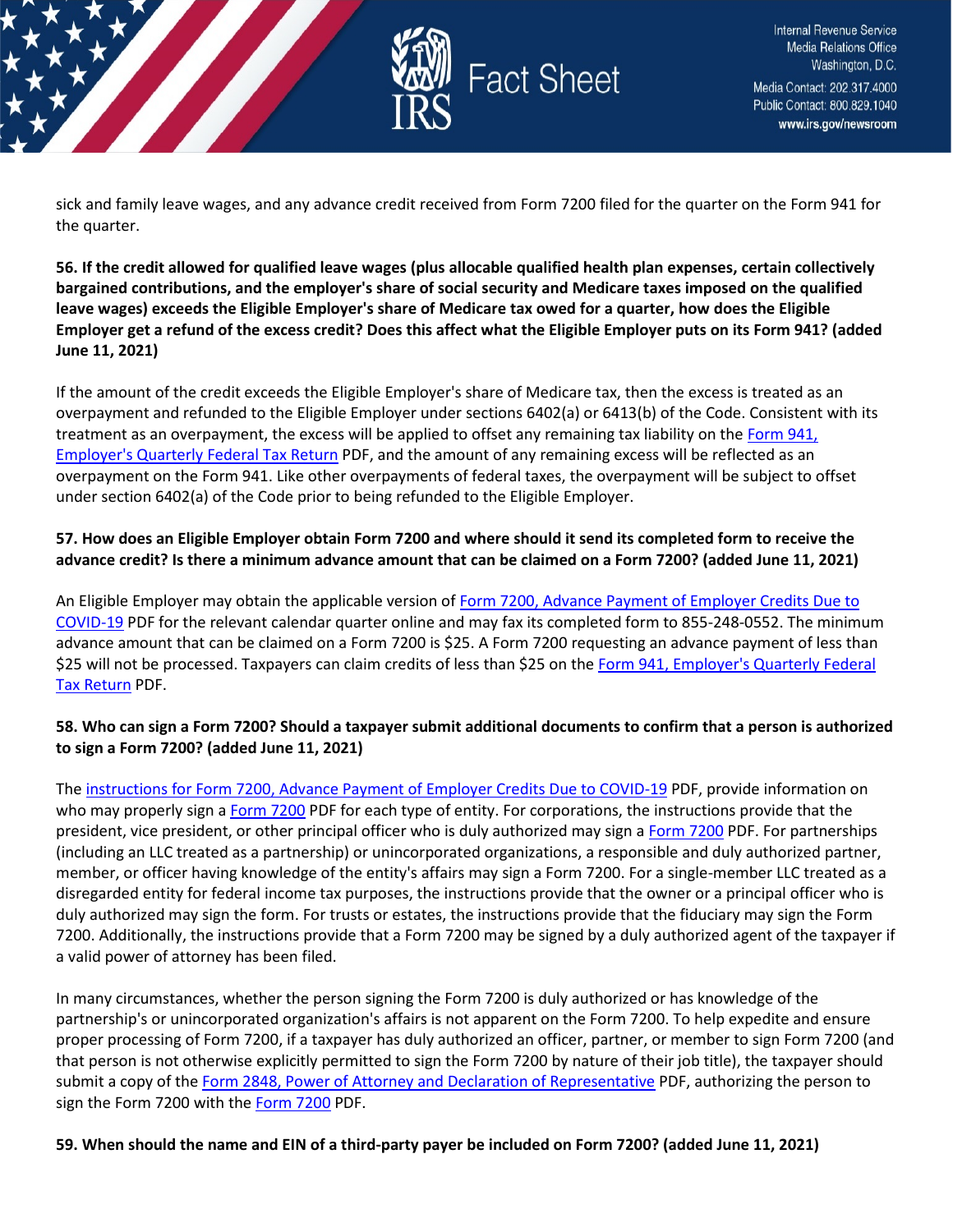

Eligible Employers who file [Form 7200, Advance Payment of Employer Credits Due to COVID-19](https://www.irs.gov/pub/irs-pdf/f7200.pdf) PDF, to claim an advance payment of credits are required to include on the form the name and EIN of the third-party payer they use to file their federal employment tax returns (such as the [Form 941, Employer's Quarterly Federal](https://www.irs.gov/pub/irs-pdf/f941.pdf) Tax Return PDF) if the third-party payer uses its own EIN on the federal employment tax returns. This will ensure advance payment of the credits received by the common law employer is properly reconciled to the federal employment tax return filed by the third-party payer for the calendar quarter for which the advance payment of the credits is received.

To help expedite and ensure proper processing of Form 7200 and reconciliation of advance payment of the credits to the federal employment tax return for the calendar quarter, only those third-party payers who will file a federal employment tax return on behalf of an Eligible Employer using the third-party payer's name and EIN should be listed on the Form 7200. Typically, certified professional employer organizations (CPEOs), professional employer organizations (PEOs), and other section 3504 agents fall into this category of third-party payers.

If a third-party payer will file the federal employment tax return on an Eligible Employer's behalf using the Eligible Employer's name and EIN and not the name and EIN of the third-party payer, the Eligible Employer should not include the name and EIN of the third-party payer on the Form 7200. Typically, reporting agents and payroll service providers fall into this category of third-party payers.

## **60. If a common law employer that is an Eligible Employer uses a third-party payer for only a portion of its workforce, should the Eligible Employer list the third-party payer on the Form 7200? (added June 11, 2021)**

In some cases, a common law employer may use the services of a third-party payer (such as a CPEO, PEO, or other section 3504 agent) to pay wages for only a portion of its workforce. In those circumstances, the third-party payer files an employment tax return (such as the [Form 941, Employer's Quarterly Federal Tax Return](https://www.irs.gov/pub/irs-pdf/f941.pdf) PDF) for wages it paid to employees under its name and EIN, and the common law employer files an employment tax return for wages it paid directly to employees under its own name and EIN.

If the common law employer is claiming advance payments of credits for both wages paid directly to employees that will be reported on its own employment tax return and wages paid to other employees by a third-party payer that will be reported on the third-party payer's employment tax return, two separate [Forms 7200, Advance Payment of Employer](https://www.irs.gov/pub/irs-pdf/f7200.pdf)  [Credits Due to COVID-19](https://www.irs.gov/pub/irs-pdf/f7200.pdf) PDF, should be filed: one for the wages paid by the common law employer with the name and EIN of the employer, and one for the wages paid by the third-party payer with the name and EIN of both the common law employer and the third-party payer.

To help expedite and ensure proper processing of Form 7200 and reconciliation of advance payment of the credits to the employment tax return when an employer uses a third-party payer such as a CPEO, PEO, or other section 3504 agent for only a portion of its workforce, a common law employer should include the name and EIN of the third-party payer only on the Form 7200 for advance payment of the credits for wages paid by the third-party payer and reported on the thirdparty payer's employment tax return. The common law employer should not include the name and EIN of the third-party payer on the Form 7200 for advance payments of the credits claimed for wages paid by the common law employer and reported on the common law employer's employment tax return.

#### **61. What is the last day taxpayers may submit a Form 7200 requesting an advance payment of leave credits? (added June 11, 2021)**

Taxpayers filing [a Form 941, Employer's Quarterly Federal Tax Return](https://www.irs.gov/pub/irs-pdf/f941.pdf) PDF, may submit the applicable version of [Form](https://www.irs.gov/pub/irs-pdf/f7200.pdf)  [7200, Advance Payment of Employer Credits Due to COVID-19](https://www.irs.gov/pub/irs-pdf/f7200.pdf) PDF, with respect to qualified leave wages paid in the second quarter of 2021 up to the earlier of August 2, 2021 or the date they file the Form 941 for the second quarter of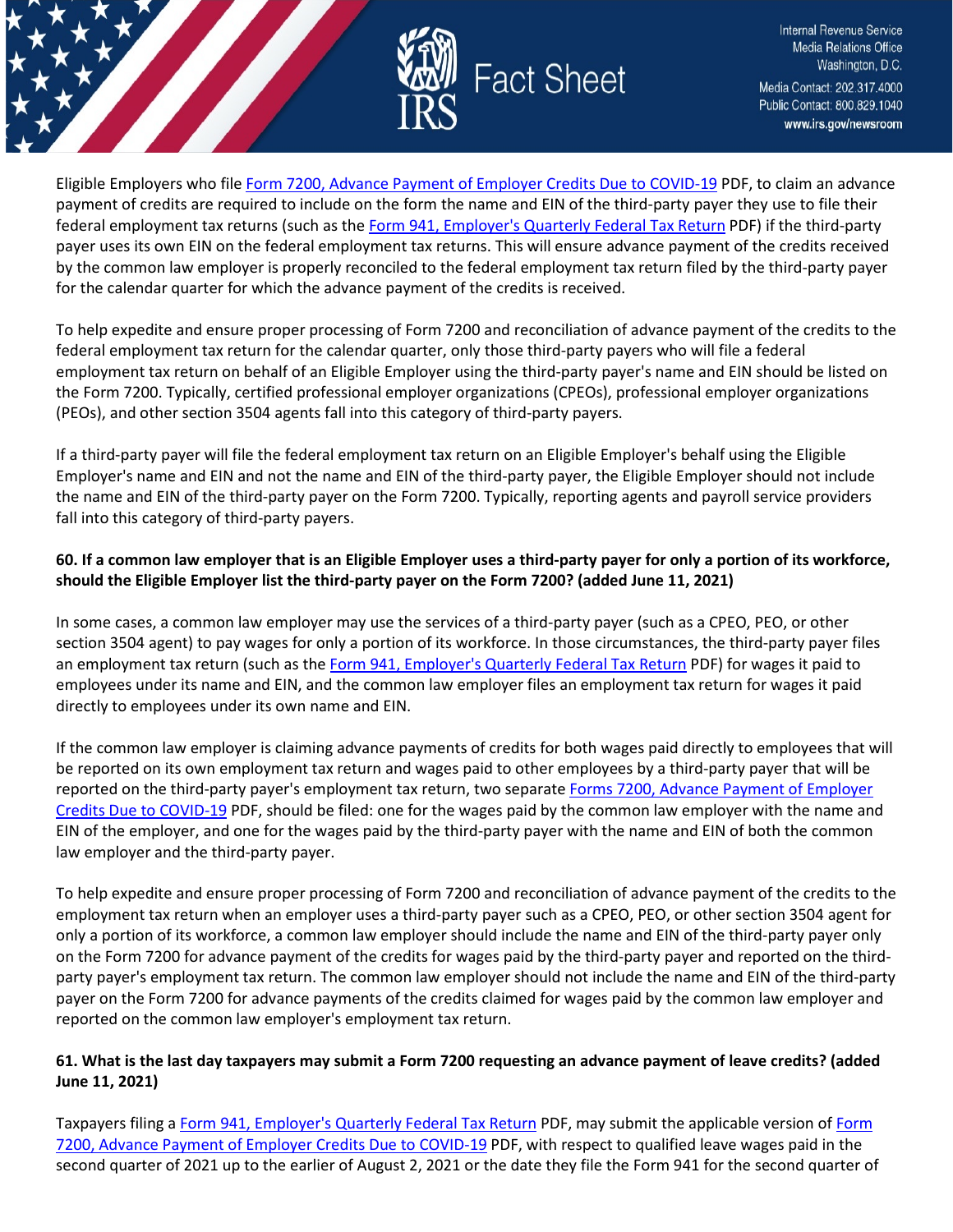

2021; or with respect to qualified leave wages paid in the third quarter of 2021, up to the earlier of November 1, 2021, or the date they file the Form 941 for the third quarter of 2021 to request an advance payment of the leave credits. Taxpayers filing [a Form 943, Employer's Annual Federal Tax Return for Agricultural Employees](https://www.irs.gov/pub/irs-pdf/f943.pdf) PDF[, Form 944,](https://www.irs.gov/pub/irs-pdf/f944.pdf)  [Employer's Annual Federal Tax Return](https://www.irs.gov/pub/irs-pdf/f944.pdf) PDF, o[r Form CT-1, Employer's Annual Railroad Retirement Tax Return](https://www.irs.gov/pub/irs-pdf/fct1.pdf) PDF, may submit a Form 7200 with respect to qualified leave wages paid in the second quarter up to August 2, 2021, and with respect to wages paid in the third quarter, up to November 1, 2021.

#### **62. What if an Eligible Employer does not initially pay an employee qualified leave wages when the employee is eligible for those wages, but pays those wages at a later date? (added June 11, 2021)**

An Eligible Employer can claim the credits under the ARP once it has paid the employee for the period of paid sick leave or paid family leave, as long as the qualified leave wages paid are with respect to leave taken by the employee beginning on April 1, 2021, through September 30, 2021.

## **63. In what order should an Eligible Employer apply the tax credits for qualified sick leave wages and qualified family leave wages against its share of Medicare taxes? (added June 11, 2021)**

When applying the credits against the Eligible Employer's share of Medicare taxes, the Eligible Employer should first apply its available credit for qualified sick leave wages and then its available credit for qualified family leave wages.

<span id="page-28-0"></span>Tax Credits for Paid Leave Under the American Rescue Plan Act of 2021: How Should an Eligible Employer Substantiate Eligibility for Tax Credits for Qualified Leave Wages?

## **64. What information should an Eligible Employer receive from an employee and maintain to substantiate eligibility for the paid sick leave or paid family leave credits? (added June 11, 2021)**

An Eligible Employer will substantiate eligibility for the paid sick leave or paid family leave credits if the employer receives a written request for the leave from the employee in which the employee provides:

- the employee's name;
- the date or dates for which leave is requested;
- a statement of the COVID-19 related reason the employee is requesting leave and written support for that reason; and
- a statement that the employee is unable to work, including by means of telework, for that reason.

In the case of a leave request based on a government quarantine or isolation order or self-quarantine advice, the statement from the employee should include the name of the governmental entity ordering quarantine or isolation, or the name of the health care professional advising self-quarantine, and, if the person subject to quarantine or isolation, or advised to self-quarantine is not the employee, that person's name and relation to the employee.

In the case of a leave request based on a school closing or child care provider unavailability, the statement from the employee should include the name and age of the child (or children) to be cared for, the name of the school (or summer camp, summer enrichment program, or other summer program) that has closed or place of care that is unavailable, and a statement that no other suitable person will be providing care for the child during the period for which the employee is receiving family medical leave.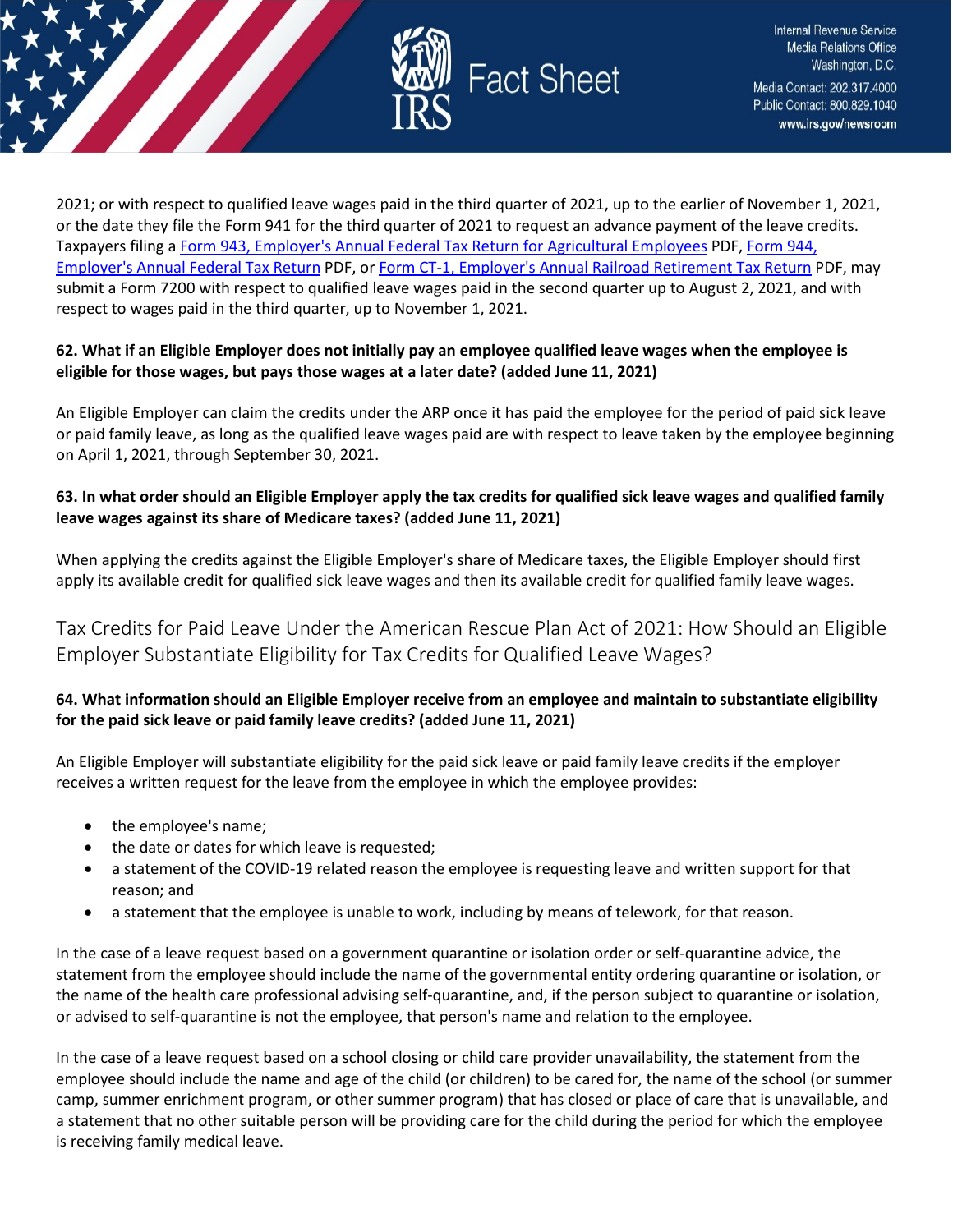

In the case of a leave request based on obtaining vaccination or recovery from a condition related to vaccination, the statement from the employee should include the date of vaccination. In the case of a leave request based on awaiting the results of a COVID-19 test or diagnosis, due to either exposure or an employer request, the statement from the employee should include the date of the test.

Example: A state government directive specifies that employees quarantining either because they have COVID-19 symptoms or have been directly exposed to COVID-19 are not required to provide their employer with a COVID-19 test result or a healthcare provider's note to validate their illness or exposure and need for leave. A written request from an employee providing the name of the government entity and briefly describing the directive would satisfy the applicable substantiation requirements.

#### **65. What additional records should an Eligible Employer maintain to substantiate eligibility for the paid sick leave or paid family leave credit? (added June 11, 2021)**

An Eligible Employer will properly substantiate eligibility for the paid sick leave or paid family leave credits if, in addition to the information set forth in the FAQ above (["What information should an Eligible Employer receive from an employee](https://www.irs.gov/newsroom/tax-credits-for-paid-leave-under-the-american-rescue-plan-act-of-2021-how-should-an-eligible-employer-substantiate-eligibility-for-tax-credits-for-qualified-leave-wages#_What_information_should)  [and maintain to substantiate eligibility for the sick leave or family leave credits?](https://www.irs.gov/newsroom/tax-credits-for-paid-leave-under-the-american-rescue-plan-act-of-2021-how-should-an-eligible-employer-substantiate-eligibility-for-tax-credits-for-qualified-leave-wages#_What_information_should)"), the employer creates and maintains records that include the following information:

- Documentation to show how the Eligible Employer determined the amount of qualified sick and family leave wages paid to employees that are eligible for the credit, including records of work, telework and qualified sick leave and qualified family leave.
- Documentation to show how the Eligible Employer determined the amount of qualified health plan expenses that the employer allocated to wages. See "Determining the Amount of Allocable Qualified Health Plan [Expenses"](https://www.irs.gov/newsroom/tax-credits-for-paid-leave-under-the-american-rescue-plan-act-of-2021-how-should-an-eligible-employer-substantiate-eligibility-for-tax-credits-for-qualified-leave-wages#allocable_qualified_health_plan_expenses) for methods to compute this allocation.
- Documentation to show how the Eligible Employer determined the amount of collectively bargained benefits that the Eligible Employer allocated to wages. See ["Determining the Amount of Allocable Amounts Paid Under](https://www.irs.gov/newsroom/tax-credits-for-paid-leave-under-the-american-rescue-plan-act-of-2021-how-should-an-eligible-employer-substantiate-eligibility-for-tax-credits-for-qualified-leave-wages#how_to_claim)  [Certain Collectively Bargained Agreements"](https://www.irs.gov/newsroom/tax-credits-for-paid-leave-under-the-american-rescue-plan-act-of-2021-how-should-an-eligible-employer-substantiate-eligibility-for-tax-credits-for-qualified-leave-wages#how_to_claim) for methods to compute this allocation.
- Copies of any completed [Forms 7200, Advance Payment of Employer Credits Due To COVID-19](https://www.irs.gov/pub/irs-pdf/f7200.pdf) PDF, that the Eligible Employer submitted to the IRS.
- Copies of the complete[d Forms 941, Employer's Quarterly Federal Tax Return](https://www.irs.gov/pub/irs-pdf/f941.pdf) PDF, that the Eligible Employer submitted to the IRS (or, for Eligible Employers that use third-party payers to meet their employment tax obligations, records of information provided to the third-party payer regarding the Eligible Employer's entitlement to the credit claimed on Form 941).

#### **66. How long should an Eligible Employer maintain records to substantiate eligibility for the paid sick leave or paid family leave credit? (added June 11, 2021)**

An Eligible Employer should keep all records related to the paid sick and family leave credits for at least six years after the date the tax becomes due or is paid, whichever comes later. These records should be available for IRS review.

## **67. May an Eligible Employer choose to require information from employees in addition to that described in these FAQs? (added June 11, 2021)**

Yes. An Eligible Employer may choose to require additional information from the employee.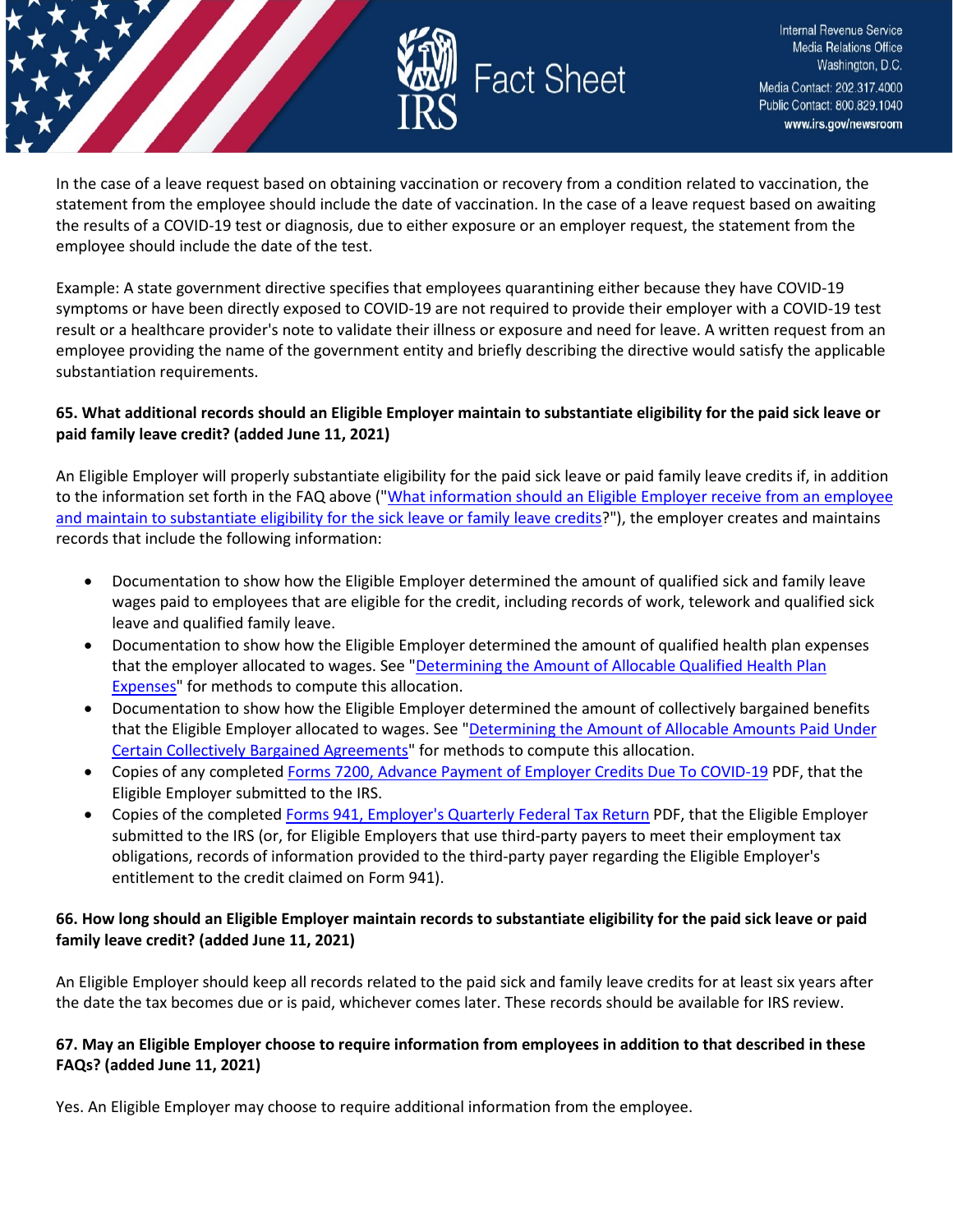

## <span id="page-30-0"></span>Tax Credits for Paid Leave Under the American Rescue Plan Act of 2021: Periods of Time for Which Credits are Available

#### **68. How long are the refundable tax credits for qualified leave wages available? (added June 11, 2021)**

The credits for qualified leave wages paid under the ARP apply to qualified leave wages paid with respect to leave taken by employees beginning on April 1, 2021, through September 30, 2021.

For more information on requirements and eligibility related to paid sick and family leave between April 1, 2020 and December 31, 2020, see the DOL'[s Families First Coronavirus Response Act: Questions and Answers.](https://www.dol.gov/agencies/whd/pandemic/ffcra-questions) For information on the tax credits available for qualified leave wages paid with respect to leave taken by employees prior to April 1, 2021, see

## [Tax Credits for Paid Leave Under the Families First Coronavirus Response Act for Leave Prior to April 1, 2021 FAQs.](https://www.irs.gov/newsroom/tax-credits-for-paid-leave-under-the-families-first-coronavirus-response-act-for-leave-prior-to-april-1-2021)

## **69. Are wages paid after September 30, 2021, qualified leave wages for purposes of the credit if paid for leave taken before September 30, 2021? (added June 11, 2021)**

Yes. Wages paid after September 30, 2021, may be qualified leave wages under the ARP so long as the wages are paid with respect to leave taken by employees beginning on April 1, 2021, through September 30, 2021.

<span id="page-30-1"></span>Tax Credits for Paid Leave Under the American Rescue Plan Act of 2021: Special Issues for Employers — Taxation and Deductibility of Tax Credits

## **70. What amount does an Eligible Employer receiving tax credits for qualified leave wages (plus allocable qualified health plan expenses, certain collectively bargained contributions, and the employer's share of social security and Medicare taxes imposed on the qualified leave wages) need to include in gross income? (added June 11, 2021)**

An Eligible Employer must include the full amount of the credits received for qualified leave wages (plus allocable qualified health plan expenses, certain collectively bargained contributions, and the employer's share of social security and Medicare taxes imposed on the qualified leave wages) in gross income.

## **71. What are the tax consequences of claiming the tax credits for a tax-exempt Eligible Employer? (added June 11, 2021)**

An Eligible Employer that is exempt from federal income taxation under section 501(a) of the Code must allocate the credits for qualified leave wages (plus allocable qualified health plan expenses, certain collectively bargained contributions, and the employer's share of social security and Medicare taxes imposed on the qualified leave wages) between activities substantially related to its exempt purposes and any unrelated trade or business activities, using the same allocation it uses in allocating the qualified leave wages (plus allocable qualified health plan expenses, certain collectively bargained contributions, and the employer's share of social security and Medicare taxes imposed on the qualified leave wages) for purposes of calculating its unrelated business taxable income for the year.

The portion (if any) of the tax credits that is allocable to an unrelated trade or business must be included in gross income from that unrelated trade or business for purposes of the tax imposed by section 511 of the Code. The portion (if any) of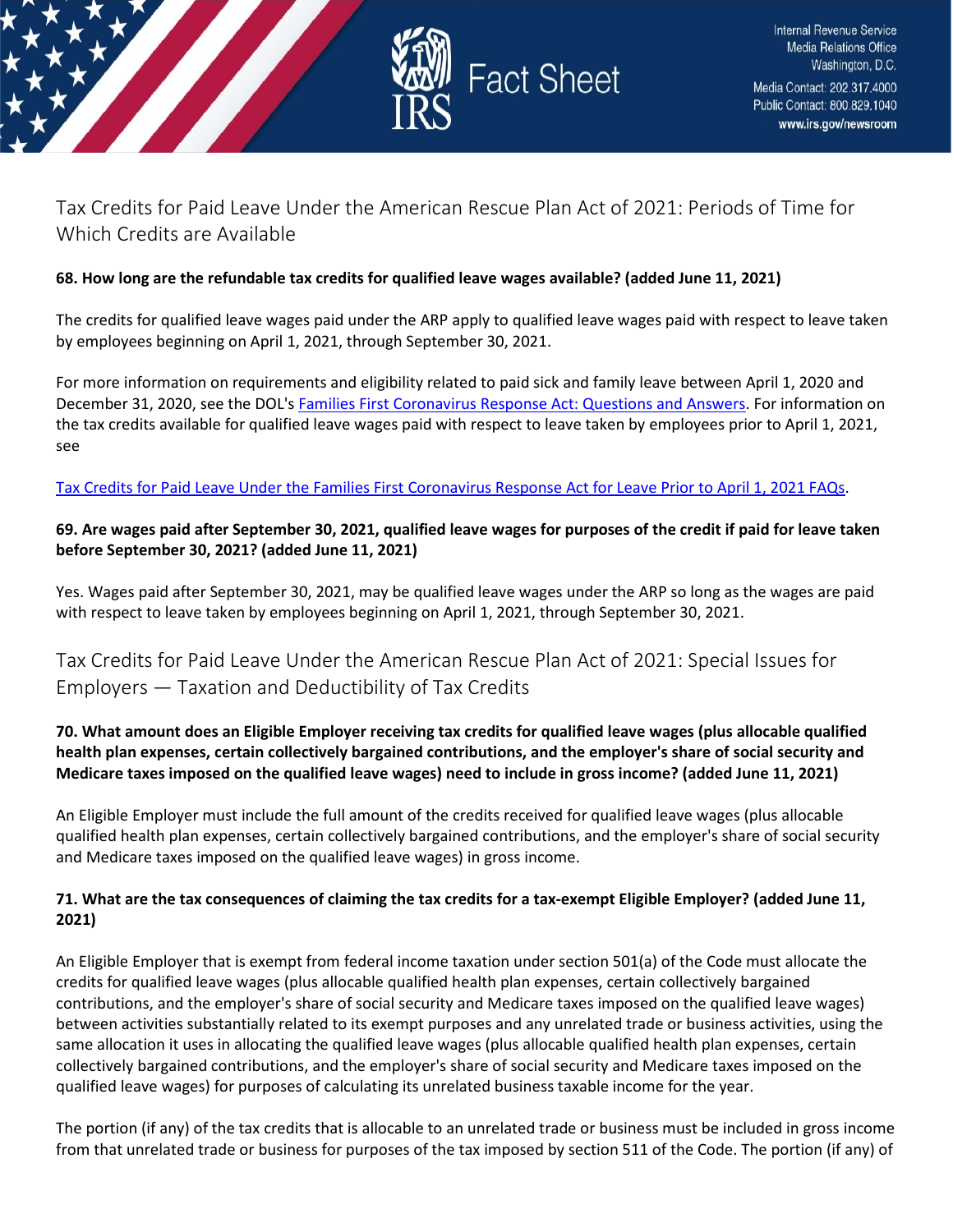

the tax credits that is allocable to the tax-exempt Eligible Employer's exempt activities is exempt from federal income taxation under section 501(a) of the Code.

A tax-exempt Eligible Employer may deduct from gross income from an unrelated trade or business the amounts paid to an employee for qualified leave wages (plus allocable qualified health plan expenses, certain collectively bargained contributions, and the employer's share of social security and Medicare taxes imposed on the qualified leave wages) that are directly connected with carrying on that unrelated trade or business.

Note: Neither the Federal government nor any agency or instrumentality of the Federal government is an Eligible Employer entitled to receive tax credits for providing paid leave wages under sections 3131 or 3132 of the Code, except for an organization described in section  $501(c)(1)$  of the Code. State or local governments and their agencies or instrumentalities and tribal governments that pay qualified leave wages under sections 3131 or 3132 of the Code are Eligible Employers entitled to claim the tax credits for qualified leave wages.

#### For more information, see ["What is an Eligible Employer?](https://www.irs.gov/newsroom/tax-credits-for-paid-leave-under-the-american-rescue-plan-act-of-2021-what-is-an-eligible-employer)"

**Example**: X, a tax-exempt Eligible Employer, derives gross income from the conduct of an unrelated trade or business. X employs Y who devotes 90 percent of her time to X's exempt activities and 10 percent of her time to X's unrelated business activity. X receives \$2,000 in tax credits for qualified leave wages (plus allocable qualified health plan expenses and the employer's share of social security and Medicare taxes imposed on the qualified leave wages) paid to Y.

X allocates \$200 (10 percent of \$2,000) of the tax credits to gross income from its unrelated trade or business. X may deduct \$200 (10 percent of \$2,000), the portion of Y's qualified leave wages (plus allocable qualified health plan expenses and the employer's share of social security and Medicare taxes imposed on the qualified leave wages) that is allocable to X's unrelated business activity, from its gross income from the unrelated trade or business.

#### **72. May an Eligible Employer deduct as a business expense an amount paid to an employee for qualified leave wages (plus allocable qualified health plan expenses, certain collectively bargained contributions, and the employer's share of social security and Medicare taxes imposed on the qualified leave wages) for which it expects to claim the tax credits? (added June 11, 2021)**

Generally, an Eligible Employer's payments of qualified leave wages (plus allocable qualified health plan expenses, certain collectively bargained contributions, and the employer's share of social security and Medicare taxes imposed on the qualified wages) are deductible by the Eligible Employer as ordinary and necessary business expenses in the taxable year that these wages are paid or incurred. An Eligible Employer may deduct as a business expense the amounts paid to an employee for qualified leave wages (plus allocable qualified health plan expenses and certain contributions to collectively bargained programs paid by an Eligible Employer that are properly allocable to qualified leave wages and the employer's share of social security and Medicare taxes imposed on the qualified leave wages) for which the Eligible Employer expects to claim the tax credits under sections 3131 or 3132 of the Code, if the Eligible Employer is otherwise eligible to take the deduction. However, to avoid a double benefit to an employer that receives the tax credit, the Eligible Employer's income is increased by the amount of the credit. See ["What amount does an Eligible Employer](https://www.irs.gov/newsroom/tax-credits-for-paid-leave-under-the-american-rescue-plan-act-of-2021-special-issues-for-employers-taxation-and-deductibility-of-tax-credits#what-amount-to-include-in-gross-income)  [receiving tax credits for qualified leave wages \(plus allocable qualified health plan expenses, certain collectively](https://www.irs.gov/newsroom/tax-credits-for-paid-leave-under-the-american-rescue-plan-act-of-2021-special-issues-for-employers-taxation-and-deductibility-of-tax-credits#what-amount-to-include-in-gross-income)  [bargained contributions, and the employer's share of social security and Medicare taxes imposed on the qualified leave](https://www.irs.gov/newsroom/tax-credits-for-paid-leave-under-the-american-rescue-plan-act-of-2021-special-issues-for-employers-taxation-and-deductibility-of-tax-credits#what-amount-to-include-in-gross-income)  [wages\) need to include in gross income?](https://www.irs.gov/newsroom/tax-credits-for-paid-leave-under-the-american-rescue-plan-act-of-2021-special-issues-for-employers-taxation-and-deductibility-of-tax-credits#what-amount-to-include-in-gross-income)"

**73. Do the tax credits under sections 3131 and 3132 of the Code reduce the amount deductible as federal employment taxes on an Eligible Employer's income tax return? (added June 11, 2021)**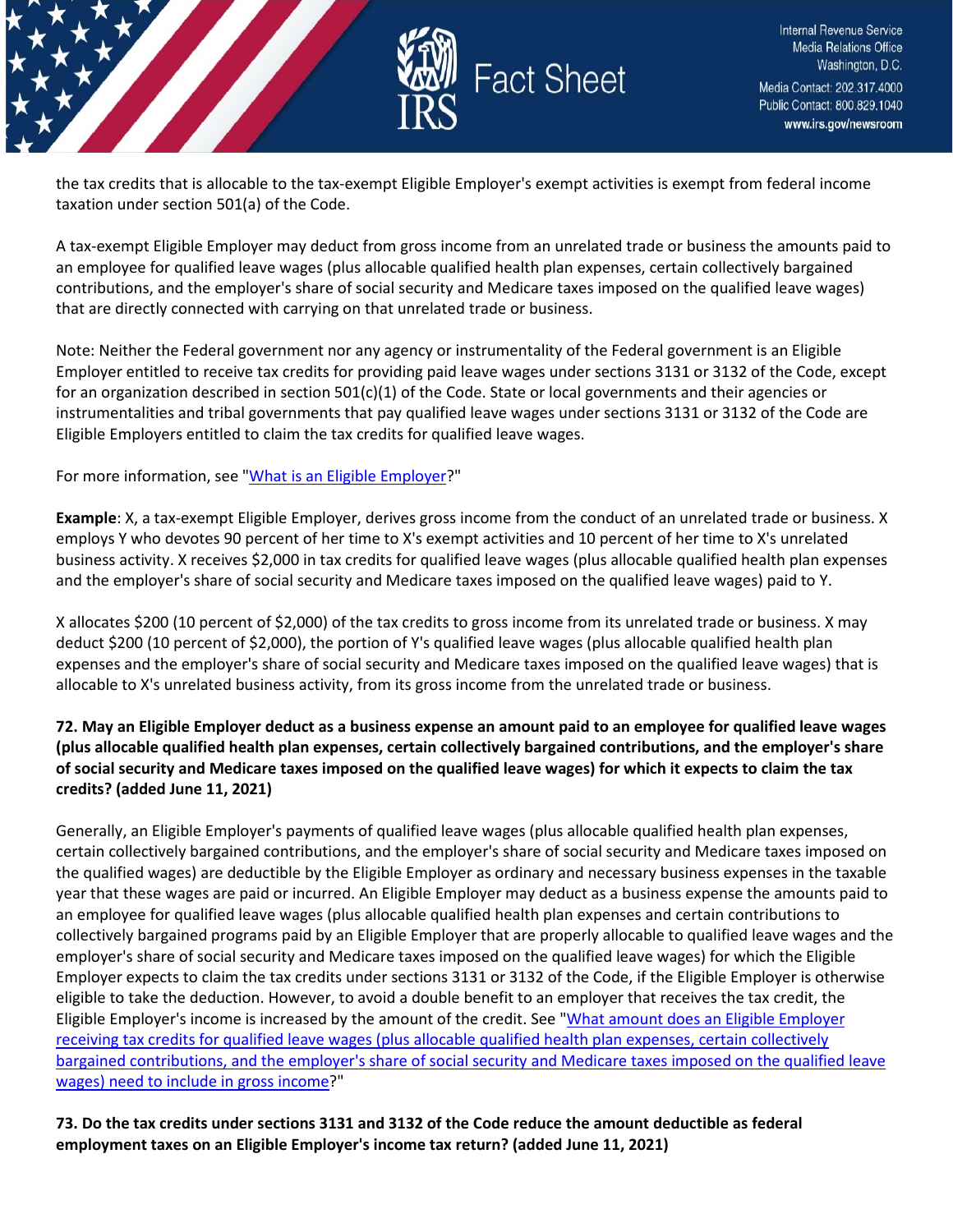

Generally, an employer's payment of certain federal employment taxes is deductible by the employer as an ordinary and necessary business expense in the taxable year that these taxes are paid or incurred, and the amount deductible is generally reduced by credits allowed. Although the tax credits under sections 3131 and 3132 of the Code are allowed against the Eligible Employer's portion of the Medicare tax, the credits are treated as government payments to the Eligible Employer that must be included in the Eligible Employer's gross income. If the Eligible Employer is otherwise eligible to deduct its portion of the Medicare tax and social security tax on all wages, the proper amount deductible by the Eligible Employer is the amount of these taxes before reduction by the tax credits.

#### **74. Does a governmental employer that is not entitled to receive a credit for qualified leave wages receive credits for the employer's share of social security and Medicare tax on paid leave wages it provides under the ARP? (added June 11, 2021)**

No. A Federal government employer (or agency or instrumentality thereof) that is not an organization described in section  $501(c)(1)$  of the Code is not an Eligible Employer and is not entitled to receive tax credits for providing qualified leave wages under sections 3131 and 3132, including for the employer's share of social security or Medicare tax paid on the leave wages.

## **75. Does a governmental employer entitled to the tax credit for providing qualified leave wages receive a credit for the health care expenses allocable to the qualified leave wages? (added June 11, 2021)**

Yes. Governmental employers that are Eligible Employers may increase the tax credits they receive for providing qualified leave wages by any qualified health plan expenses that are allocable to the qualified leave wages that they provide.

Note: Tribal governments that provide paid sick and family leave that would have met the requirements of the EPSLA and Expanded FMLA, as amended for purposes of the ARP, are eligible to claim the tax credits for qualified leave wages, including for any qualified health plan expenses and collectively bargained contributions allocable to the qualified leave wages, assuming they are otherwise Eligible Employers.

For more information, see ["What is an Eligible Employer?](https://www.irs.gov/newsroom/tax-credits-for-paid-leave-under-the-american-rescue-plan-act-of-2021-what-is-an-eligible-employer)"

<span id="page-32-0"></span>Tax Credits for Paid Leave Under the American Rescue Plan Act of 2021: Special Issues for Employers — Interaction of the American Rescue Plan Act of 2021 Tax Credits with Other Tax **Credits** 

## **76. May an Eligible Employer receive both the tax credits for qualified leave wages under sections 3131 and 3132 of the Code and the employee retention credit under the CARES Act, or under section 3134 of the Code? (added June 11, 2021)**

Yes, but the Eligible Employer may not benefit from both paid leave tax credits and the employee retention tax credits with respect to the same wages.

For the second quarter of 2021, to the extent an Eligible Employer receives the employee retention credit under section 2301 of the CARES Act on the same wages that are qualified leave wages for purposes of sections 3131 and 3132 of the Code, the Eligible Employer must reduce the tax credit for qualified leave wages by the portion of the credit allowed under section 2301 of the CARES Act which is attributable to the same wages.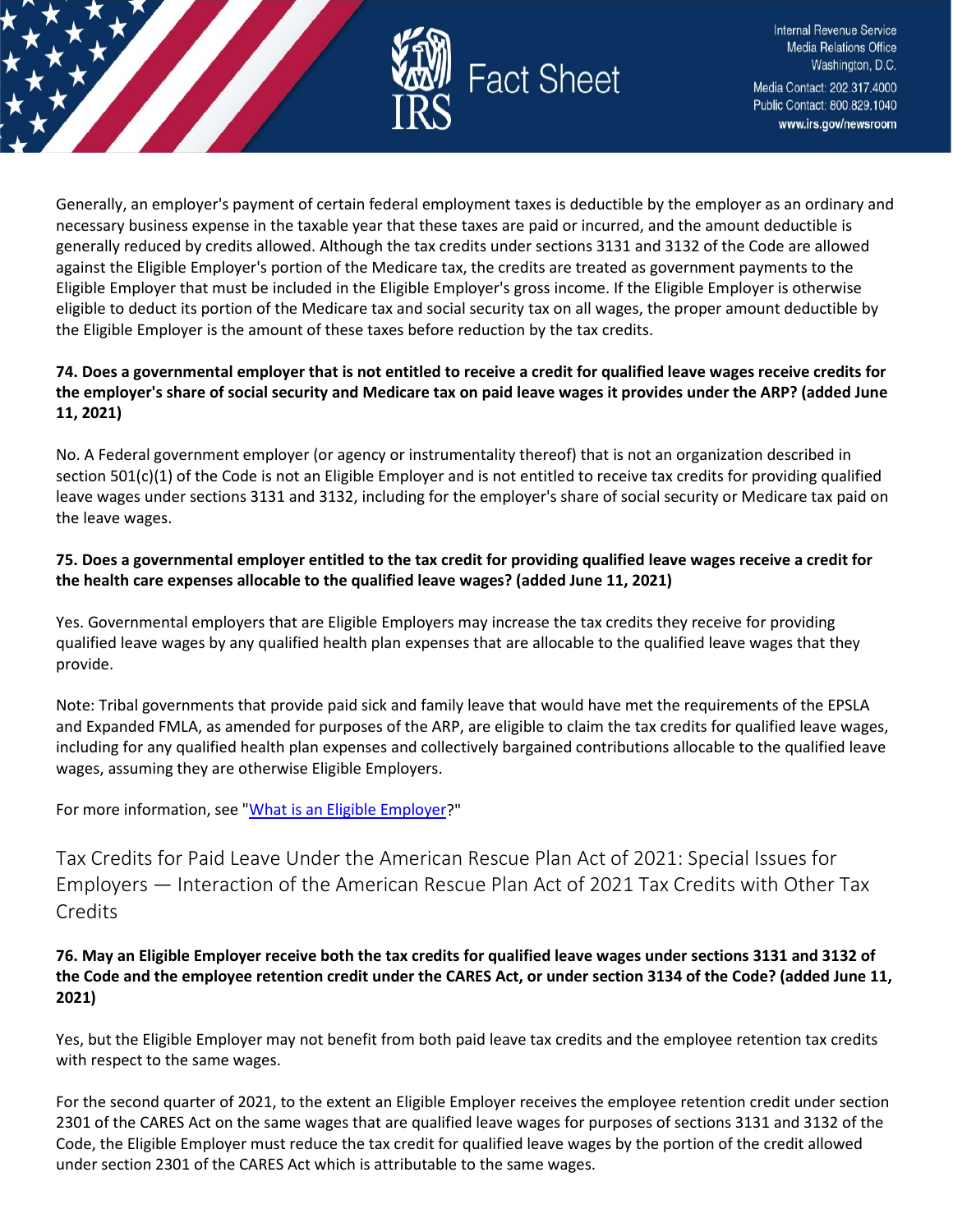

For the third quarter of 2021, any qualified leave wages Eligible Employers take into account for purposes of the paid leave credits under sections 3131 and 3132 of the Code may not be taken into account for purposes of the employee retention credit under section 3134 of the Code.

For guidance on the employee retention credit as it applies to qualified wages paid after March 12, 2020, and before January 1, 2021, see [Notice 2021-20](https://www.irs.gov/pub/irs-drop/n-21-20.pdf) PDF. For guidance on the employee retention credit as it applies to qualified wages paid after December 31, 2020 and before July 1, 2021, se[e Notice 2021-23](https://www.irs.gov/pub/irs-drop/n-21-23.pdf) PDF. Additional guidance will be issued on the employee retention credit as it applies to qualified wages paid after June 30, 2021, and before January 1, 2021.

#### **77. May an Eligible Employer receive both the tax credits for qualified leave wages under sections 3131 and 3132 of the Code and the tax credits under sections 45A, 45P, 45S, and 51 of the Code? (added June 11, 2021)**

Yes, but not for the same wages. That is, for purposes of determining the tax credits for qualified leave wages under sections 3131 and 3132 of the Code an Eligible Employer may not take into account any wages taken into account under sections 45A (Indian Employment Credit), 45P (Employer Wage Credit For Employees Who Are Active Duty Members Of The Uniformed Services), 45S (Employer Credit For Paid Family And Medical Leave), or 51 (Work Opportunity Credit) of the Code.

#### **78. May an Eligible Employer receive both the tax credits for qualified leave wages under sections 3131 and 3132 of the Code and the Credit for Increasing Research Activities under section 41 of the Code? (added June 11, 2021)**

Yes, but the tax credits for qualified leave wages under sections 3131 and 3132 of the Code are reduced by the amount of the tax credit allowed under section 41 of the Code with respect to wages taken into account for determining the credit under section 41 of the Code and the qualified leave wages.

## **79. May an Eligible Employer receive both the tax credits for qualified leave wages under sections 3131 and 3132 of the Code and forgiveness for a loan under the Paycheck Protection Program? (added June 11, 2021)**

Yes, but not for the same wages. That is, an Eligible Employer may not receive tax credits for wages that are taken into account as payroll costs in connection with obtaining forgiveness of the Paycheck Protection Program loan ("PPP loan"). However, to the extent any qualified leave wages are payroll costs under a PPP loan that is not forgiven under either section 7(a)(37)(J) or section 7A of the Small Business Act, an Eligible Employer may claim the tax credits under sections 3131 or 3132 of the Code for the wages.

For more information on the PPP loan, se[e Paycheck Protection Program.](https://www.sba.gov/funding-programs/loans/coronavirus-relief-options/paycheck-protection-program)

#### **80. May an Eligible Employer receive both the tax credits for qualified leave wages under sections 3131 and 3132 of the Code and a grant under section 324 of the Economic Aid to Hard-Hit Small Businesses, Non-Profits, and Venues Act? (added June 11, 2021)**

Yes, but not for the same wages. That is, an Eligible Employer may not claim the tax credits for qualified leave wages under sections 3131 and 3132 of the Code for wages taken into account as payroll costs in connection with a grant under section 324 of the Economic Aid to Hard-Hit Small Businesses, Non-Profits, and Venues Act.

**81. May an employer receive both the tax credits for qualified leave wages under sections 3131 and 3132 of the Code and a restaurant revitalization grant under section 5003 of the ARP? (added June 11, 2021)**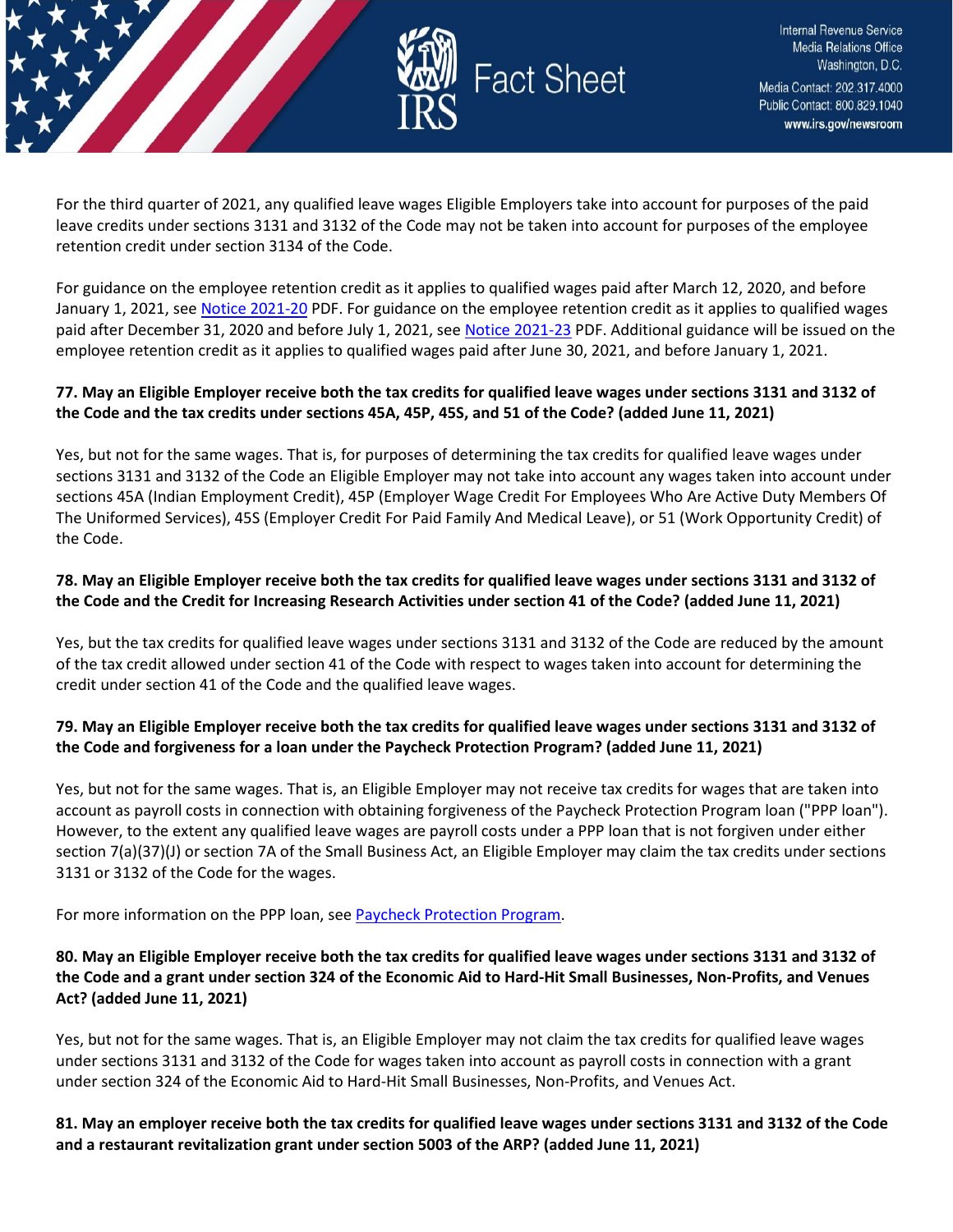

Yes, but not for the same wages. That is, an employer may not claim the tax credits for qualified leave wages under sections 3131 and 3132 of the Code for wages taken into account as payroll costs in connection with a restaurant revitalization grant under section 5003 of the ARP.

## **82. May an Eligible Employer receive tax credits under the ARP for paid sick or paid family leave provided pursuant to a federal, state, or local law? (added June 11, 2021)**

Yes, provided that the leave would have satisfied the requirements of the EPSLA or Expanded FMLA, as amended for purposes of the ARP. That is, sections 3131(c) and 3132(c) of the Code define "qualified sick leave wages" and "qualified family leave wages" as wages paid by an Eligible Employer that would have satisfied the requirements of the EPSLA, or Expanded FMLA, as amended by the ARP, as if the Acts applied after March 31, 2021. Therefore, if an Eligible Employer pays wages mandated by a federal, state, or local law for leave that otherwise satisfies the requirements of the EPSLA or Expanded FMLA, as amended for purposes of the ARP, the Eligible Employer is entitled to claim tax credits under the ARP for those wages.

<span id="page-34-0"></span>Tax Credits for Paid Leave Under the American Rescue Plan Act of 2021: Special Issues for Employers — Use of Third-Party Payers

## **83. Can a common law employer that is an Eligible Employer that uses a third-party to report and pay employment taxes to the IRS get the paid sick and family leave credits? (added June 11, 2021)**

Yes. A common law employer that is an Eligible Employer is entitled to the credits regardless of whether it uses a thirdparty payer (such as a reporting agent, payroll service provider, PEO, CPEO, or section 3504 agent) to report and pay its federal employment taxes. The third-party payer is not entitled to the tax credits with respect to the wages it remits on the common law employer's behalf (regardless of whether the third-party is considered an "employer" for other purposes of the Code). If a common law employer uses a third-party to file, report, and pay employment taxes, different rules will apply depending on the type of third-party payer the common law employer uses for claiming/reporting the paid sick and family leave credits.

If a common law employer is an Eligible Employer that uses a reporting agent to file its federal employment tax returns, the reporting agent will need to reflect the tax credits for qualified leave wages on the federal employment tax returns it files on the common law employer's behalf.

If a common law employer is an Eligible Employer that uses a CPEO or a section 3504 agent that received its designation as an agent by submitting [Form 2678, Employer/Payer Appointment of Agent](https://www.irs.gov/pub/irs-pdf/f2678.pdf) PDF, to report its federal employment taxes on an aggregat[e Form 941, Employer's Quarterly Federal Tax Return](https://www.irs.gov/pub/irs-pdf/f941.pdf) PDF, the CPEO or section 3504 agent will report the tax credits for qualified leave wages on its aggregate Form 941 and Schedule R, Allocation Schedule for [Aggregate Form 941 Filers](https://www.irs.gov/pub/irs-pdf/f941sr.pdf) PDF, that it already files. A common law employer that is an Eligible Employer can submit its own [Form 7200, Advance Payment of Employer Credits Due to COVID-19](https://www.irs.gov/pub/irs-pdf/f7200.pdf) PDF to claim the advance credit. If it does so, the common law employer will need to provide a copy of the Form 7200 to the CPEO or section 3504 agent so the CPEO or section 3504 agent can properly report the paid sick and family leave credits on the Form 941.

If a common law employer is an Eligible Employer that uses a non-certified PEO or other third-party payer (other than a CPEO or section 3504 agent that submitted Form 2678) that reports and pays the common law employer's federal employment taxes under the third-party's Employer Identification Number (EIN), the PEO or other third-party payer will need to report the tax credits for qualified leave wages on an aggregate Form 941 and separately report the tax credits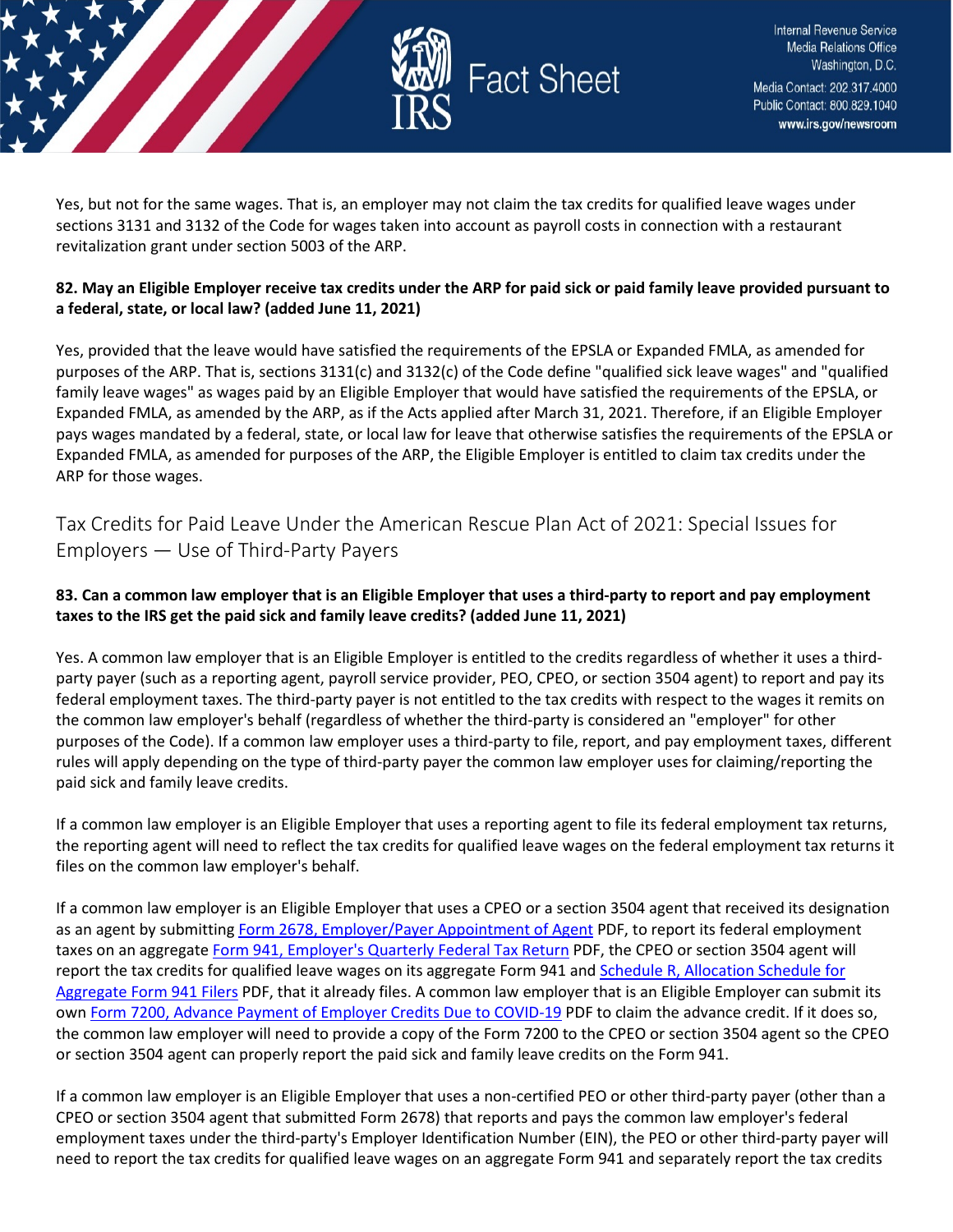

for qualified leave wages allocable to the common law employers for which it is filing the aggregate Form 941 on an accompanying Schedule R. The PEO or other third-party payer does not have to complete Schedule R with respect any common law employer for which it is not claiming tax credits for qualified leave wages. The common law employer will need to provide a copy of any Form 7200 that it submitted for an advance payment of the credit to the PEO or other third-party payer so the PEO or other third-party payer can properly report the tax credits for qualified leave wages on the Form 941. These rules are similar to the rules that apply with respect to the payroll tax election available under section 41(h) of the Code for the credit for certain research and development expenses

#### **84. May a payroll reporting agent sign and submit Form 7200 on behalf of a client employer? (added June 11, 2021)**

Yes. A payroll reporting agent may sig[n Form 7200, Advance Payment of Employer Credits Due to COVID-19](https://www.irs.gov/pub/irs-pdf/f7200.pdf) PDF for a client employer for which it has the authority, vi[a Form 8655, Reporting Agent Authorization](https://www.irs.gov/pub/irs-pdf/f8655.pdf) PDF, to sign and file the federal employment tax return. The signatory must be the Principal or Responsible Official listed on the reporting agent's e-file application. The signatory may sign with ink on paper or may use an alternative signature method (rubber stamp, mechanical device, or computer software program; for details and required documentation, see [Rev. Proc. 2005-](https://www.irs.gov/pub/irs-irbs/irb05-39.pdf) [39](https://www.irs.gov/pub/irs-irbs/irb05-39.pdf) PDF, 2005-28 I.R.B. 82). Consistent with Rev. [Proc. 2005-39](https://www.irs.gov/pub/irs-irbs/irb05-39.pdf) PDF, an alternative signature must be in the form of a facsimile signature.

The signatory for the reporting agent must sign, date, and print the signatory's name in the relevant boxes on Form 7200. In the box, "Printed Title," the signatory must include the reporting agent company name or name of business as it appeared on line 9 of the Form 8655. If the reporting agent company name or name of business from the Form 8655 is missing, the Form 7200 cannot be processed.

The reporting agent must obtain written authorization from the client employer (paper, fax, or e-mail) to perform these actions regarding the Form 7200. The reporting agent need not submit that authorization to the IRS but should retain it in its files so that the reporting agent can furnish it to the IRS upon request.

For a client employer for which a third-party does not have a Reporting Agent Authorization, the third-party may complete and print the Form 7200, or it may provide the client employer a means to complete and print the form, but the client employer will have to sign it.

## **85. What information must third-party payers obtain from their client employers to claim the paid sick and family leave credits on their client employer's behalf? (added June 11, 2021)**

If a third-party payer (CPEO, PEO, or section 3504 agent) is claiming the paid sick and family leave credits on behalf of the client employer, it must collect from the client employer any information necessary to accurately claim the credit on its client employer's behalf. This includes obtaining information with respect to the client employer's claims for credits under section 45S the Code and the employee retention credit under section 2301 of the CARES Act or section 3134 of the Code. For more information on the information needed to claim the paid sick and family leave credits, see ["What](https://www.irs.gov/newsroom/tax-credits-for-paid-leave-under-the-american-rescue-plan-act-of-2021-special-issues-for-employers-use-of-third-party-payers#_What_additional_records)  [additional records should an Eligible Employer maintain to substantiate eligibility for the paid sick leave or paid family](https://www.irs.gov/newsroom/tax-credits-for-paid-leave-under-the-american-rescue-plan-act-of-2021-special-issues-for-employers-use-of-third-party-payers#_What_additional_records)  [leave credit?](https://www.irs.gov/newsroom/tax-credits-for-paid-leave-under-the-american-rescue-plan-act-of-2021-special-issues-for-employers-use-of-third-party-payers#_What_additional_records)"

#### **86. When should the name and EIN of a third-party payer be included on Form 7200? (added June 11, 2021)**

Common law employers who file [Form 7200, Advance Payment of Employer Credits Due to COVID-19](https://www.irs.gov/pub/irs-pdf/f7200.pdf) PDF to claim an advance payment of credits are required to include on the form the name and EIN of any third-party payer they use to file their federal employment tax returns (such as the [Form 941, Employer's Quarterly Federal Tax Return](https://www.irs.gov/pub/irs-pdf/f941.pdf) PDF) if the third-party payer uses its own EIN on the federal employment tax returns. This will ensure advance payment of the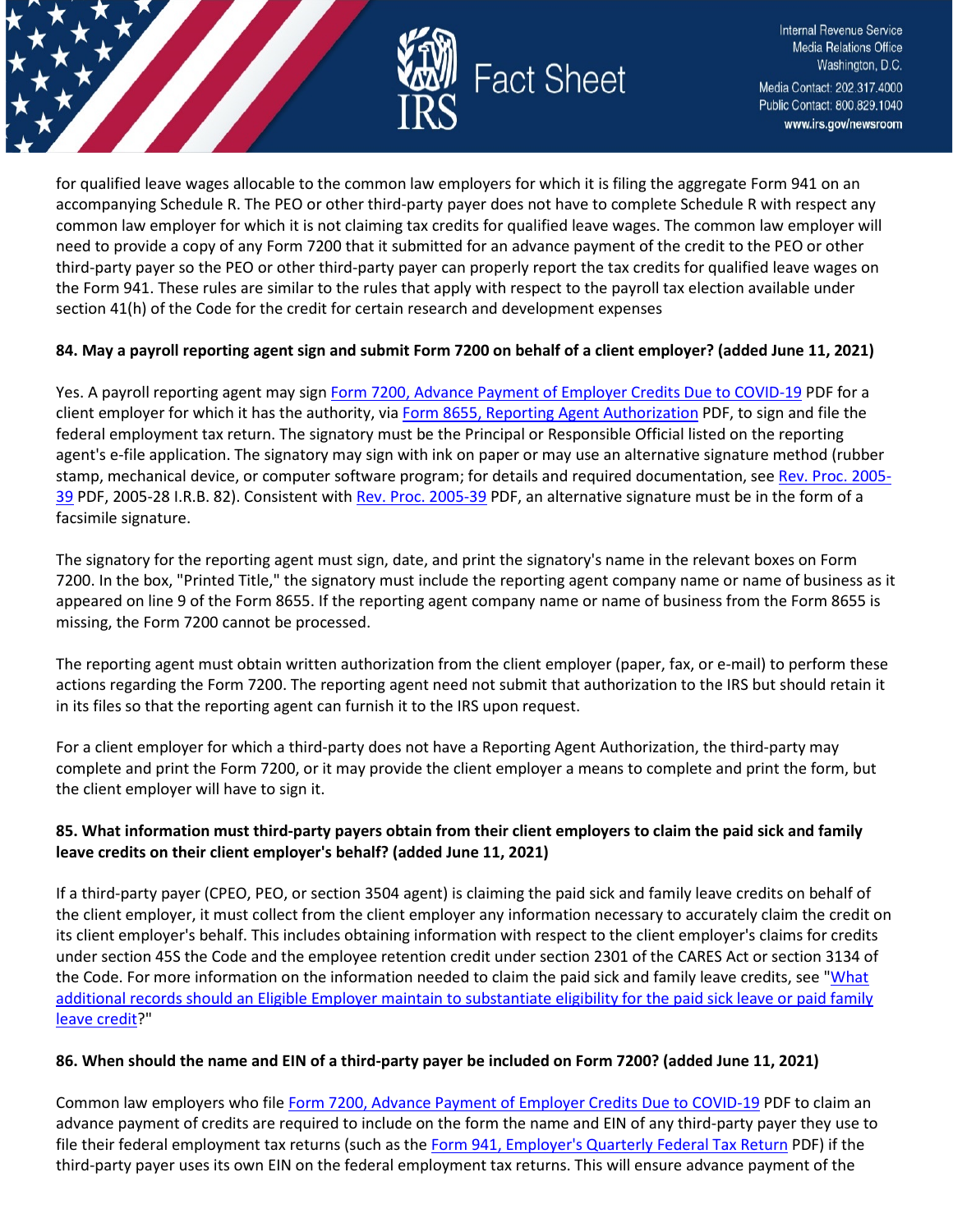

credits received by the common law employer is properly reconciled to the federal employment tax return filed by the third-party payer for the calendar quarter for which the advance payment of the credits is received.

To help expedite and ensure proper processing of Form 7200 and reconciliation of advance payment of the credits to the federal employment tax return for the calendar quarter, only those third-party payers who will file a federal employment tax return on behalf of a common law employer using the third-party payer's name and EIN should be listed on the Form 7200. Typically, CPEOs, PEOs, and other section 3504 agents fall into this category of third-party payers.

If a third-party payer will file the federal employment tax return on a common law employer's behalf using the common law employer's name and EIN and not the name and EIN of the third-party payer, the common law employer should not include the name and EIN of the third-party payer on the Form 7200. Typically, reporting agents and payroll service providers fall into this category of third-party payers.

#### **87. If a common law employer uses a third-party payer for only a portion of its workforce, should it list the third-party payer on the Form 7200? (added June 11, 2021)**

In some cases, a common law employer may use the services of a third-party payer (such as a CPEO, PEO, or other section 3504 agent) to pay wages for only a portion of its workforce. In those circumstances, the third-party payer files a federal employment tax return for the wages it paid to the common law employer's employees under its name and EIN, and the common law employer files a federal employment tax return for wages it paid directly to employees under its own name and EIN.

If the common law employer is claiming advance payments of credits for both wages paid directly to employees that will be reported on its own federal employment tax return and wages paid to other employees by a third-party payer that will be reported on the third-party payer's federal employment tax return, two separate Forms 7200, Advance Payment [of Employer Credits Due to COVID-19](https://www.irs.gov/pub/irs-pdf/f7200.pdf) PDF should be filed: one for the wages paid by the common law employer with the name and EIN of the common law employer, and one for the wages paid by the third-party payer with the name and EIN of both the common law employer and the third-party payer.

To help expedite and ensure proper processing of Form 7200 and reconciliation of advance payment of the credits to the federal employment tax return when a common law employer uses a third-party payer such as a CPEO, PEO, or other section 3504 agent for only a portion of their workforce, a common law employer should include the name and EIN of the third-party payer only on the Form 7200 for advance payment of the credits for wages paid by the third-party payer and reported on the third-party payer's federal employment tax return. The common law employer should not include the name and EIN of the third-party payer on the Form 7200 for advance payments of the credits claimed for wages paid by the common law employer and reported on the common law employer's federal employment tax return.

See also ["If a common law employer that is an Eligible Employer uses a third-party payer for only a portion of its](https://www.irs.gov/newsroom/tax-credits-for-paid-leave-under-the-american-rescue-plan-act-of-2021-special-issues-for-employers-use-of-third-party-payers#common-law-employer-using-third-party)  [workforce, should the employer list the third-party payer on the Form 7200?](https://www.irs.gov/newsroom/tax-credits-for-paid-leave-under-the-american-rescue-plan-act-of-2021-special-issues-for-employers-use-of-third-party-payers#common-law-employer-using-third-party)" earlier in these FAQs.

#### **88. What information must third-party payers obtain from their client employers to claim the paid sick and family leave credits on their client's behalf? (added June 11, 2021)**

If a third-party payer (such as a CPEO, PEO, or other section 3504 agent) is claiming the paid sick and family leave credits on behalf of the client employer, it must collect from the client employer any information necessary to accurately claim the paid sick and family leave credits on its client employer's behalf. The client employer and the third-party payer will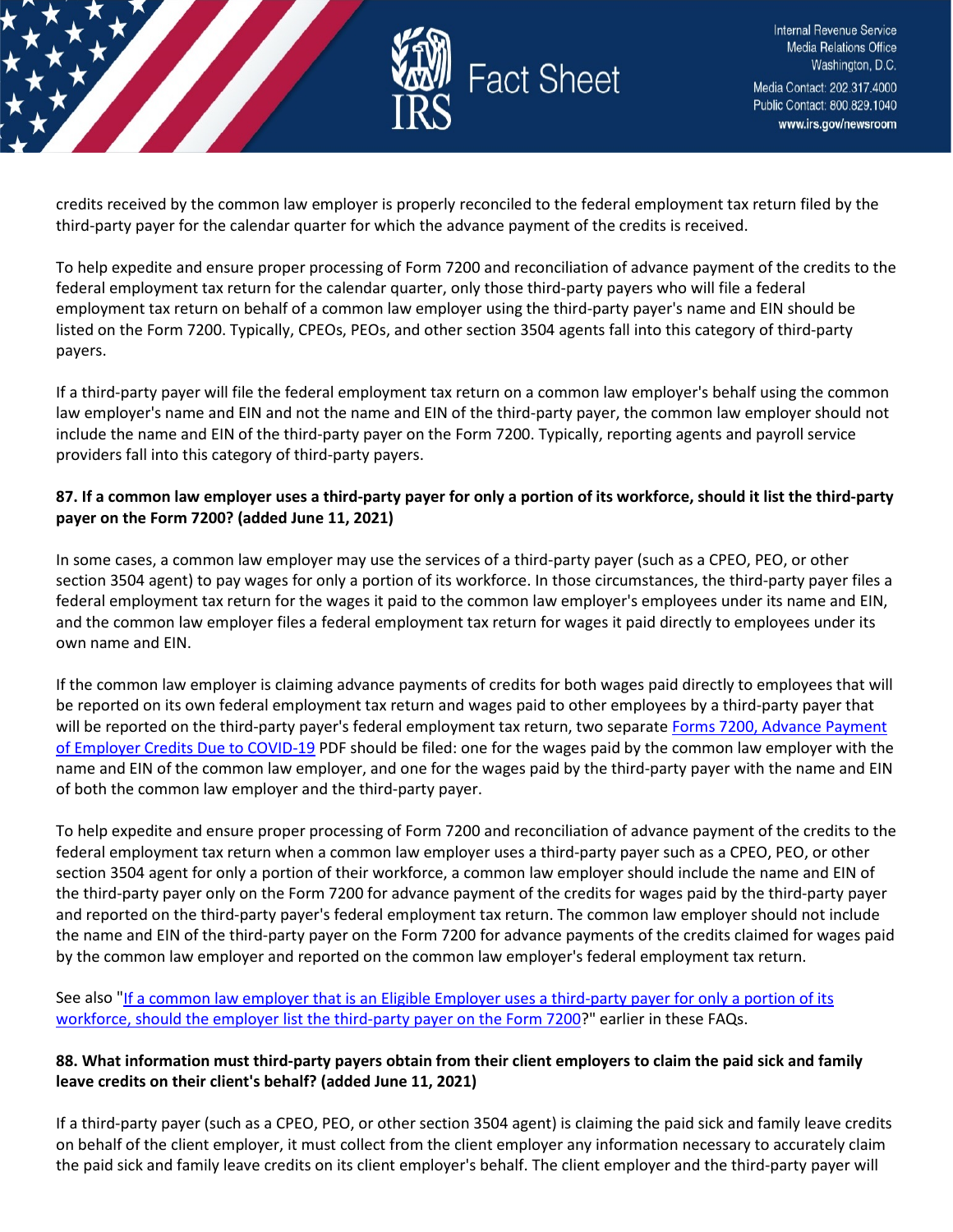

each be liable for employment taxes that are due as a result of any improper claim of the paid sick and family leave credits. This liability will be determined in accordance with liability under the Internal Revenue Code and applicable regulations for the employment taxes reported on the federal employment tax return filed by the third-party payer on which the credits were claimed.

## **89. Must third-party payers obtain records from their client employers to substantiate the client employer's eligibility for the paid sick and family leave credits? (added June 11, 2021)**

If a third-party payer is claiming the paid sick and family leave credits on behalf of the client employer, it must, at the IRS's request, be able to obtain from the client employer and provide to the IRS records that substantiate the client employer's eligibility for the paid sick and family leave credits. Records substantiating the client employer's eligibility for the paid sick and family leave credits must be maintained, either by the third-party payer or the client employer. A client employer, or a third-party payer that is claiming the credit on behalf of a client, must, at the IRS's request, provide to the IRS records that substantiate eligibility for the credit. The premium payee and the third-party payer will be liable for employment taxes that are due as a result of any improper claim of credits in accordance with their liability under the Code and applicable regulations for the employment taxes reported on the federal employment tax return filed by the third-party payer on which the credits were claimed.

## **90. Are client employers responsible for avoiding a "double benefit" with respect to the paid sick and family leave credits and the credit under sections 45A, 45P, 45S, 51, and 3134 of the Code, as well as section 2301 of the CARES Act? (added June 11, 2021)**

Yes. The client employer is responsible for avoiding a "double benefit" with respect to the paid sick and family leave credits and the credit under sections 45A, 45P, 45S, 51, and 3134 of the Code, as well as section 2301 of the CARES Act. The client employer cannot use wages that were used to claim the paid sick and family leave credits, and reported by the third-party payer on the client employer's behalf, to claim credits under the sections 45A, 45P, 45S, 51, or 3134 of the Code, as well as section 2301 of the CARES Act.

<span id="page-37-0"></span>Tax Credits for Paid Leave Under the American Rescue Plan Act of 2021: Special Issues for Employers — Other Issues

## **91. Can employees make salary reduction contributions from the amounts paid as qualified leave wages for their employer sponsored health plan, a 401(k) or other retirement plan, or any other benefits? (added June 11, 2021)**

Sections 3131 and 3132 of the Code do not distinguish qualified leave wages from other wages an employee may receive from the employee's standpoint as a taxpayer; thus, the same rules that generally apply to an employee's regular wages (or compensation, for Railroad Retirement Tax Act purposes) would apply from the employee's standpoint. To the extent that an employee has a salary reduction agreement in place with the Eligible Employer, sections 3131 and 3132 of the Code do not include any provisions that explicitly prohibit taking salary reduction contributions for any plan from qualified sick leave wages or qualified family leave wages.

#### **92. May an Eligible Employer increase the tax credit for its share of social security or Medicare tax by taking into account amounts contributed on a pretax basis to a cafeteria plan under section 125 of the Code? (added June 11, 2021)**

No. An Eligible Employer may claim a tax credit under sections 3131 and 3132 of the Code only for those payments that are qualified leave wages, which must be either wages (as defined in section 3121(a) of the Code determined without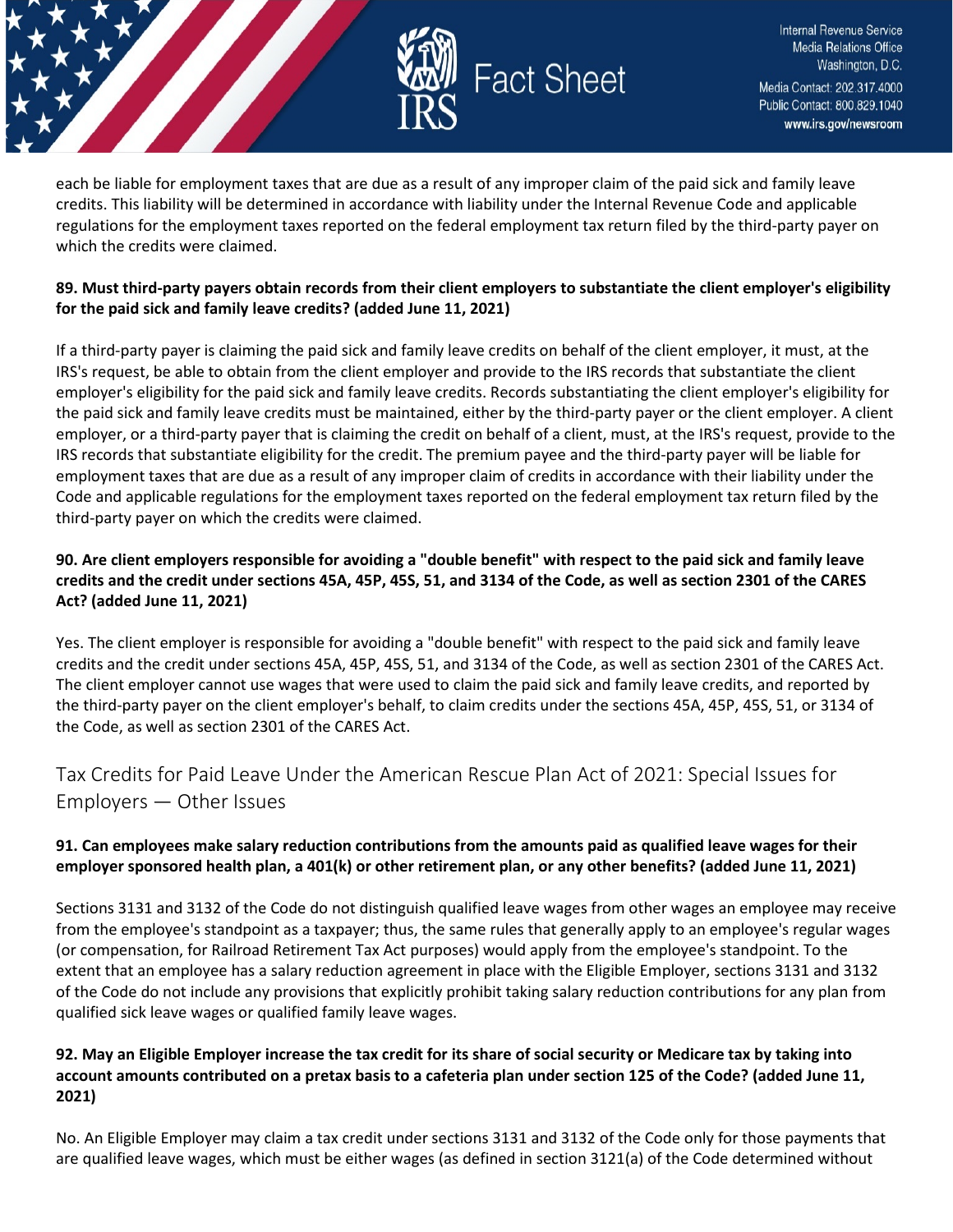

regard to the exclusions from employment under section 3121(b)(1)-(22) of the Code) or compensation (as defined in section 3231(e) of the Code, determined without regard to the exclusions from compensation under section 3231(e)(1) of the Code) plus allocable qualified health plan expenses and certain collectively bargained contributions. Section 3133(a) of the Code increases this tax credit by the employer's share of social security and Medicare tax imposed on these qualified leave wages. However, amounts contributed on a pretax basis to a plan that meets the requirements of section 125 of the Code do not constitute wages or compensation. See [Publication 15-B, Employers' Tax Guide to Fringe](https://www.irs.gov/pub/irs-pdf/p15b.pdf)  [Benefits](https://www.irs.gov/pub/irs-pdf/p15b.pdf) PDF, for more information. Accordingly, those amounts are not qualified leave wages and, if they are not allocable qualified health plan expenses, the employer may not claim a tax credit for those amounts under section 3131 or 3132 of the Code.

#### **93. If the amount of paid sick leave or paid family leave an Eligible Employer pays to an employee is exempt from social security and Medicare taxes, can the Eligible Employer still claim the tax credit for paying that amount to the employee? (added June 11, 2021)**

It depends. The tax credit for providing paid sick leave or paid family leave is allowed for qualified leave wages paid to employees. An amount must constitute wages (as defined in section 3121(a) of the Code for social security and Medicare tax purposes, determined without regard to the exclusions from employment under section 3121(b)(1)-(22) of the Code) or compensation (as defined in section 3231(e) of the Code, determined without regard to the exclusions under section 3231(e)(1) of the Code) in order to be qualified leave wages.

**Example 1**: A church in State X employs an ordained minister; the minister is a common law employee of the church. The church pays the ordained minister sick leave for periods during which he is unable to work because he is experiencing symptoms of COVID–19 and seeking a medical diagnosis. Although the minister's salary and parsonage allowance are not subject to social security and Medicare taxes because they are not considered as being provided for "employment" under section 3121(b)(8) of the Code, the payment is nonetheless a wage as defined in section 3121(a) of the Code when disregarding the exclusion in section 3121(b)(8) of the Code. Therefore, the paid sick leave is qualified leave wages for which the church may claim tax credits under section 3131 or section 3132 of the Code.

**Example 2**: A licensed real estate agent at Brokerage Firm Y receives substantially all of her payments for services directly related to home sales and performs services under a written contract providing that she will not be treated as an employee for federal tax purposes. Therefore, the licensed real estate agent at Brokerage Firm Y is treated as a statutory nonemployee under the Code. Brokerage Firm Y pays the agent sick leave for periods during which she is unable to work because she has been advised by a health care provider to self-quarantine due to concerns related to COVID-19. Amounts paid to the agent by Brokerage Firm Y do not constitute wages within the meaning of section 3121(a) of the Code. Therefore, the paid sick leave is not qualified leave wages for which Brokerage Firm Y may claim tax credits under section 3131 or section 3132 of the Code.

**Example 3**: Employer Z provides its employees with, and the employees make, pre-tax salary reduction contributions to or for, a qualified 401(k) plan, a fully-insured group health plan, a dependent care assistance program satisfying the requirements of section 129 of the Code, and qualified transportation benefits satisfying the requirements of section 132(f) of the Code. Employer Z also makes matching and nonelective contributions to the qualified 401(k) plan and pays for the remaining portion of the cost of maintaining the fully-insured group health plan.

Employer Z may treat as qualified leave wages the amounts its employees contribute as pre-tax salary reduction contributions to the qualified 401(k) plan because those amounts are wages within the meaning of section 3121(a) of the Code. Employer Z may also treat all amounts paid toward maintaining the fully-insured group health plan (including any employee pre-tax salary reduction contribution) as allocable qualified health plan expenses. See "Does the amount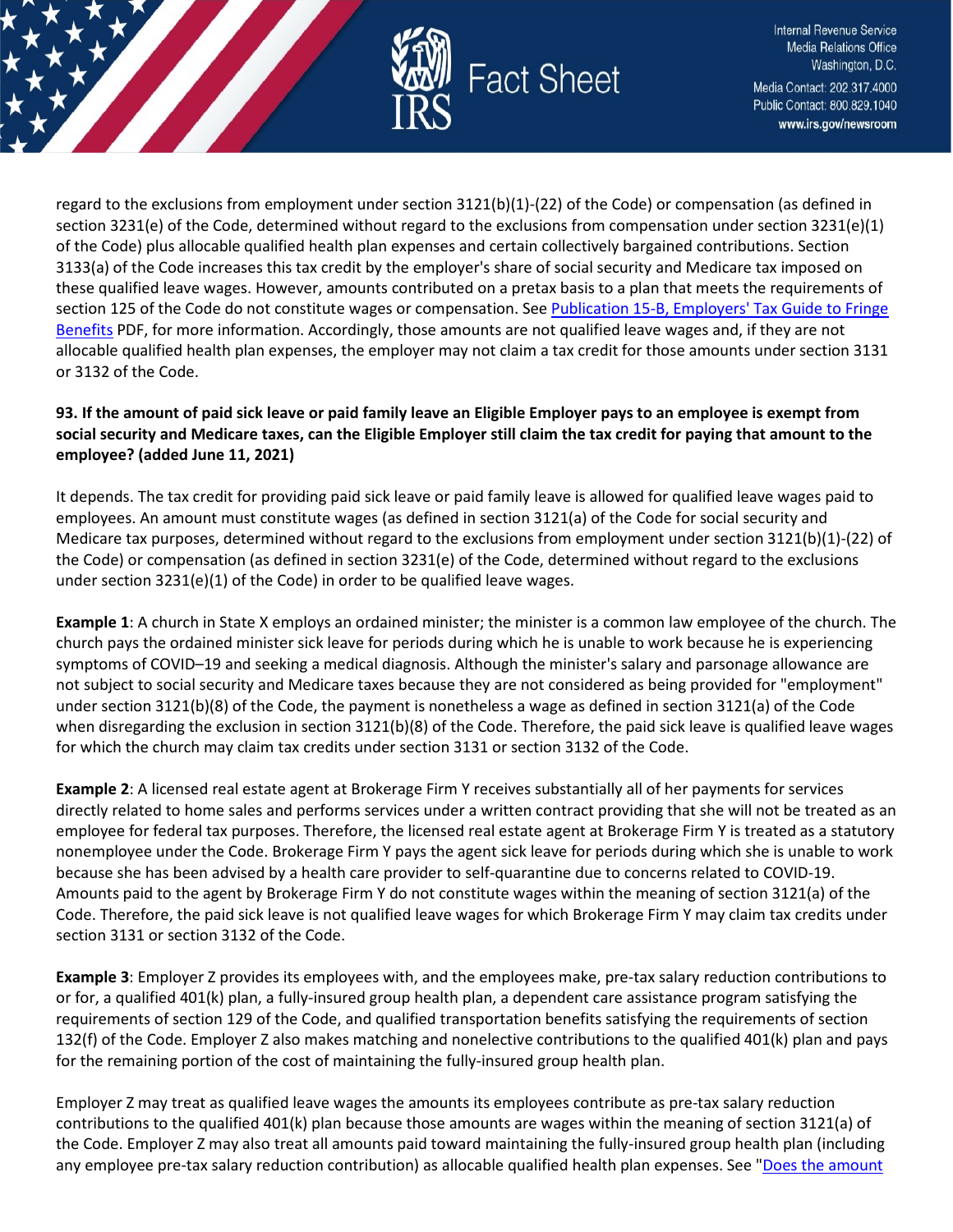

[of qualified health plan expenses include both the portion of the cost paid by the Eligible Employer and the portion of](https://www.irs.gov/newsroom/tax-credits-for-paid-leave-under-the-american-rescue-plan-act-of-2021-special-issues-for-employers-other-issues#_Does_the_amount)  [the cost paid by the employee?](https://www.irs.gov/newsroom/tax-credits-for-paid-leave-under-the-american-rescue-plan-act-of-2021-special-issues-for-employers-other-issues#_Does_the_amount)"

Employer Z may not treat as qualified leave wages the amounts Employer Z contributes as matching or nonelective contributions to the qualified 401(k) plan, nor may it treat as qualified leave wages any employee pre-tax salary reduction contributions toward the dependent care assistance program or qualified transportation benefits. These amounts do not constitute wages within the meaning of section 3121(a) of the Code and are not allocable qualified health plan expenses or certain collectively bargained contributions; therefore, these amounts are not qualified leave wages under section 3131 or section 3132 of the Code.

#### **94. How do Eligible Employers report the amount of qualified leave wages paid to employees? (added June 11, 2021)**

Eligible Employers must report the amount of qualified leave wages paid to employees for paid leave that would have satisfied the requirements of the EPSLA or Expanded FMLA, as amended for purposes of the ARP, o[n Form W-2, Wage](https://www.irs.gov/pub/irs-pdf/fw2.pdf)  [and Tax Statement](https://www.irs.gov/pub/irs-pdf/fw2.pdf) PDF, either in Box 14, or in a statement provided with the Form W-2. For the 2021 Form W-2, Eligible Employers must report qualified leave wages paid in 2021.

For more information, including optional language that Eligible Employers may use in the Form W-2 instructions for employees, se[e Notice 2020-54](https://www.irs.gov/pub/irs-drop/n-20-54.pdf) PDF.

## **95. Does an Eligible Employer need to report qualified leave wages in Box 14 (or a separate statement) of the Form W-2 if those amounts are not "wages" due to an exclusion from "employment" under section 3121(b) of the Code or "compensation" under section 3231(e)(1) of the Code? (added June 11, 2021)**

Yes. Section 9642(e)(2) of the ARP reduces the qualified sick leave equivalent amount for which a self-employed individual may claim a tax credit to the extent that the sum of the qualified sick leave equivalent amount described in section 9642(c) of the ARP and any amounts described in section 3131(b)(1) of the Code exceeds the applicable thresholds under section 5102(a) of the EPSLA, as amended for purposes of the ARP. Similarly, section 9643(e)(2) of the ARP reduces the qualified family leave equivalent amount for which a self-employed individual may claim a tax credit to the extent that the sum of the qualified family leave amount described in section 9643(c) of the ARP and any amounts described in section 3132(b)(1) of the Code exceeds \$12,000.

Sections 3131(b)(1) and 3132(b)(1) of the Code describe the amounts of qualified sick leave wages and qualified family wages taken into account for purposes of the employer payroll tax credits for paid sick leave and paid family leave, respectively. Qualified leave wages are wages (as defined in section 3121(a) of the Code determined without regard to the exclusions from employment under section 3121(b)(1)-(22) of the Code), and compensation (as defined in section 3231(e) of the Code, determined without regard to the exclusions from compensation under section 3231(e)(1) of the Code).

Therefore, Eligible Employers will determine the amount to report in Box 14 of the [Form W-2, Wage and Tax Statement](https://www.irs.gov/pub/irs-pdf/fw2.pdf) PDF without regard to the exclusions from employment under section 3121(b)(1)-(22) of the Code and without regard to the exclusions from compensation under section 3231(e)(1) of the Code.

**96. Is an Eligible Employer that does not claim the tax credits for qualified leave wages required to report the sick leave and family leave wages paid to employees on Form W-2, either in Box 14 or in a statement provided with the Form W-2? (added June 11, 2021)**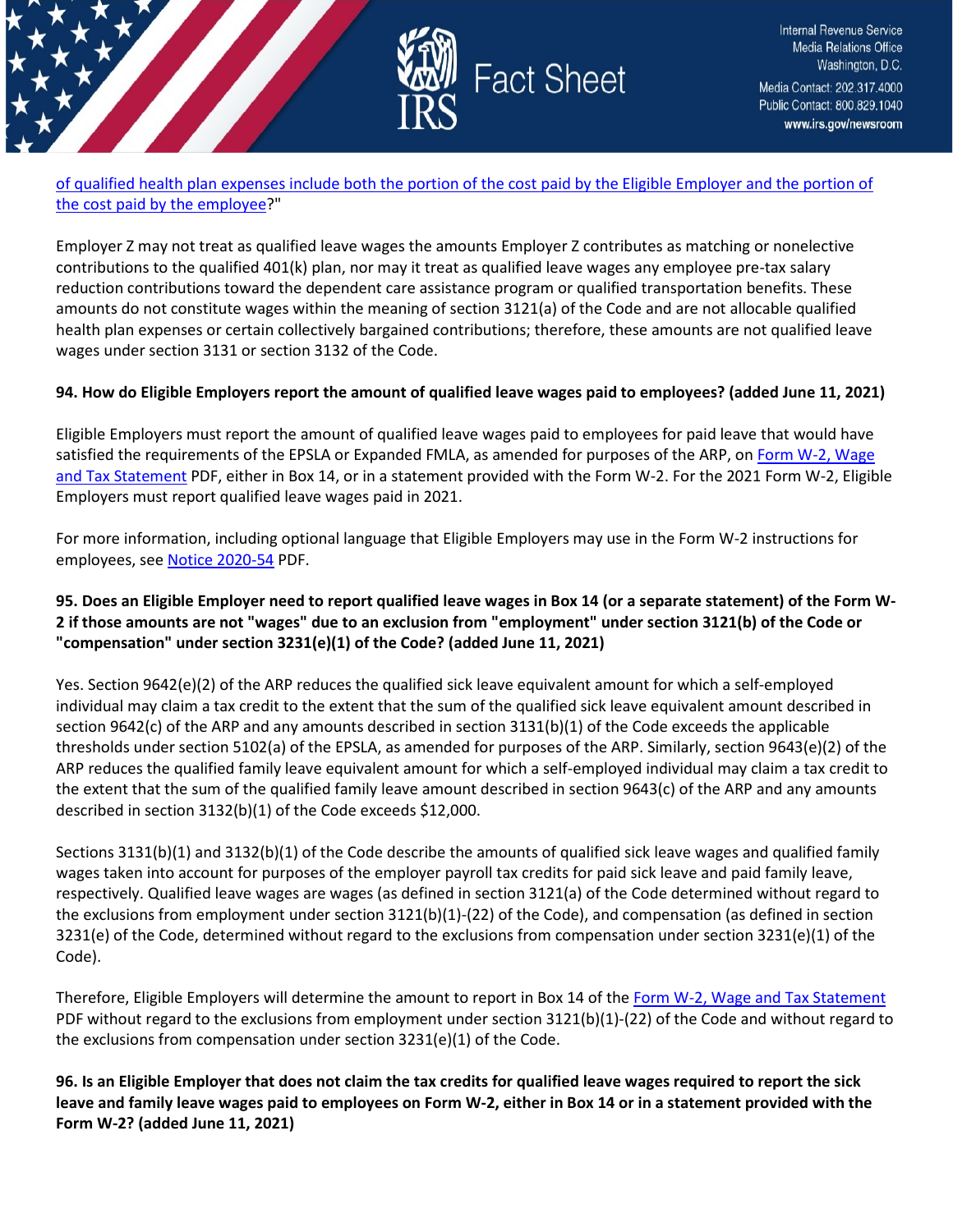

No. If an Eligible Employer does not claim the tax credits for qualified leave wages, it will be treated as having elected under sections 3131(f)(4) and 3132(f)(4) of the Code not to take those qualified leave wages into account for purposes of sections 3131 and 3132 of the Code. Accordingly, the sick leave wages and family leave wages it pays to employees do not have to be reported to employees in Box 14 o[f Form W-2, Wage and Tax Statement](https://www.irs.gov/pub/irs-pdf/fw2.pdf) PDF, or in a statement provided with Form W-2.

#### **97. Are United States governmental employers that are not permitted under the ARP to claim the tax credits for qualified leave wages required to report sick leave and family leave wages paid to employees on Form W-2, either in Box 14 or in a statement provided with the Form W-2?**

No. The government of the United States or any agency or instrumentality thereof (not including any organization described in section 501(c)(1) and exempt from tax under section 501(a) of the Code) (federal governmental employers) are not permitted to claim the tax credits under sections 3131 and 3132 of the Code. Because federal governmental employers cannot claim the tax credits, any sick leave wages and family leave wages paid to employees are not considered qualified leave wages under the ARP. Therefore, those wages do not have to be reported to employees in Box 14 o[f Form W-2, Wage and Tax Statement](https://www.irs.gov/pub/irs-pdf/fw2.pdf) PDF, or in a statement provided with Form W-2.

This rule does not apply to the government of any State or political subdivision thereof, any agency or instrumentality of those governments, Tribal governments, or federal government employers described in section 501(c)(1) and exempt from tax under section 501(a) of the Code that are Eligible Employers permitted to claim the tax credits for sick leave wages and family leave wages paid to employees.

## **98. Is an Eligible Employer that did not claim the tax credits for qualified leave wages but reported sick leave or family leave wages in 2020 in Box 14 of Form W-2 or in a separate statement required to furnish a Form W-2c? (added June 11, 2021)**

Yes. If an Eligible Employer that did not claim the tax credits for qualified leave wages reported the sick leave wages or family leave wages paid to employees in Box 14 o[f Form W-2, Wage and Tax Statement](https://www.irs.gov/pub/irs-pdf/fw2.pdf) PDF, or in a statement provided with [Form W-2](https://www.irs.gov/pub/irs-pdf/fw2.pdf) PDF, the Eligible Employer must either furnish a [Form W-2c, Corrected Wage and Tax Statement](https://www.irs.gov/pub/irs-pdf/fw2c.pdf) PDF or provide a corrected statement to employees correcting the erroneous reporting. However, the Eligible Employer should not file Form W-2c with the SSA solely to correct the amount in Box 14.

## **98a. Is an Eligible Employer that claims the tax credits for qualified leave wages paid after December 31, 2021, for leave taken by an employee in 2021 required to furnish to the employee a Form W-2c to correct the amount of sick leave and family leave wages reported in Box 14 of the employee's 2021 Form W-2? (added March 3, 2022)**

Yes. If an Eligible Employer reports sick leave or family leave wages paid after December 31, 2021, for leave taken by an employee after March 31, 2021, and before October 1, 2021, and claims a credit for those sick and family leave wages, the Eligible Employer must either (1) furnish to the employee a Form W-2c, Corrected Wage and Tax Statement, correcting the employee's 2021 Form W-2, Wage and Tax Statement by reporting the corrected amounts of sick leave and family leave wages (to include the qualified leave wages paid after December 31, 2021) in Box 14, or (2) provide a corrected statement to the employee correcting the prior reporting.

The Eligible Employer should not file a Form W-2c with the SSA solely to correct the amount in Box 14.

## **99. Should Eligible Employers withhold federal employment taxes on qualified leave wages paid to employees? (added June 11, 2021)**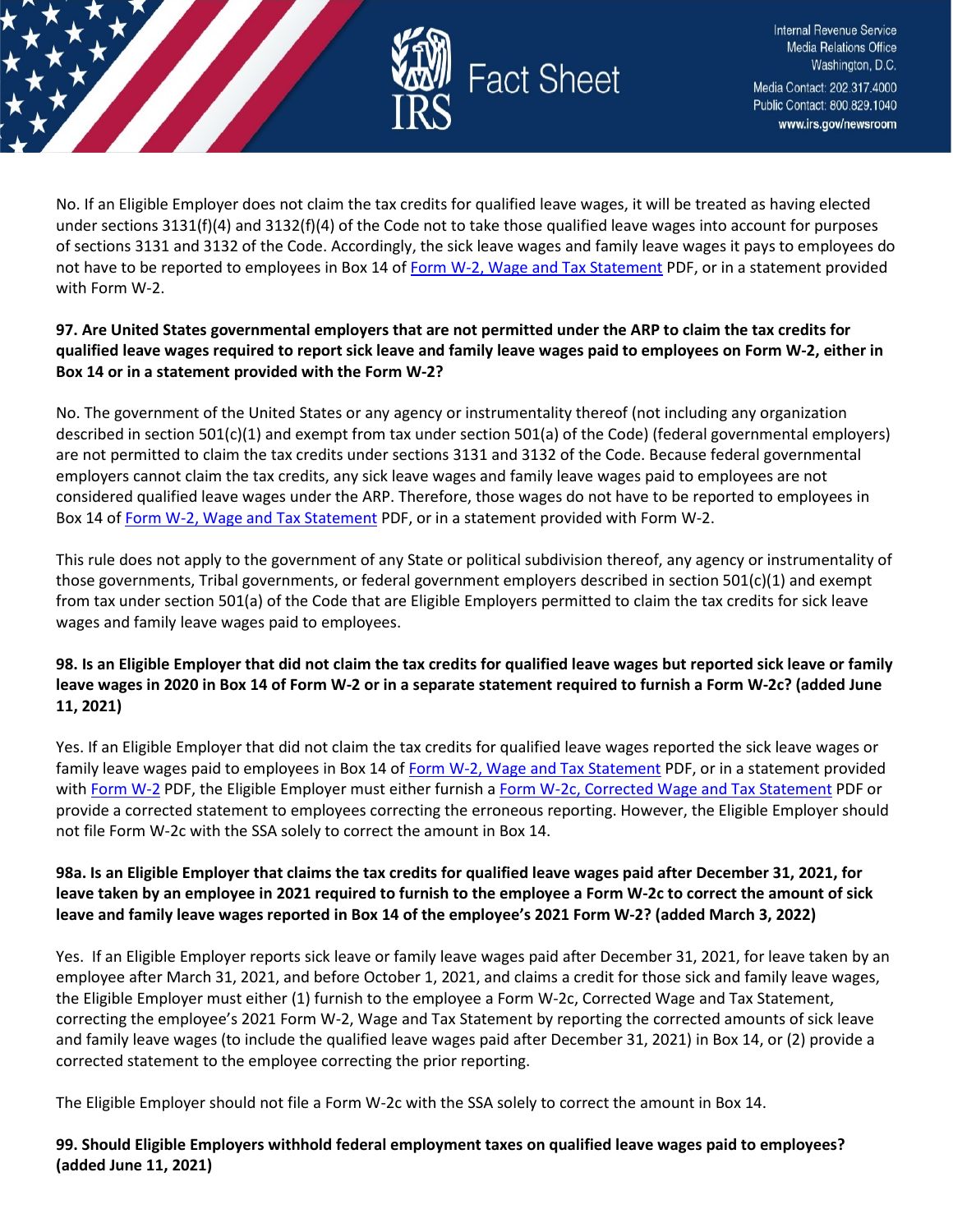

Yes. Qualified leave wages are wages subject to withholding of federal income tax and the employees' share of social security and Medicare taxes, unless those wages or compensation are described in the exclusions from employment under section  $3121(b)(1)-(22)$  or in the exclusions from compensation under section  $3231(e)(1)$  of the Code, respectively. Qualified leave wages are also considered wages for purposes of other benefits that the Eligible Employer provides, such as contributions to 401(k) plans.

#### **100. Is a tax-exempt employer eligible for the tax credit as an Eligible Employer? (added June 11, 2021)**

Yes. Sections 3131 and 3132 of the Code entitle Eligible Employers that pay qualified sick leave wages and qualified family leave wages to refundable tax credits. Qualified sick leave wages and qualified family leave wages are those wages for paid sick leave and paid family leave that are paid for leave that would have satisfied the requirements of the EPSLA or Expanded FMLA, as amended for purposes of the ARP. Tax-exempt organizations that provide that paid sick leave or paid family leave may claim the tax credits.

#### **101. Can an employer choose not to claim the tax credits? (added June 11, 2021)**

Yes. An employer is not required to claim the tax credits even if it is an Eligible Employer. An Eligible Employer that does not claim the tax credits for qualified leave wages under sections 3131 or 3132 of the Code is treated as having elected under sections 3131(f)(4) and 3132(f)(4) of the Code not to take those qualified leave wages into account for purposes of sections 3131 and 3132 of the Code.

#### **102. Can an Eligible Employer receive tax credits for providing paid leave that an employee is entitled to under the Eligible Employer's policy? (added June 11, 2021)**

Yes, provided that the leave would have satisfied the requirements of the EPSLA or Expanded FMLA, as amended for purposes of ARP. That is, sections 3131(c) and 3132(c) of the Code define "qualified sick leave wages" and "qualified family leave wages" as wages or compensation paid by an Eligible Employer which would have satisfied the requirements of the EPSLA, or Expanded FMLA, as amended for purposes of the ARP. Therefore, if an Eligible Employer pays wages or compensation for leave pursuant to its own policy that satisfies the requirements of the EPSLA or Expanded FMLA, as amended for purposes of the ARP, the Eligible Employer is entitled to claim tax credits under the ARP for those wages.

## <span id="page-41-0"></span>Tax Credits for Paid Leave Under the American Rescue Plan Act of 2021: Special Issues for Employees

#### **103. Are qualified sick leave wages and qualified family leave wages taxable to employees? (added June 11, 2021)**

Yes, generally. Under sections 3131(f)(2) and 3132(f)(2) of the Code, qualified leave wages are wages (as defined in section 3121(a) of the Code determined without regard to the exclusions from employment under section 3121(b)(1)-(22) of the Code), and compensation (as defined in section 3231(e) of the Code determined without regard to the exclusions from compensation under section 3231(e)(1) of the Code), so the employee must pay social security and Medicare taxes (and for railroad employees, Tier II of the Railroad Retirement Tax Act tax), unless the qualified leave wages are subject to an exclusion from employment under section 3121(b)(1)-(22) of the Code or exclusions from compensation under section  $3231(e)(1)$  of the Code. In addition, wages are generally compensation for services subject to income tax under section 61 of the Code and federal income tax withholding under section 3402 of the Code unless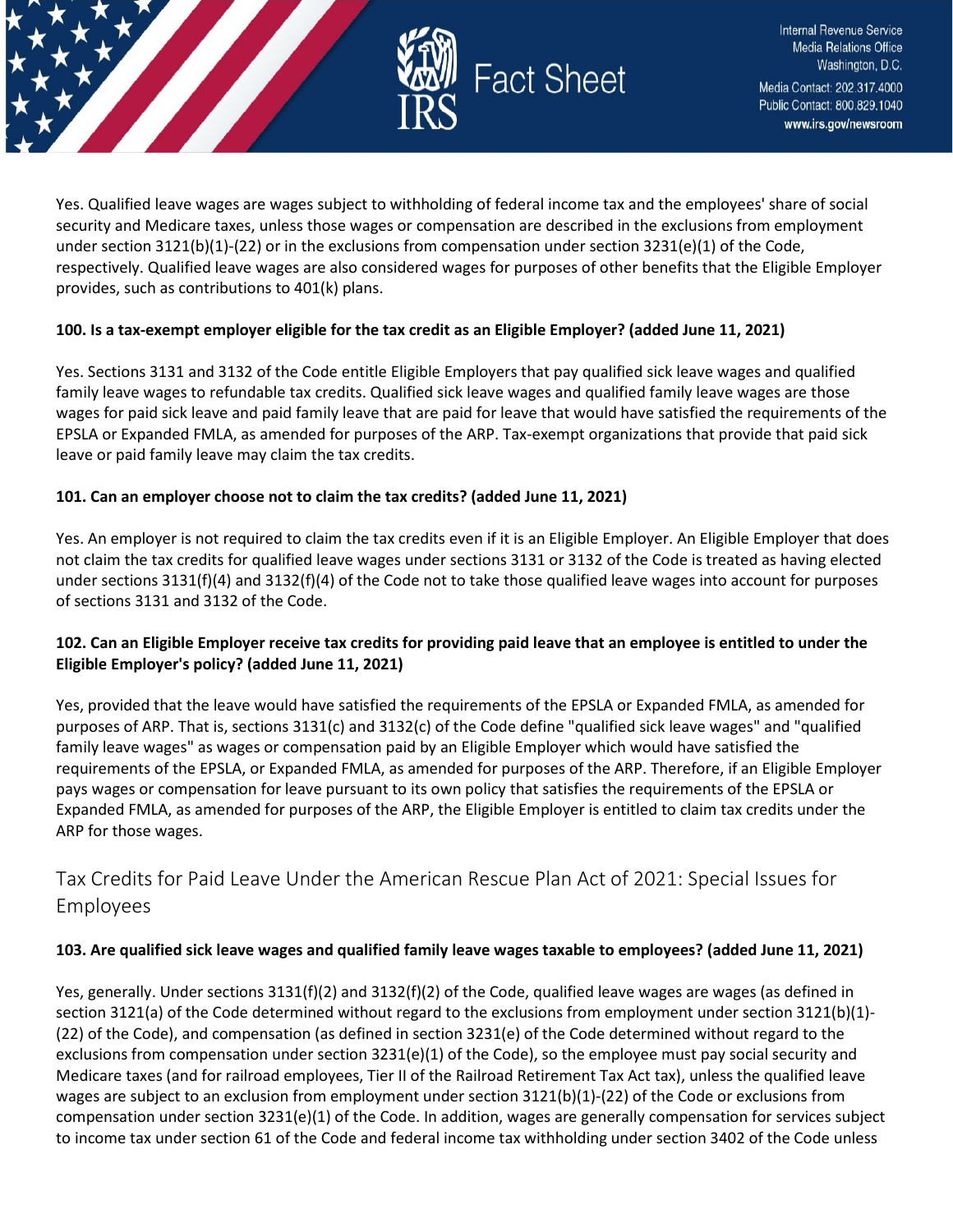

an exception applies. Sections 3131 and 3132 of the Code do not include an exception for qualified leave wages from income.

#### **104. Are qualified sick leave wages and qualified family leave wages excluded from gross income as "qualified disaster relief payments"? (added June 11, 2021)**

No. Section 139 of the Code excludes from a taxpayer's gross income certain payments to individuals to reimburse or pay for expenses related to a qualified disaster ("qualified disaster relief payments"). Although the COVID-19 outbreak is a "qualified disaster" for purposes of section 139 of the Code (see below), qualified leave wages are not excludible qualified disaster relief payments, because qualified leave wages are intended to replace wages or compensation that an individual would otherwise earn, rather than to serve as payments to offset any particular expenses that an individual would incur due to COVID-19.

Section 139(c)(2) of the Code provides that for purposes of section 139 of the Code, the term "qualified disaster" includes a federally declared disaster, as defined by 165(i)(5)(A) of the Code. The COVID-19 pandemic is a "federally declared disaster," as defined by section 165(i)(5)(A) of the Code. On March 13, 2020, the President of the United States issued a Proclamation declaring a national emergency concerning the Novel Coronavirus Disease (COVID-19) outbreak, stating that the ongoing COVID-19 pandemic warrants an emergency determination under section 501(b) of the Robert T. Stafford Disaster Relief and Emergency Assistance Act, 42 U.S.C. 5121 – 5207. A "qualified disaster relief payment" is defined by section 139(b) of the Code to include any amount paid to or for the benefit of an individual to reimburse or pay reasonable and necessary personal, family, living, or funeral expenses incurred as a result of a qualified disaster. Qualified disaster relief payments do not include income replacements such as sick leave or other paid time off paid by an employer.

## **105. Can an employee receive both "qualified sick leave wages" and "qualified family leave wages"? (added June 11, 2021)**

Yes, but at different times. Section 3131 of the Code provides that wages taken into account for determining the paid sick leave credit will not be taken into account for determining the paid family leave credit allowed under section 3132 of the Code. Similarly, section 3132 of the Code provides that wages taken into account for determining the paid family leave credit will not be taken into account for determining the paid sick leave credit allowed under section 3131 of the Code.

<span id="page-42-0"></span>Tax Credits for Paid Leave Under the American Rescue Plan Act of 2021: Specific Provisions Related to Self-Employed Individuals

## **106. Who is an eligible self-employed individual for purposes of the qualified sick leave equivalent credit and the qualified family leave equivalent credit? (added June 11, 2021)**

An eligible self-employed individual is defined as an individual who regularly carries on any trade or business within the meaning of section 1402 of the Code, and would be eligible to receive qualified sick leave wages or qualified family leave wages that would have satisfied the requirements of the EPSLA or Expanded FMLA, as amended for purposes of the ARP, if the individual were an employee of an Eligible Employer (other than the self-employed individual) that would have been subject to the requirements of the EPSLA or Expanded FMLA, as amended for purposes of the ARP.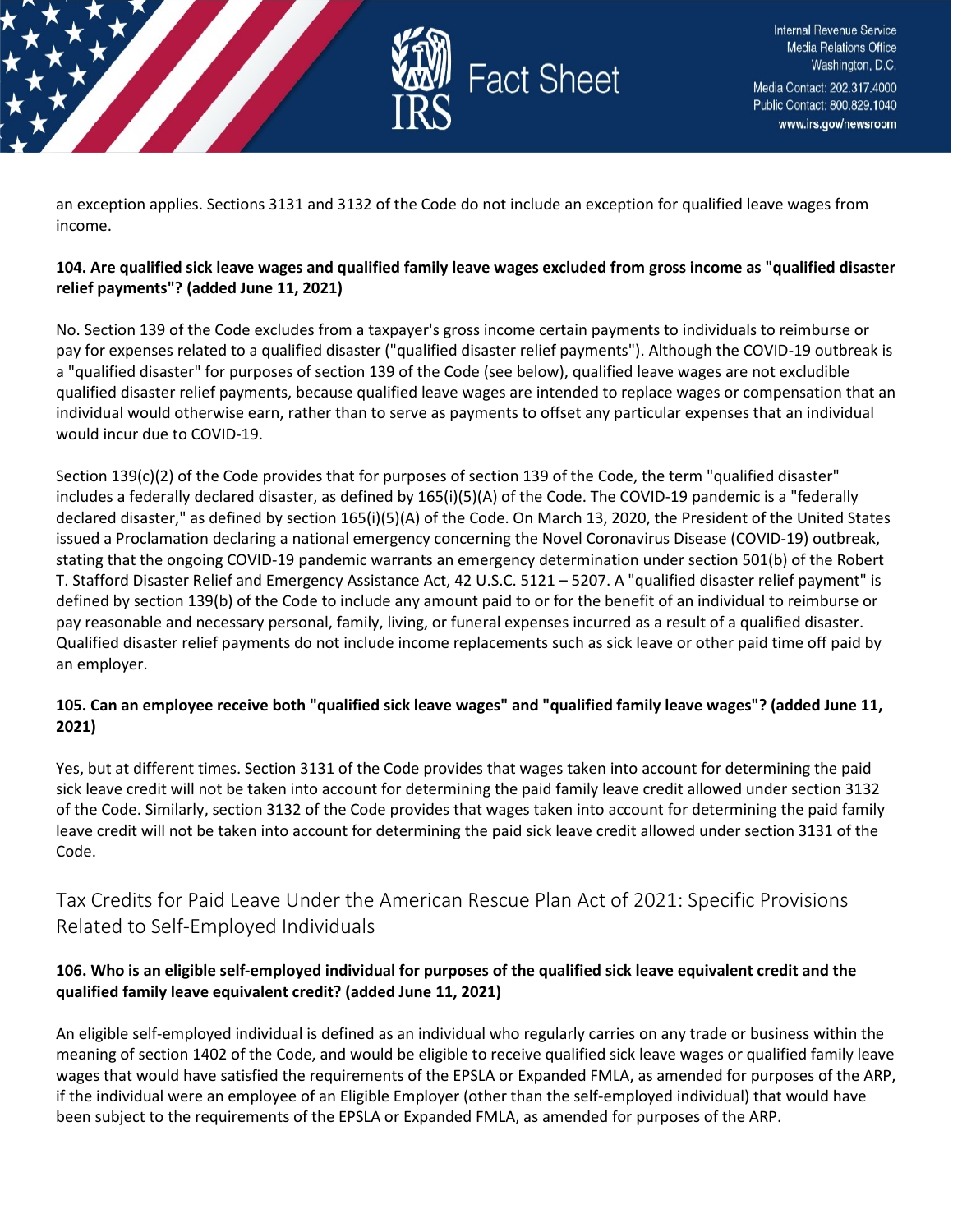

Eligible self-employed individuals are allowed a credit against their federal income taxes for any taxable year equal to their "qualified sick leave equivalent amount" or "qualified family leave equivalent amount."

#### **107. Which individuals regularly carry on a trade or business for purposes of being an eligible self-employed individual for the qualified sick leave equivalent credit and the qualified family leave equivalent credit? (added June 11, 2021)**

An individual regularly carries on a trade or business for purposes of being an eligible self-employed individual for the qualified sick leave equivalent credit and/or the qualified family leave equivalent credit if the individual carries on a trade or business within the meaning of section 1402 of the Code, or is a partner in a partnership carrying on a trade or business within the meaning of section 1402 of the Code. Section 1402(c) of the Code defines trade or business and includes exceptions to this standard for purposes of section 1402 of the Code.

#### **108. How is the "qualified sick leave equivalent amount" for an eligible self-employed individual calculated? (updated July 29, 2021)**

For an eligible self-employed individual who is unable to work because the individual:

- is subject to a Federal, State, or local quarantine or isolation order related to COVID-19;
	- has been advised by a health care provider to self-quarantine due to concerns related to COVID-19; or
- is:
- o experiencing symptoms of COVID-19 and seeking a medical diagnosis,
- $\circ$  seeking or awaiting the results of a diagnostic test for, or a medical diagnosis of, COVID-19 and the individual has been exposed to COVID-19 or is unable to work pending the results of the test or diagnosis, or
- o obtaining immunization related to COVID-19 or recovering from any injury, disability, illness, or condition related to the immunization,

the qualified sick leave equivalent amount is equal to the number of days during the taxable year that the individual cannot perform services in any trade or business for one of the three above reasons, multiplied by the lesser of \$511 or 100 percent of the "average daily self-employment income" of the individual for the taxable year, or the prior taxable year.

For an eligible self-employed individual who is unable to work because the individual is:

- caring for an individual who is subject to a Federal, State, or local quarantine or isolation order related to COVID-19, or has been advised by a health care provider to self-quarantine due to concerns related to COVID-19;
- caring for a child if the child's school or place of care has been closed, or child care provider is unavailable due to COVID-19 precautions; or
- experiencing any other substantially similar condition specified by the Secretary of HHS in consultation with the Secretary of the Treasury and the Secretary of Labor. The Secretary of HHS has specified, after consultation with the Secretaries of Treasury and Labor, that a substantially similar condition is one in which the employee takes leave:
	- $\circ$  to accompany an individual to obtain immunization related to COVID-19, or
	- $\circ$  to care for an individual who is recovering from any injury, disability, illness, or condition related to the immunization.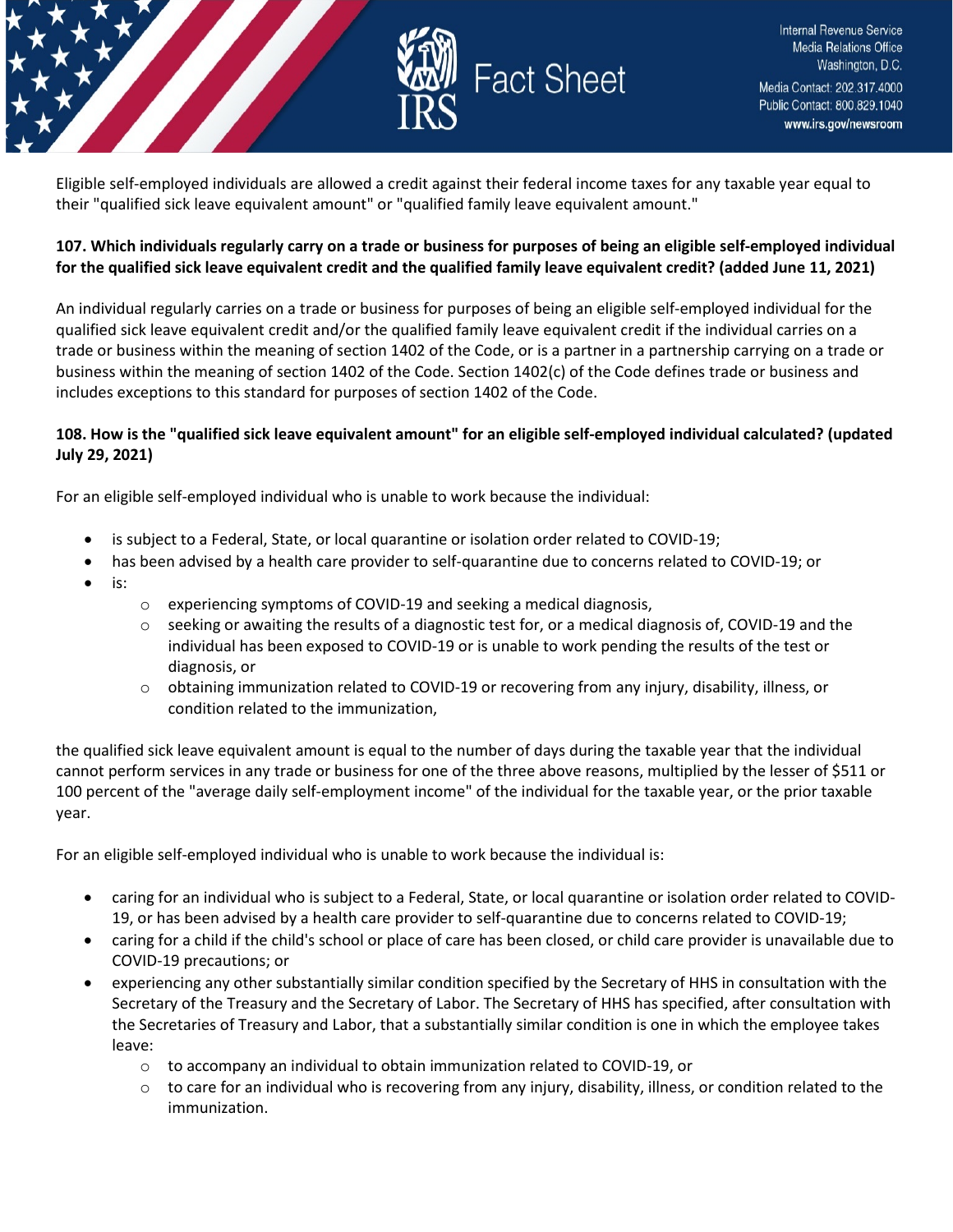

the qualified sick leave equivalent amount is equal to the number of days during the taxable year that the individual cannot perform services in any trade or business for one of the three above reasons, multiplied by the lesser of \$200 or 67 percent of the "average daily self-employment income" of the individual for the taxable year, or the prior taxable year.

In either case, the maximum number of days a self-employed individual may take into account in determining the qualified sick leave equivalent amount is ten.

Note: The only days that may be taken into account in a taxable year in determining the qualified sick leave equivalent amount for the year are days occurring during the year and during the period beginning on April 1, 2021, through September 30, 2021.

#### **109. How is the "average daily self-employment income" for an eligible self-employed individual calculated? (added June 11, 2021)**

Average daily self-employment income is an amount equal to the net earnings from self-employment for the taxable year, or prior taxable year, divided by 260. A taxpayer's net earnings from self-employment are based on the gross income that the individual derives from the taxpayer's trade or business minus ordinary and necessary trade or business expenses.

## **110. How is the "qualified family leave equivalent amount" for an eligible self-employed individual calculated? (added June 11, 2021)**

During the second and third quarters of 2021 , the qualified family leave equivalent amount with respect to an eligible self-employed individual is an amount equal to the number of days (up to 60) that the self-employed individual cannot perform services for which that individual would be entitled to paid family leave (if the individual were employed by an Eligible Employer (other than the self-employed individual)), multiplied by the lesser of two amounts: (1) \$200, or (2) 67 percent of the average daily self-employment income of the individual for the taxable year, or the prior taxable year.

## **111. Can a self-employed individual receive both qualified sick or family leave wages and qualified sick or family leave equivalent amounts? (added June 11, 2021)**

Yes, but the qualified sick or family leave equivalent amounts are reduced by the qualified sick or family leave wages.

That is, if a self-employed individual is entitled to a refundable credit for a qualified sick leave equivalent amount under 9642(a) of the ARP, and also receives qualified sick leave wages as an employee, section 9642(e)(2) of the ARP reduces the qualified sick leave equivalent amount for which the self-employed individual may claim a tax credit to the extent that the sum of the qualified sick leave equivalent amount described in section 9642(c) of the ARP and any qualified sick leave wages under section 3131(b)(1) of the Code, exceeds \$2,000 (or \$5,110 in the case of any day any portion of which is paid sick time described in paragraph (1), (2), or (3) of section 5102(a) of the EPSLA, as amended for purposes of the ARP).

Similarly, if a self-employed individual is entitled to a refundable credit for a qualified family leave equivalent amount under section 9643(a) of the ARP, and also receives qualified family leave wages as an employee , section 9643(e)(3) of the ARP reduces the qualified family leave equivalent amount for which the self-employed individual may claim a tax credit to the extent that the sum of the qualified family leave equivalent amount described in section 9643(c) of the ARP and the qualified family leave wages under section 3132(b)(1) of the Code, exceeds \$12,000.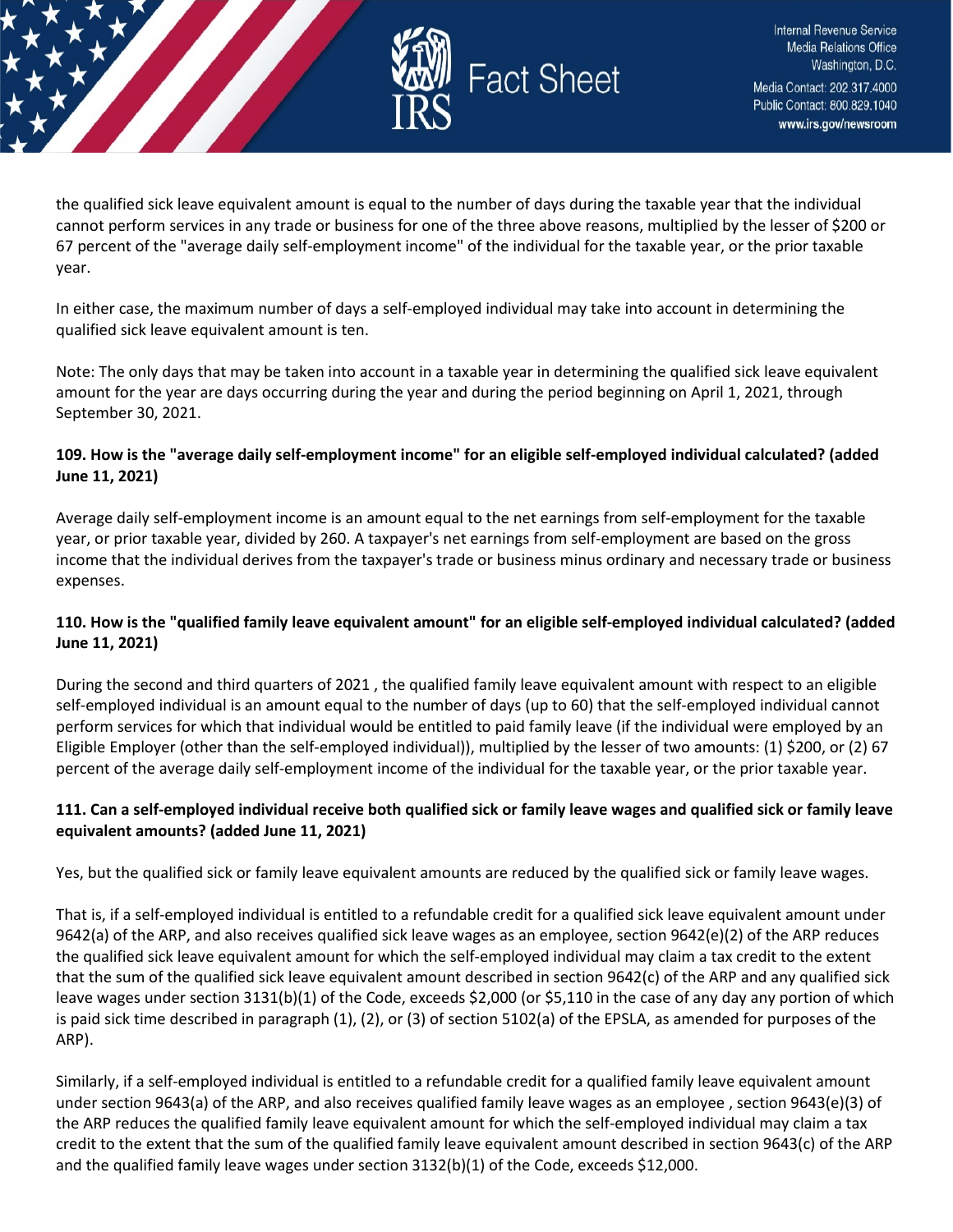

**Example**: In her capacity as an employee, Taxpayer A receives \$4,000 in qualified sick leave wages, comprised of:

- \$3,000 in qualified sick leave wages for reasons described in paragraphs (1), (2), or (3) of section 5102(a) of the EPSLA, as amended for purposes of the ARP; and
- \$1,000 in qualified sick leave wages for reasons described in paragraphs (4), (5), or (6) of the EPSLA, as amended for purposes of the ARP.

In addition, in her capacity as a self-employed individual, Taxpayer A is eligible for a \$3,300 qualified sick leave equivalent credit comprised of:

- \$2,500 in qualified sick leave equivalent credits for reasons described in paragraphs (1), (2), or (3) of section 5102(a) of the EPSLA, as amended for purposes of the ARP; and
- \$800 in qualified sick leave equivalent credits for reasons described in paragraphs (4), (5), or (6) of section 5102(a) of the EPSLA, as amended for purposes of the ARP.

Taxpayer A must reduce the \$3,300 qualified sick leave equivalent credit for which she is eligible by \$2,190, which is comprised of:

- the excess of the qualified sick leave wages and qualified sick leave equivalent amounts for reasons described in paragraphs (1), (2), or (3) of section 5102(a) of the EPSLA over \$5,110 (that is, \$390); plus
- the excess of the qualified sick leave wages and qualified sick leave equivalent amounts for reasons described in paragraphs (4), (5), or (6) of section 5102(a) of the EPSLA over \$2,000 (that is, \$0); plus
- the remaining excess of the total leave credits to which Taxpayer A is entitled in her capacity as either an employee or a self-employed individual over \$5,110 (that is, \$1,800).

Accordingly, Taxpayer A may claim a qualified sick leave equivalent credit of \$1,110.

**Example**: In his capacity as an employee, Taxpayer B receives \$8,000 in qualified family leave wages. In addition, in his capacity as a self-employed individual, Taxpayer B is eligible for a \$4,500 qualified family leave equivalent credit. Taxpayer B may claim a qualified family leave equivalent credit of \$4,000, because he must reduce the qualified family leave equivalent amount to which he is entitled to the extent that the sum of the qualified family leave equivalent amount and his qualified family leave wages (that is, \$12,500) exceeds \$12,000 (that is, \$500).

#### **112. Do self-employed individuals need to account for wages excluded under section 3121(b)(1)-(22) of the Code, or compensation excluded under section 3231(e)(1) of the Code, when determining the amount by which to reduce their self-employed equivalent leave credit? (added June 11, 2021)**

Yes. Section 9642(e)(2) of the ARP reduces the qualified sick leave equivalent amount for which a self-employed individual may claim a tax credit to the extent that the sum of the qualified sick leave equivalent amount described in section 9642(c) of the ARP and any amounts described in section 3131(b)(1) of the Code exceeds the applicable thresholds under section 5102(a) of the EPSLA, as amended for purposes of the ARP. Similarly, section 9643(e)(2) of the ARP reduces the qualified family leave equivalent amount for which a self-employed individual may claim a tax credit to the extent that the sum of the qualified family leave amount described in section 9643(c) of the ARP and any amounts described in section 3132(b)(1) of the Code exceeds \$12,000.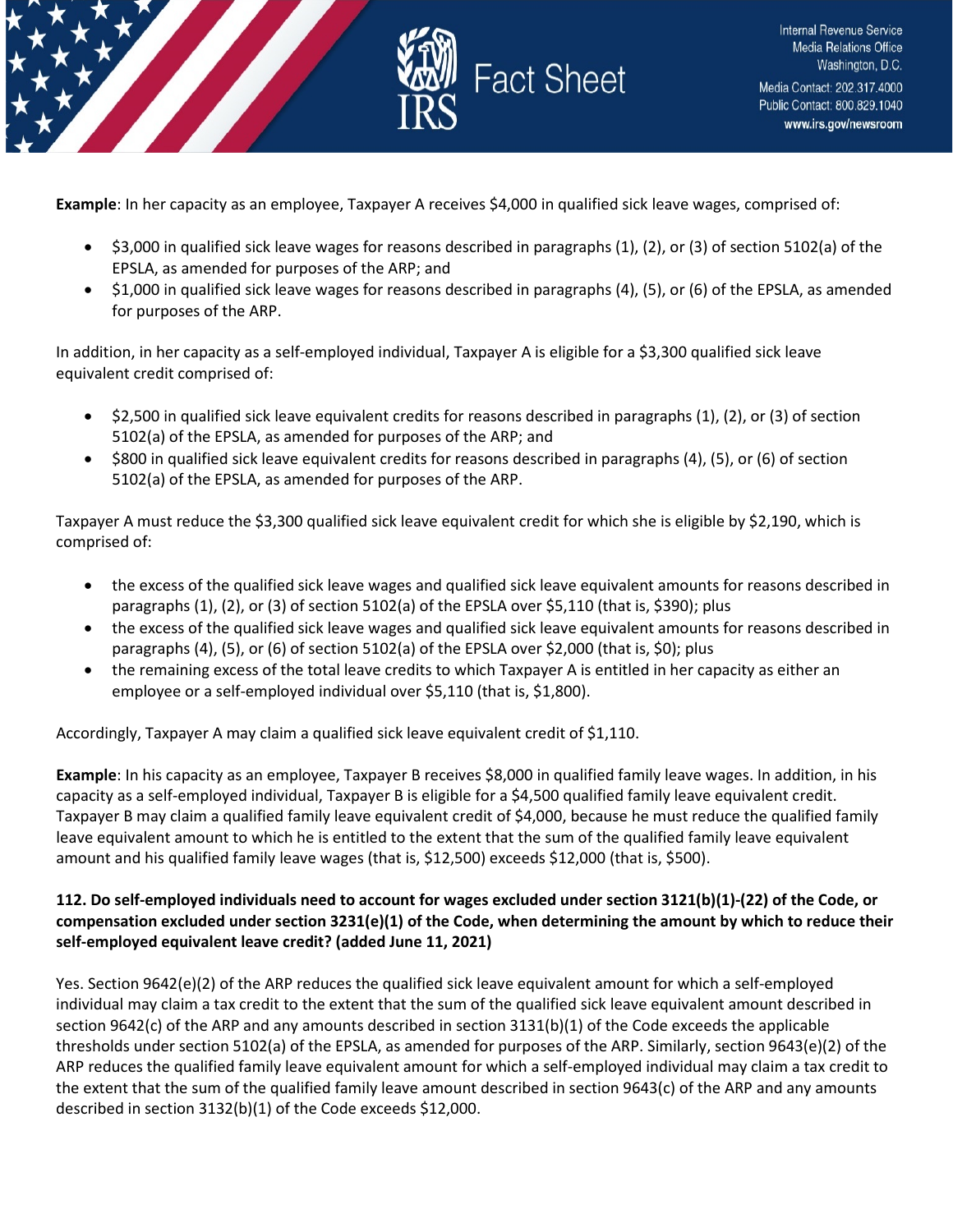

Sections 3131(b)(1) and 3132(b)(1) of the Code describe the amounts of qualified sick leave wages and qualified family wages taken into account for purposes of the employer payroll tax credits for paid sick leave and paid family leave, respectively. Section 3131(c) and (f)(2) and section 3132(c) and (f)(2) of the Code define these qualified leave wages as wages (as defined in section 3121(a) of the Code determined without regard to the exclusions from employment under section 3121(b)(1)-(22) of the Code), and compensation (as defined in section 3231(e) of the Code, determined without regard to the exclusions from compensation under section  $3231(e)(1)$  of the Code).

Therefore, when determining the amount by which to reduce their self-employed equivalent credits, self-employed individuals should account for wages excluded under section 3121(b)(1)-(22) of the Code or compensation excluded under section 3231(e)(1) of the Code.

## **113. Do self-employed taxpayers need to account for sick leave and/or family leave wages reported by United States government employers on Form W-2,, either in Box 14 or in a statement provided with the Form W-2? (added June 11, 2021)**

No. Generally, federal governmental employers are not eligible to claim the tax credits under sections 3131 and 3132 of the Code. Accordingly, any sick leave wages and family leave wages paid by a federal governmental employer are not taken into account to reduce the self-employed taxpayer's self-employment equivalent credits o[n Form 7202, Credits for](https://www.irs.gov/pub/irs-pdf/f7202.pdf)  [Sick Leave and Family Leave for Certain Self-Employed Individuals](https://www.irs.gov/pub/irs-pdf/f7202.pdf) PDF. If a federal governmental employer reports the sick leave wages or family leave wages in Box 14 o[f Form W-2, Wage and Tax Statement](https://www.irs.gov/pub/irs-pdf/fw2.pdf) PDF or a separate statement with Form W-2, the self-employed person should not take these reported leave wages into account when determining the amount by which to reduce his or her self-employment equivalent credits.

This rule does not apply to the government of any State or political subdivision thereof, any agency or instrumentality of those governments, Tribal governments, or federal government employers described in section 501(c)(1) and exempt from tax under section 501(a) of the Code that are Eligible Employers permitted to claim the tax credits for sick leave wages and family leave wages paid to employees.

## **114. How does a self-employed individual claim the credits for qualified sick leave equivalent amounts or qualified family leave equivalent amounts? (added June 11, 2021)**

The refundable credits are claimed on the self-employed individual's [Form 1040, U.S. Individual Income Tax Return](https://www.irs.gov/pub/irs-pdf/f1040.pdf) PDF.

## **115. How does a self-employed individual determine the sick and family leave equivalent tax credit that the individual may claim? (added June 11, 2021)**

A self-employed individual will determine the paid sick and family leave equivalent tax credit to which the individual is entitled by completing [Form 7202, Credits for Sick Leave and Family Leave for Certain Self-Employed Individuals](https://www.irs.gov/pub/irs-pdf/f7202.pdf) PDF. This form is available at irs.gov. To complete the Form 7202, self-employed individuals who are also employees will need any amount of qualified sick and family leave wages that their employers reported on the [Form W-2, Wage and Tax](https://www.irs.gov/pub/irs-pdf/fw2.pdf)  [Statement](https://www.irs.gov/pub/irs-pdf/fw2.pdf) PDF. For more information on the requirement for Eligible Employers to report the amount of qualified sick and family leave wages paid to employees on Form W-2, se[e Special Issues for Employers: Other Issues](https://www.irs.gov/newsroom/tax-credits-for-paid-leave-under-the-american-rescue-plan-act-of-2021-special-issues-for-employers-other-issues) and [Notice 2020-](https://www.irs.gov/pub/irs-drop/n-20-54.pdf) [54](https://www.irs.gov/pub/irs-drop/n-20-54.pdf) PDF.

**116. How does a self-employed individual elect to use prior year net earnings from self-employment income to determine average daily self-employment income for purposes of the credits for qualified sick leave equivalent amounts or qualified family leave equivalent amounts? (added June 11, 2021)**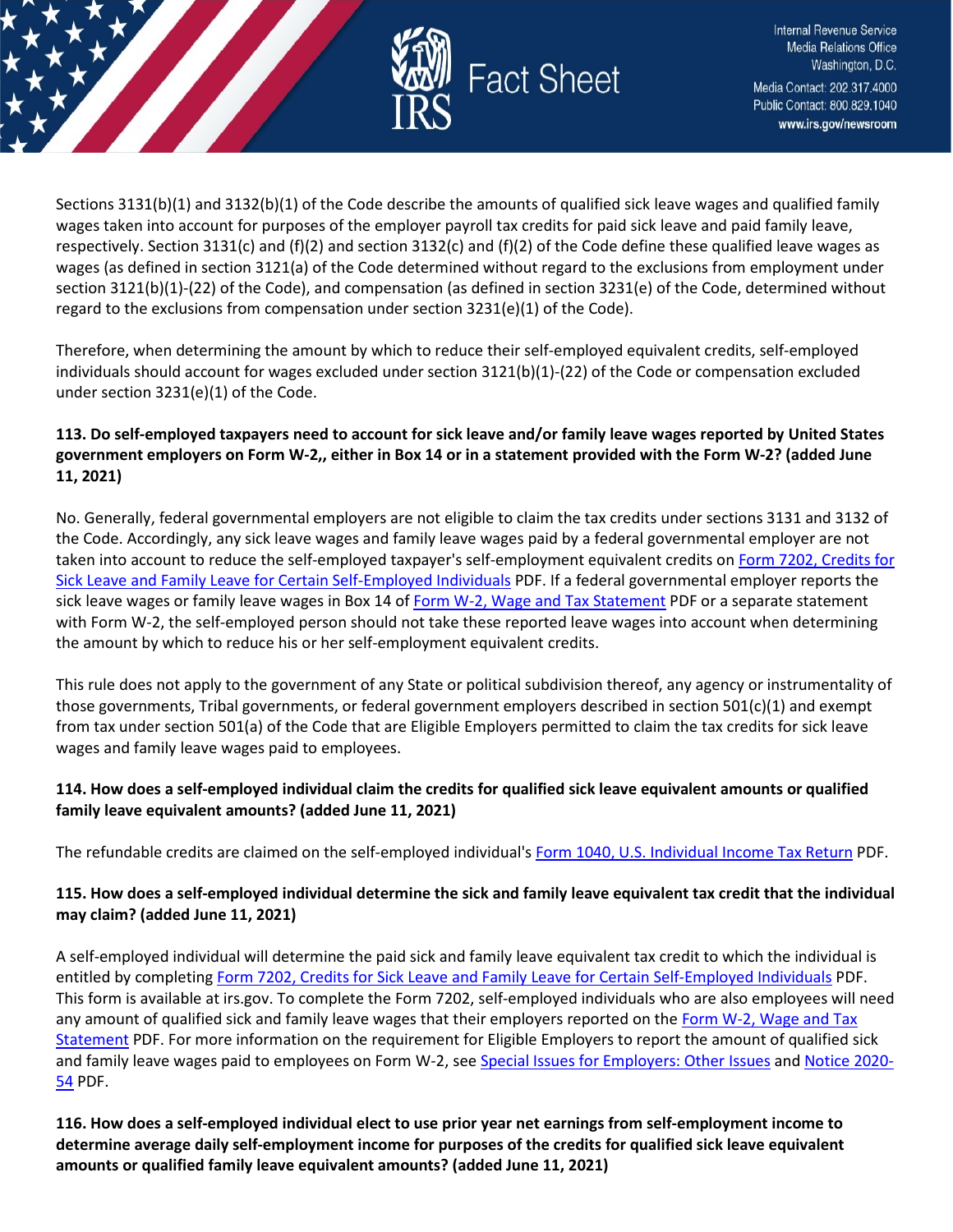

A self-employed individual may elect to use prior year (rather than current year) net earnings from self-employment to determine his or her average daily self-employment income by indicating this election when filing their 2020 or 2021 [Form 1040, U.S. Individual Income Tax Return](https://www.irs.gov/pub/irs-pdf/f1040.pdf) PDF. See applicable instructions for the form for more information.

#### **116a. If a self-employed individual who claimed the self-employed equivalent leave credit receives a Form W-2c from an employer reporting corrected qualified sick and/or family leave wages received for the period beginning April 1, 2021, and ending September 30, 2021, should the individual file an amended tax return? (added March 3, 2022)**

It depends. If a self-employed individual who claimed the qualified leave equivalent credits for qualified sick and/or family leave equivalent amounts for the period beginning April 1, 2021, and ending September 30, 2021, receives a Form W-2c, Corrected Wage and Tax Statement, reporting corrected amounts of sick and/or family leave wages in Box 14 (or receives a corrected statement) for this period, the individual must recalculate the credit on the 2021 Form 7202, Credits for Sick Leave and Family Leave for Certain Self-Employed Individuals. If the amount of the qualified leave equivalent credit has changed from the amount claimed on the individual's 2021 Form 1040, U.S. Individual Income Tax Return, the individual must file a Form 1040-X, Amended U.S. Individual Income Tax Return, for 2021 with the corrected amounts from the Form 7202.

## **117. How can a self-employed individual cover the individual's qualified sick leave equivalent and qualified family leave equivalent amounts before filing his or her Form 1040? (added June 11, 2021)**

The self-employed individual may cover sick leave and family leave equivalents by taking into account the credit to which the individual is entitled and will claim o[n Form 1040, U.S. Individual Income Tax Return](https://www.irs.gov/pub/irs-pdf/f1040.pdf) PDF, in determining required estimated tax payments. This means that a self-employed individual can effectively reduce payments of estimated income taxes that the individual would otherwise be required to make if the individual was not entitled to the credit on the Form 1040.

## **118. Can an independent contractor who generally performs services for multiple clients as a nonemployee claim the tax credit with regard to the lost services due to COVID-19? (added June 11, 2021)**

Yes. If an individual is an independent contractor who generally performs services for multiple clients as a nonemployee, the individual is self-employed and is eligible for the tax credits for days the individual is not able to work for reasons related to COVID-19.

For more information on whether an individual is an independent contractor or an employee, and the tax consequences of either status, see [Self-Employed Individuals Tax Center.](https://www.irs.gov/businesses/small-businesses-self-employed/self-employed-individuals-tax-center)

## **119. Can a partner in a partnership claim the tax credits? (added June 11, 2021)**

Maybe. A partner in a partnership is a self-employed individual if the partner's distributive share constitutes net earnings from self-employment or if the partner receives guaranteed payments for services. If the partner is a selfemployed individual and is not able to work for reasons related to COVID-19, the partner is eligible for the tax credits.

Generally, partners in a partnership (including members of a limited liability company (LLC) that is treated as a partnership for federal tax purposes) are considered to be self-employed, not employees, when performing services for the partnership.